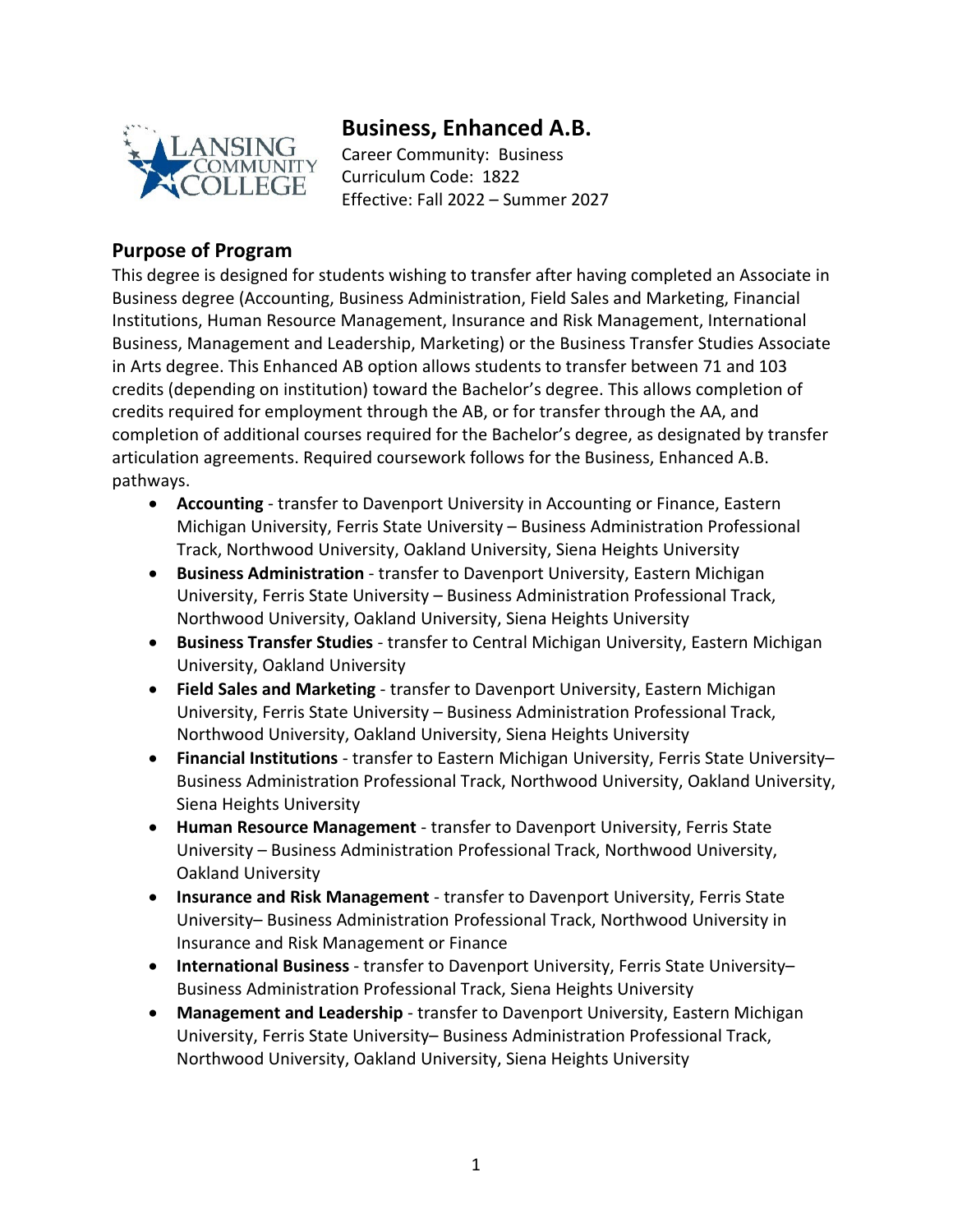• **Marketing** - transfer to Davenport University, Eastern Michigan University, Ferris State University– Business Administration Professional Track, Northwood University, Oakland University, Siena Heights University

### **Contact Information**

Before beginning this program of study, students must contact the Business and Economics Department, Gannon Building, Room 1222, telephone number 517-483-1522, or the Academic Advising Department, Gannon Building - StarZone, telephone number 517-483-1904.

## **Program of Study Required Courses**

Complete all courses as indicated for one Track as required for the specified transfer institution.

Choose one track:

- [Accounting](https://www.lcc.edu/academics/catalog/degree-certificate-programs/pathways/current/applied/0162.pdf)
- [Business Administration](https://www.lcc.edu/academics/catalog/degree-certificate-programs/pathways/current/applied/0243.pdf)
- Business [Transfer Studies](https://www.lcc.edu/academics/catalog/degree-certificate-programs/pathways/current/aa/1622.pdf)
- [Field Sales and Marketing](https://www.lcc.edu/academics/catalog/degree-certificate-programs/pathways/current/applied/0190.pdfhttps:/www.lcc.edu/academics/catalog/degree-certificate-programs/pathways/current/applied/0190.pdf)
- [Financial Institutions](https://www.lcc.edu/academics/catalog/degree-certificate-programs/pathways/current/applied/0103.pdf)
- [Human Resource Management](https://www.lcc.edu/academics/catalog/degree-certificate-programs/pathways/current/applied/0712.pdf)
- [Insurance and Risk Management](https://www.lcc.edu/academics/catalog/degree-certificate-programs/pathways/current/applied/1804.pdf)
- [International Business](https://www.lcc.edu/academics/catalog/degree-certificate-programs/pathways/current/applied/0240.pdf)
- [Management and Leadership](https://www.lcc.edu/academics/catalog/degree-certificate-programs/pathways/current/applied/0245.pdf)
- [Marketing](https://www.lcc.edu/academics/catalog/degree-certificate-programs/pathways/current/applied/0204.pdf)

## **Recommended Courses by College/University**

Completing courses as directed for each subtrack meets transfer articulation agreement requirements for each institution.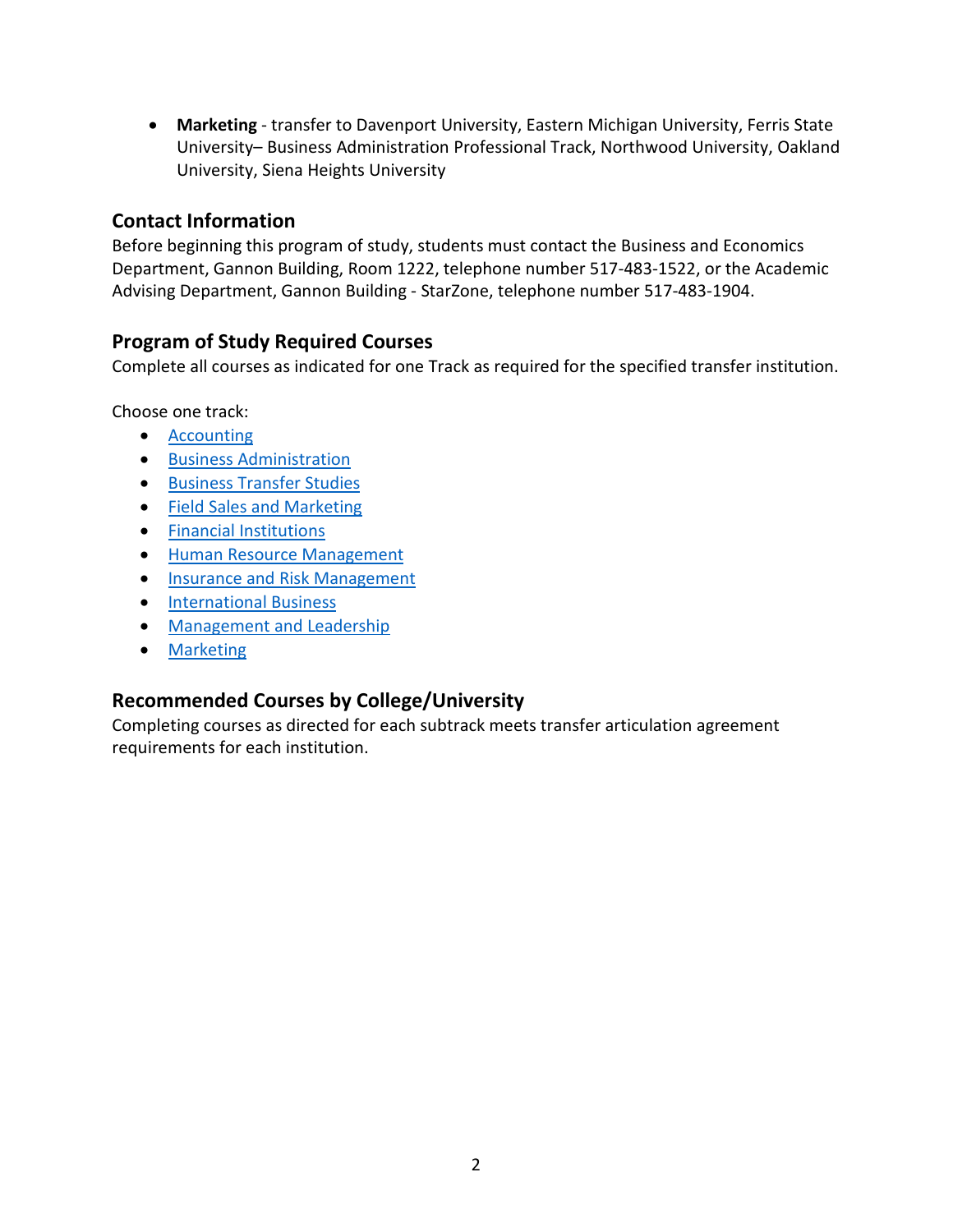

# **Business, Enhanced A.B. Accounting Track**

Career Community: Business Curriculum Code: 1822 Effective: Fall 2022 – Summer 2027

## **Purpose of Program**

This degree is designed for students wishing to transfer after having completed the Associate in Business, Major in Accounting degree. This Enhanced AB option allows completion of credits required for employment through the AB and completion of additional courses required for the Bachelor's degree, as designated by transfer articulation agreements. Required coursework follows for the Accounting subtracks of the Business, Enhanced AB for students transferring to Davenport University, Eastern Michigan University, Ferris State University, Northwood University, Oakland University, and Siena Heights University.

## **Contact Information**

Before beginning this program of study, students must contact the Business and Economics Department, Gannon Building, Room 1222, telephone number 517-483-1546, or the Academic Advising Department, Gannon Building - StarZone, telephone number 517-483-1904.

## **Program of Study Required Courses**

Completion of an LCC associate in Business is required for the Business, Enhanced degree. Completion of the [Accounting AB](https://www.lcc.edu/academics/catalog/degree-certificate-programs/pathways/current/applied/0162.pdf) (0162) as required for the specified transfer institution is the most efficient path to completing the Enhanced degree Accounting track. Students who have completed a different degree will need to work with a Program Advisor to create a personalized MAP (My Academic Pathway) in Degree Works to ensure that all requirements are met.

## **Recommended Courses by College/University**

Completing courses as directed meets transfer articulation agreement requirements for each institution.

*LCC makes every effort to limit revisions to the pathways during their effective timeframe. However, the College reserves the right to update certificate and degree title changes, and make course changes as needed, without prior notice.*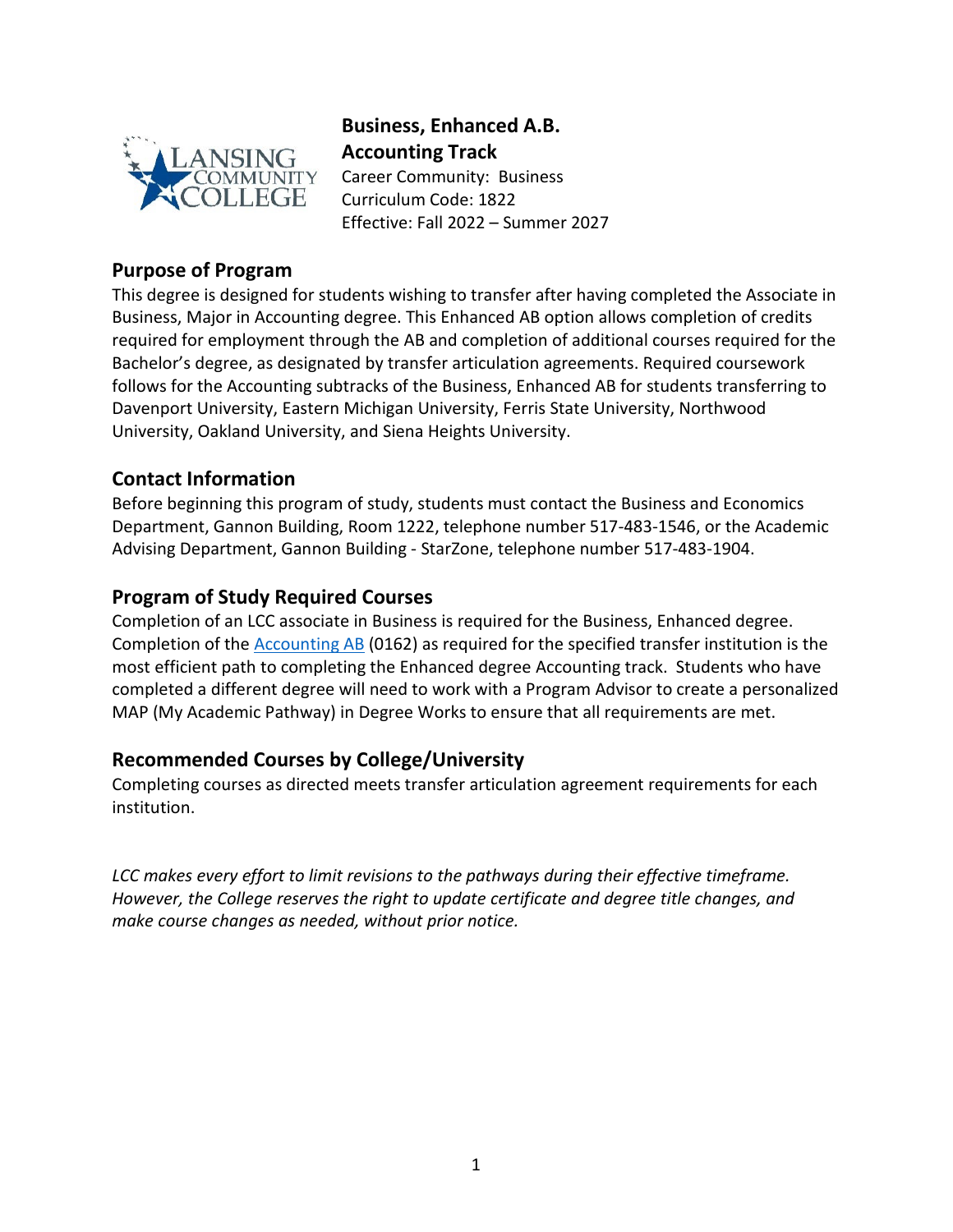## **Davenport University (Accounting or Finance)**

## **General Education – Transfer (MTA) Courses**

(For the list of options, see [General Education\)](https://www.lcc.edu/general-education/)

- Any MTA Humanities course, 3 credits / 3 billing hours
- Any MTA Social Science course, 3 credits / 3 billing hours

## **Program of Study Required Courses**

| Course Code     | <b>Course Title</b>            | Credit / Billing Hours |
|-----------------|--------------------------------|------------------------|
| <b>ACCG 271</b> | <b>Principles of Finance</b>   | 3/3                    |
| <b>ACCG 290</b> | Auditing                       | 4/4                    |
| <b>MATH 120</b> | College Algebra                | 4/4                    |
| <b>MGMT 225</b> | Principles of Mgmt/Leadership  | 3/3                    |
| <b>MGMT 234</b> | Diversity in the Workplace     | 3/3                    |
| <b>MGMT 332</b> | Ethics: Assumpt for the Future | 3/3                    |
| <b>MKTG 200</b> | <b>Principles of Marketing</b> | 3/3                    |

#### **Program of Study Required Courses, Limited Choice –** *Select one*

| Course Code     | Course Title                 | Credit / Billing Hours |
|-----------------|------------------------------|------------------------|
| ENGL 122        | Composition II               | 4/4                    |
| <b>ENGL 132</b> | <b>Honors Composition II</b> | 4/4                    |

#### **Minimum Total Credit Hours**

99 credits / 100 billing hours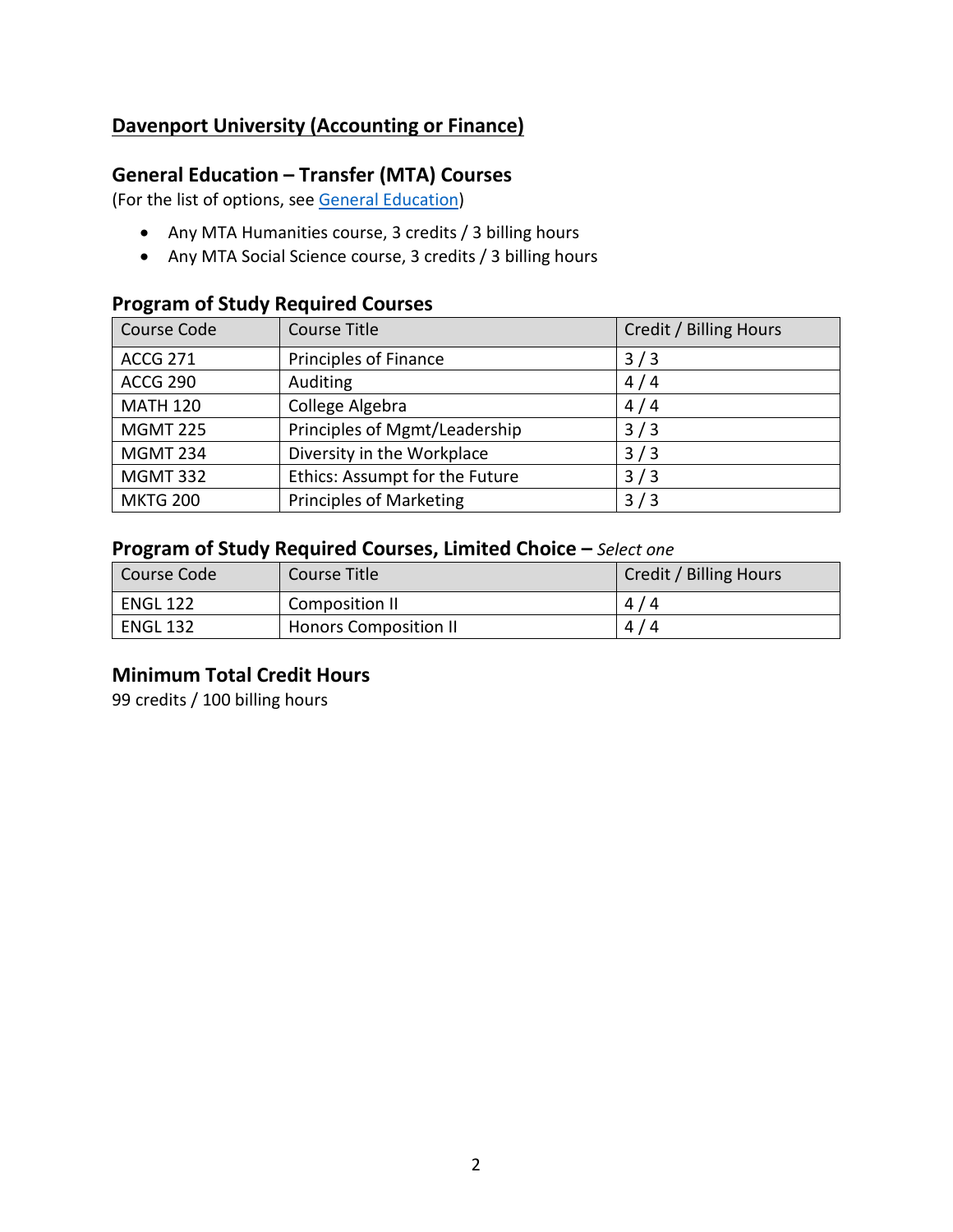## **Eastern Michigan University**

## **Program of Study Required Courses**

| Course Code     | Course Title                        | Credit / Billing Hours |
|-----------------|-------------------------------------|------------------------|
| <b>ENGL 127</b> | <b>Business Writing</b>             | 3/3                    |
| <b>MUSC 199</b> | <b>Music Appreciation</b>           | 3/3                    |
| <b>STAT 215</b> | Intro to Probability and Statistics | 4/4                    |

### **Program of Study Required Courses, Limited Choice –** *Select one*

| Course Code | Course Title                       | Credit / Billing Hours |
|-------------|------------------------------------|------------------------|
| ANTH 270    | <b>Cultural Anthropology</b>       | 3/3                    |
| COMM 280    | <b>Intercultural Communication</b> | 3/3                    |
| GEOG 200    | World Regional Geography           | 4/4                    |

## **Program of Study Required Courses, Limited Choice -** *Select one*

| Course Code     | Course Title                | Credit / Billing Hours |
|-----------------|-----------------------------|------------------------|
| <b>ASTR 201</b> | Introductory Astronomy      | 4/5                    |
| <b>CHEM 135</b> | Chemistry in Society        | 4/5                    |
| <b>GEOG 221</b> | <b>Physical Geography</b>   | 4/4                    |
| <b>ISCI 131</b> | Integrated Physical Science | 4/6                    |

### **Program of Study Required Courses, Limited Choice** *– Select one*

| Course Code     | Course Title                 | Credit / Billing Hours |
|-----------------|------------------------------|------------------------|
| <b>ENGL 122</b> | Composition II               | 4/4                    |
| <b>ENGL 132</b> | <b>Honors Composition II</b> | 4/4                    |

### **Program of Study Required Courses, Limited Choice** *– Select one*

| l Course Code   | Course Title                    | Credit / Billing Hours |
|-----------------|---------------------------------|------------------------|
| <b>PHIL 151</b> | Intro to Logic & Critical Think | 4/4                    |
| <b>PHIL 152</b> | Introduction to Ethics          | 4/4                    |

## **Minimum Total Credit Hours**

91 credits / 92 billing hours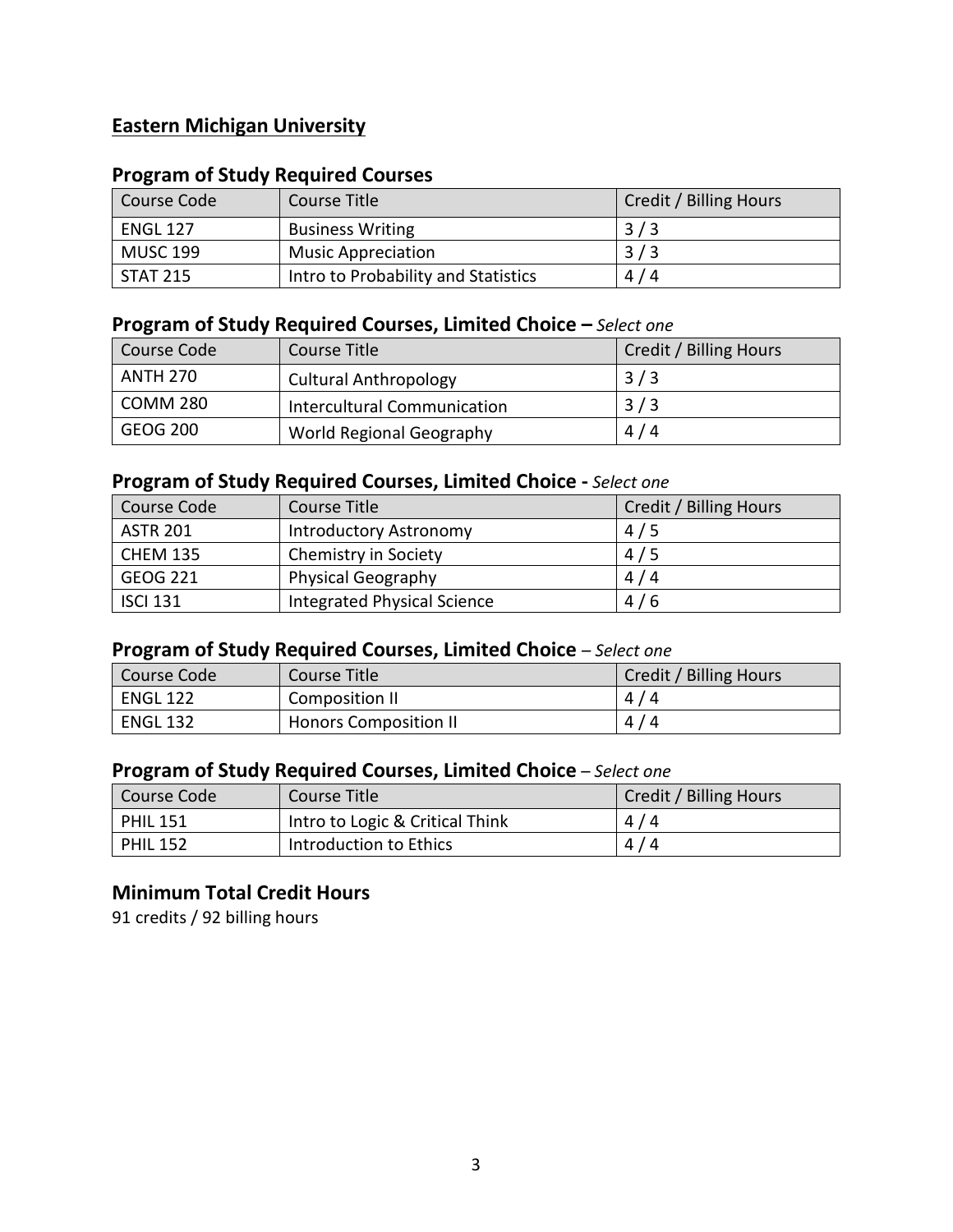## **Ferris State University**

## **General Education – Transfer (MTA) Courses**

(For the list of options, see [General Education\)](https://www.lcc.edu/general-education/)

- Any non-BIOL MTA Science course, 3 credits / 3 billing hours
- Any non-ECON MTA Social Science course, 3 credits / 3 billing hours
- Two MTA Humanities courses from 2 different disciplines, 6 credits / 6 billing hours

#### **Program of Study Required Courses**

| Course Code     | Course Title                   | Credit / Billing Hours |
|-----------------|--------------------------------|------------------------|
| <b>BUSN 201</b> | <b>International Business</b>  | 3/3                    |
| <b>LEGL 216</b> | <b>Commercial Transactions</b> | 3/3                    |
| <b>MGMT 225</b> | Principles of Mgmt/Leadership  | 3/3                    |
| <b>MKTG 200</b> | <b>Principles of Marketing</b> | 3/3                    |

#### **Program of Study Required Courses, Limited Choice** *– Select one*

| . .             |                              |                        |
|-----------------|------------------------------|------------------------|
| Course Code     | Course Title                 | Credit / Billing Hours |
| <b>ENGL 122</b> | Composition II               | 4/4                    |
| <b>ENGL 127</b> | <b>Business Writing</b>      | 3/3                    |
| <b>ENGL 132</b> | <b>Honors Composition II</b> | 4/4                    |

#### **Program of Study Required Courses, Limited Choice** *– Select one*

| l Course Code   | Course Title                 | Credit / Billing Hours |
|-----------------|------------------------------|------------------------|
| MATH 119        | Math-Applications for Living | 4/4                    |
| <b>MATH 120</b> | College Algebra              | 4/4                    |

#### **Minimum Total Credit Hours**

97 credits / 98 billing hours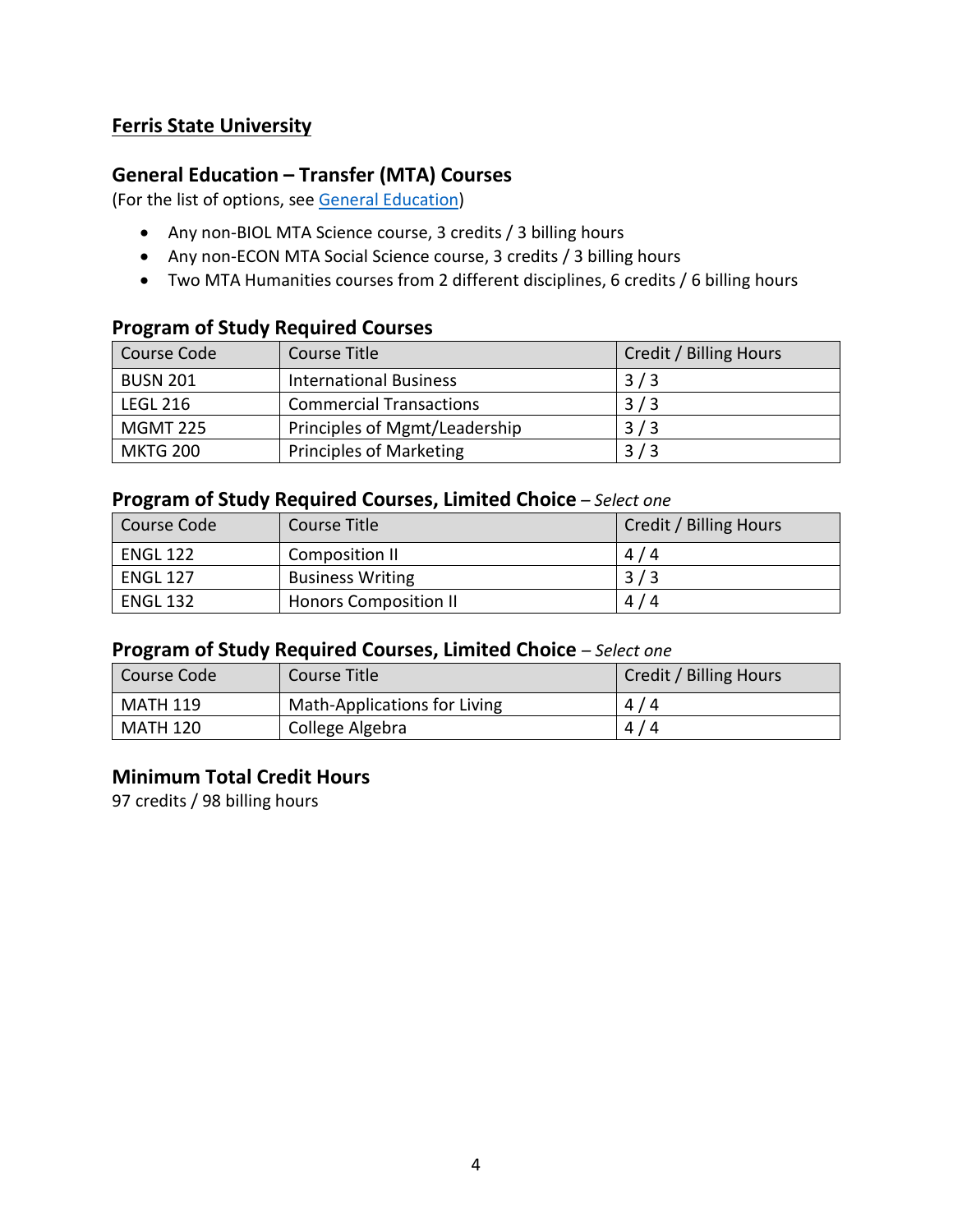## **Northwood University (Accounting)**

| Course Code     | <b>Course Title</b>                   | Credit / Billing Hours |
|-----------------|---------------------------------------|------------------------|
| <b>ACCG 271</b> | Principles of Finance                 | 3/3                    |
| <b>ACCG 290</b> | Auditing                              | 4/4                    |
| <b>CITA 110</b> | Intro to Microsoft Office             | 3/3                    |
| <b>LEGL 219</b> | Adv Busn Law for Acct Majors          | 4/4                    |
| <b>MGMT 200</b> | <b>Creative Thinking for Business</b> | 3/3                    |
| <b>MGMT 234</b> | Diversity in the Workplace            | 3/3                    |
| <b>MGMT 332</b> | Ethics: Assumpt for the Future        | 3/3                    |
| <b>MGMT 329</b> | Advanced Management Communication     | 3/3                    |
| <b>MGMT 335</b> | <b>Managerial Statistics</b>          | 3/3                    |

## **Program of Study Required Courses**

## **Program of Study Required Courses, Limited Choice** *– Select one*

| Course Code     | Course Title                 | Credit / Billing Hours |
|-----------------|------------------------------|------------------------|
| <b>ENGL 122</b> | Composition II               | 4/4                    |
| <b>ENGL 132</b> | <b>Honors Composition II</b> | 4/4                    |

## **Program of Study Required Courses, Limited Choice** *– Select one*

| Course Code     | Course Title                  | Credit / Billing Hours |
|-----------------|-------------------------------|------------------------|
| <b>HIST 211</b> | U.S. History to 1877          | 4/4                    |
| <b>HIST 212</b> | U.S. History: 1877 to Present | 4/4                    |
| <b>HUMS 213</b> | World Civilizations to 1600   | 4/4                    |
| <b>HUMS 214</b> | World Civilizations from 1600 | 4/4                    |

## **Minimum Total Credit Hours**

103 credits / 104 billing hours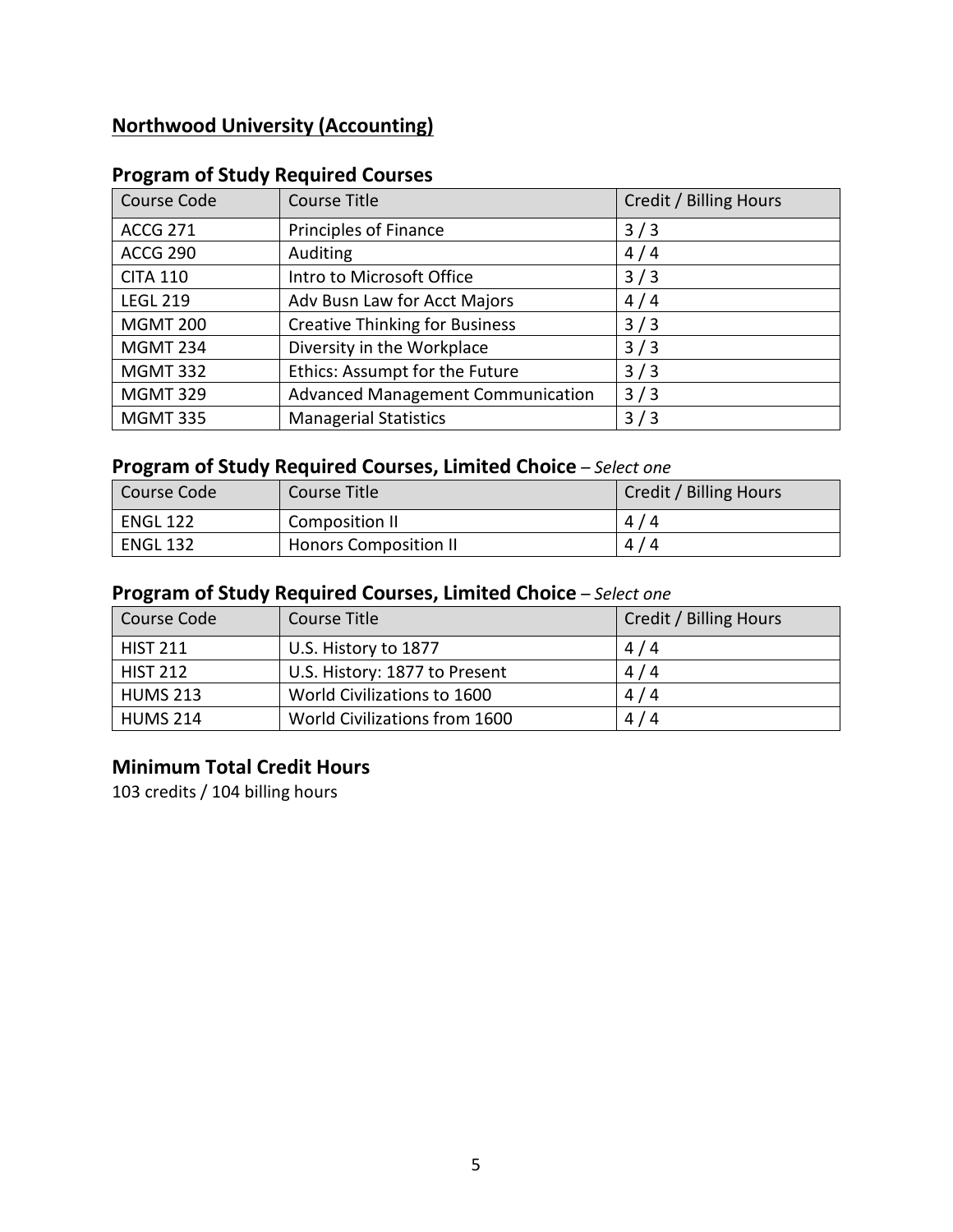## **Oakland University**

### **General Education – Transfer (MTA) Courses**

(For the list of options, see [General Education\)](https://www.lcc.edu/general-education/)

- Any non-BIOL MTA Science course, 3 credits / 3 billing hours
- Any non-ECON MTA Social Science course, 3 credits / 3 billing hours
- Two MTA Humanities courses from 2 disciplines, 6 credits / 6 billing hours

#### **Program of Study Required Courses**

| Course Code     | Course Title                      | Credit / Billing Hours |
|-----------------|-----------------------------------|------------------------|
| <b>ENGL 127</b> | <b>Business Writing</b>           | 3/3                    |
| MATH 141        | <b>Calculus with Applications</b> | 4/4                    |
| <b>STAT 215</b> | Intro to Probability and Stats    | 4/4                    |

### **Program of Study Required Courses, Limited Choice***– Select one*

| Course Code     | Course Title                 | Credit / Billing Hours |
|-----------------|------------------------------|------------------------|
| <b>ENGL 122</b> | Composition II               | 4/4                    |
| <b>ENGL 132</b> | <b>Honors Composition II</b> | 4/4                    |

#### **Minimum Total Credit Hours**

93 credits / 94 billing hours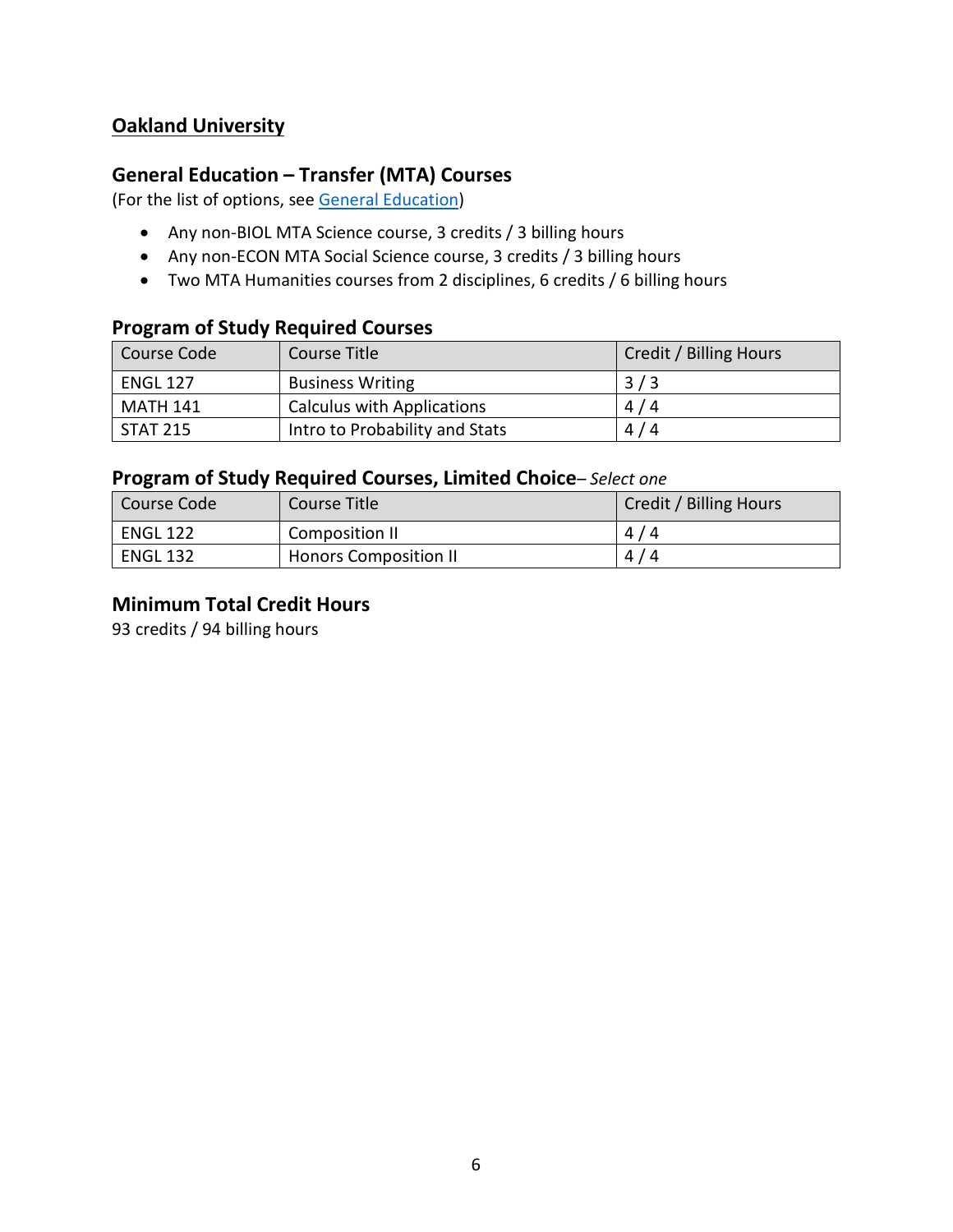## **Siena Heights University (Accounting)**

## **Program of Study Required Courses**

| Course Code     | Course Title                   | Credit / Billing Hours |
|-----------------|--------------------------------|------------------------|
| <b>MGMT 225</b> | Principles of Mgmt/Leadership  | 3/3                    |
| MGMT 234        | Diversity in the Workplace     | 3/3                    |
| MKTG 200        | <b>Principles of Marketing</b> | 3/3                    |

## **Program of Study Required Courses, Limited Choice–** *Select one*

| Course Code     | Course Title                 | Credit / Billing Hours |
|-----------------|------------------------------|------------------------|
| <b>ENGL 122</b> | Composition II               | 4/4                    |
| <b>ENGL 132</b> | <b>Honors Composition II</b> | 4/4                    |

## **Program of Study Required Courses, Limited Choice** *– Select 10 credits*

| Course Code     | Course Title                   | Credit / Billing Hours |
|-----------------|--------------------------------|------------------------|
| <b>ACCG 241</b> | Federal Income Tax II          | 4/4                    |
| <b>ACCG 245</b> | Accounting Internship          | 2/2                    |
| <b>ACCG 271</b> | Principles of Finance          | 3/3                    |
| <b>ACCG 280</b> | Governmental Accounting        | 2/2                    |
| <b>ACCG 290</b> | Auditing                       | 4/4                    |
| <b>ACCG 292</b> | Fraud Detection and Protection | 3/3                    |
| <b>LEGL 219</b> | Adv Busn Law for Acct Majors   | 4/4                    |

## **Minimum Total Credit Hours**

89 credits / 90 billing hours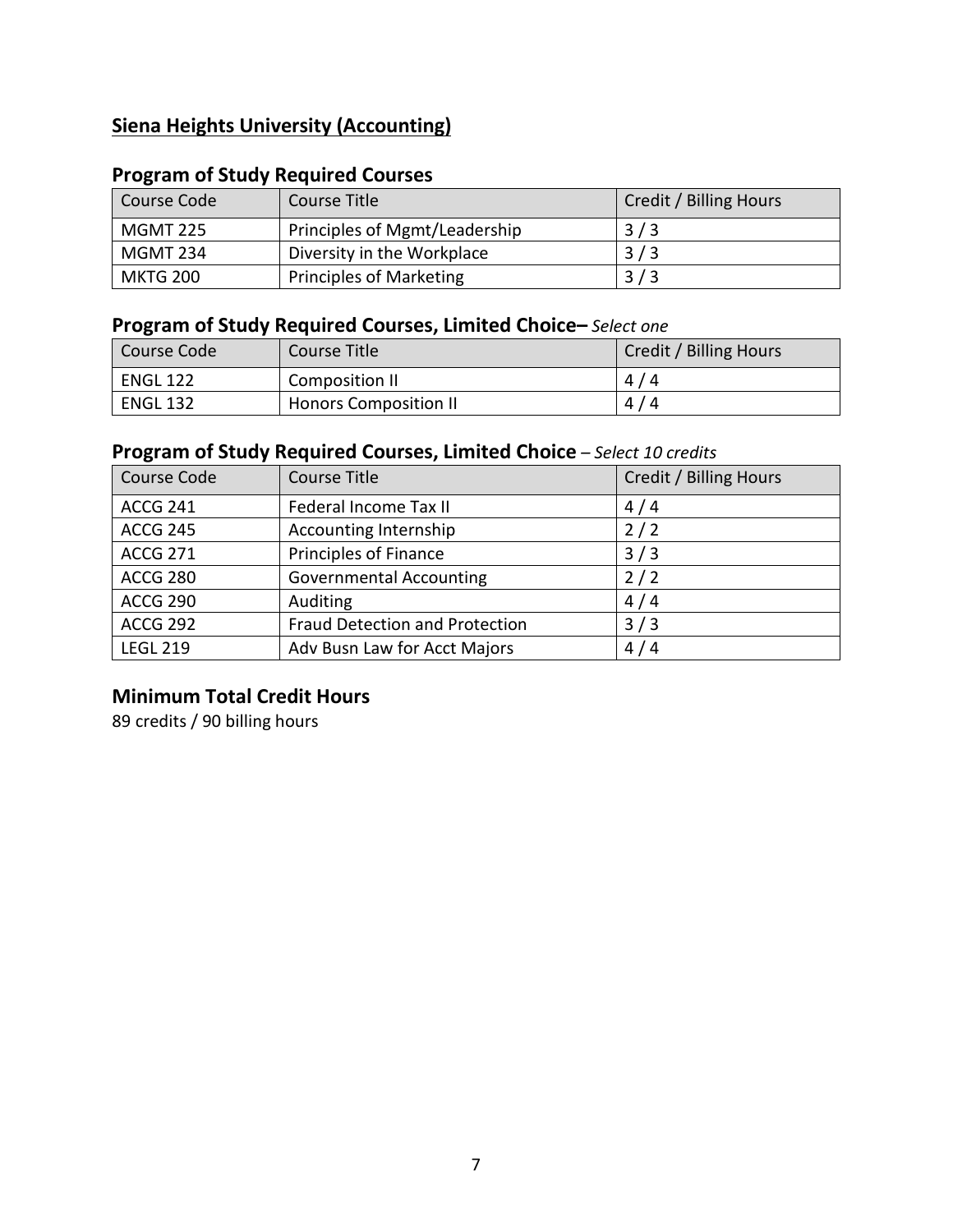

**Business, Enhanced A.B. Business Administration Track** Career Community: Business

Curriculum Code: 1822 Effective: Fall 2022 – Summer 2027

## **Purpose of Program**

This degree is designed for students wishing to transfer after having completed the Associate in Business, Major in Business Administration degree. This Enhanced AB option a allows completion of credits required for employment through the AB and completion of additional courses required for the Bachelor's degree, as designated by transfer articulation agreements. Required coursework follows for the Business Administration subtracks of the Business, Enhanced AB for students transferring to Davenport University, Eastern Michigan University, Ferris State University, Northwood University, Oakland University, and Siena Heights University.

## **Contact Information**

Before beginning this program of study, students must contact the Business and Economics Department, Gannon Building, Room 1222, telephone number 517-483-1546, or the Academic Advising Department, Gannon Building - StarZone, telephone number 517-483-1904.

## **Program of Study Required Courses**

Completion of an LCC associate in Business is required for the Business, Enhanced degree. Completion of the AB in [Business Administration](https://www.lcc.edu/academics/catalog/degree-certificate-programs/pathways/current/applied/0243.pdf) (0243) as required for the specified transfer institution is the most efficient path to completing the Enhanced degree Accounting track. Students who have completed a different degree will need to work with a Program Advisor to create a personalized MAP (My Academic Pathway) in Degree Works to ensure that all requirements are met.

#### **Recommended Courses by College/University**

Completing courses as directed meets transfer articulation agreement requirements for each institution.

*LCC makes every effort to limit revisions to the pathways during their effective timeframe. However, the College reserves the right to update certificate and degree title changes, and make course changes as needed, without prior notice.*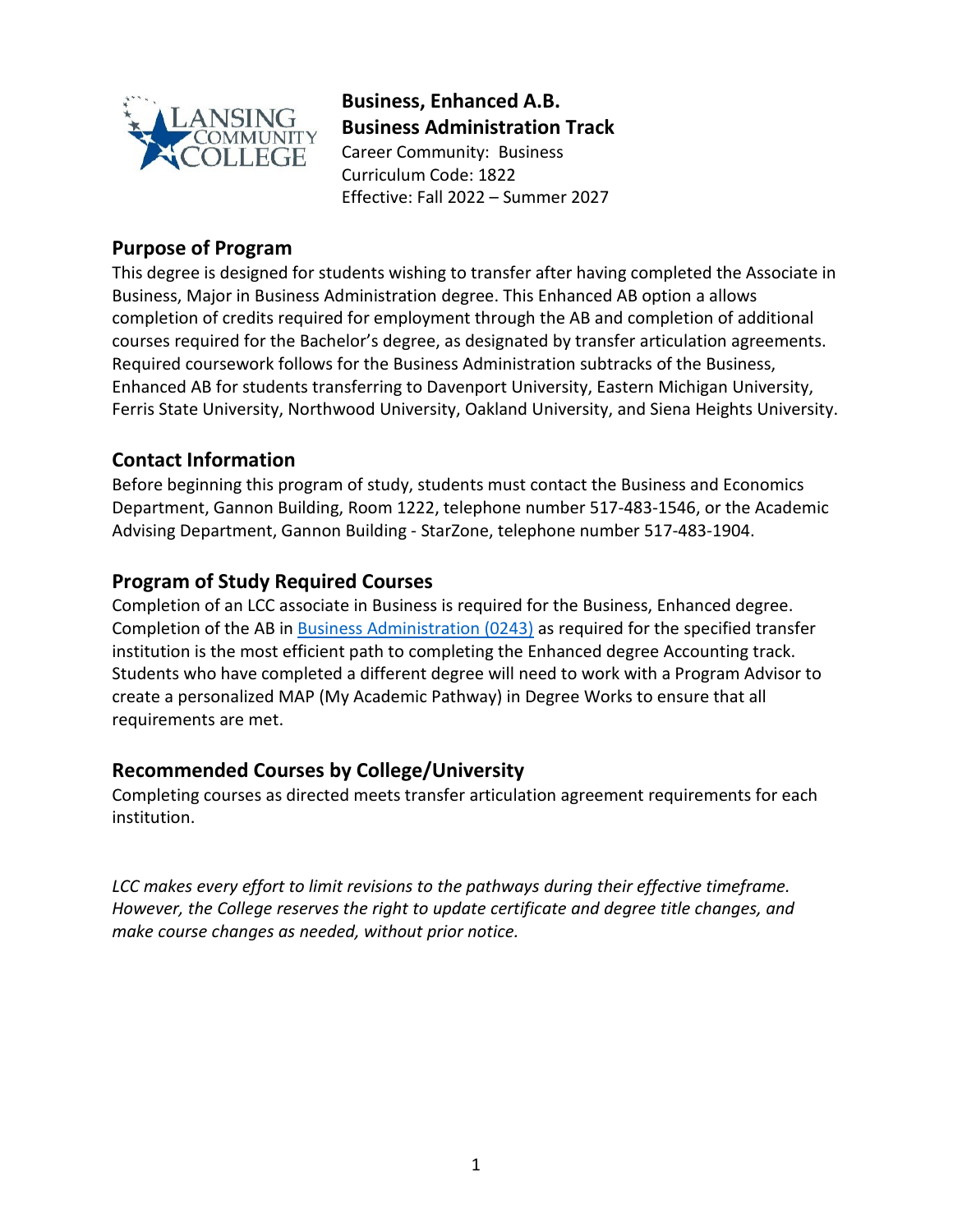## **Davenport University (Business)**

## **General Education – Transfer Degrees (MTA) Courses**

(For the list of options, see [General Education\)](https://www.lcc.edu/general-education/)

- Any MTA Humanities course, 3-4 credits / 3-4 billing hours
- Any MTA Social Science course, 3-4 credits / 3-4 billing hours

#### **Program of Study Required Courses**

| Course Code     | Course Title                   | Credit / Billing Hours |
|-----------------|--------------------------------|------------------------|
| <b>ACCG 271</b> | <b>Principles of Finance</b>   | 3/3                    |
| <b>INSU 105</b> | Prin of Prop & Liability Ins   | 3/3                    |
| <b>MATH 120</b> | College Algebra                | 4/4                    |
| <b>MGMT 332</b> | Ethics: Assumpt for the Future | 3/3                    |

### **Program of Study Required Courses, Limited Choice***– Select one*

| Course Code     | Course Title                 | Credit / Billing Hours |
|-----------------|------------------------------|------------------------|
| ENGL 122        | Composition II               | 4/4                    |
| <b>ENGL 132</b> | <b>Honors Composition II</b> | 4/4                    |

#### **Minimum Total Credit Hours**

83 credits / 84 billing hours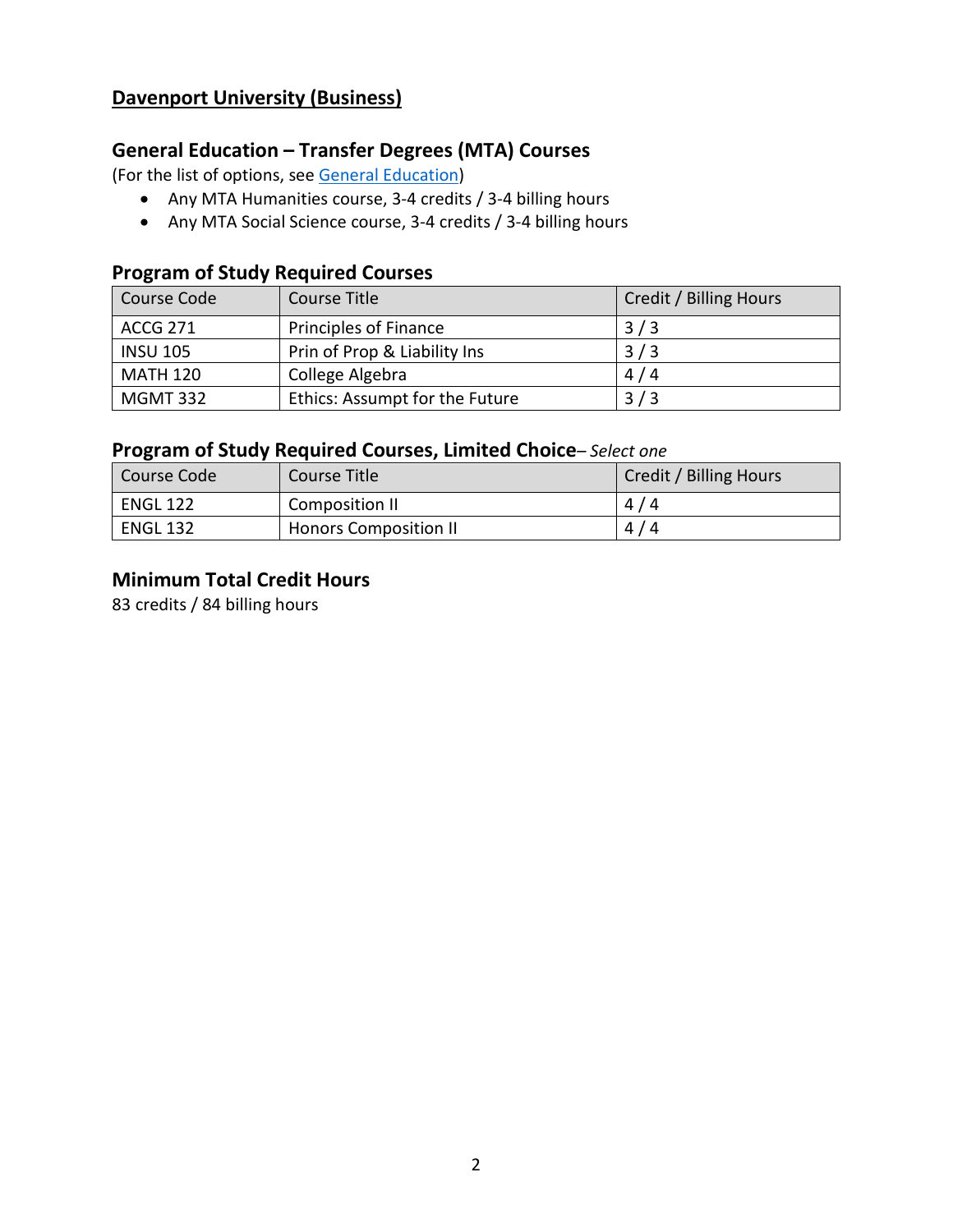## **Eastern Michigan University**

## **Program of Study Required Courses**

| Course Code     | Course Title                        | Credit / Billing Hours |
|-----------------|-------------------------------------|------------------------|
| <b>ENGL 127</b> | <b>Business Writing</b>             | 3/3                    |
| <b>MUSC 199</b> | <b>Music Appreciation</b>           | 3/3                    |
| <b>STAT 215</b> | Intro to Probability and Statistics | 4/4                    |

## **Program of Study Required Courses, Limited Choice** *– Select one*

| Course Code     | Course Title                 | Credit / Billing Hours |
|-----------------|------------------------------|------------------------|
| <b>ANTH 270</b> | <b>Cultural Anthropology</b> | 3/3                    |
| <b>COMM 280</b> | Intercultural Communication  | 3/3                    |
| <b>GEOG 200</b> | World Regional Geography     | 4/4                    |

#### **Program of Study Required Courses, Limited Choice** *- Select one*

| Course Code     | Course Title                       | Credit / Billing Hours |
|-----------------|------------------------------------|------------------------|
| <b>ASTR 201</b> | Introductory Astronomy             | 4/5                    |
| <b>CHEM 135</b> | Chemistry in Society               | 4/5                    |
| <b>GEOG 221</b> | <b>Physical Geography</b>          | 4/4                    |
| <b>ISCI 131</b> | <b>Integrated Physical Science</b> | 4/6                    |

### **Program of Study Required Courses, Limited Choice** *– Select one*

| Course Code     | Course Title                 | Credit / Billing Hours |
|-----------------|------------------------------|------------------------|
| <b>ENGL 122</b> | Composition II               | 4/4                    |
| <b>ENGL 132</b> | <b>Honors Composition II</b> | 4/4                    |

## **Program of Study Required Courses, Limited Choice** *– Select one*

| Course Code     | Course Title                    | Credit / Billing Hours |
|-----------------|---------------------------------|------------------------|
| <b>PHIL 151</b> | Intro to Logic & Critical Think | 4/4                    |
| <b>PHIL 152</b> | Introduction to Ethics          | 4/4                    |

#### **Minimum Total Credit Hours**

85 credits / 86 billing hours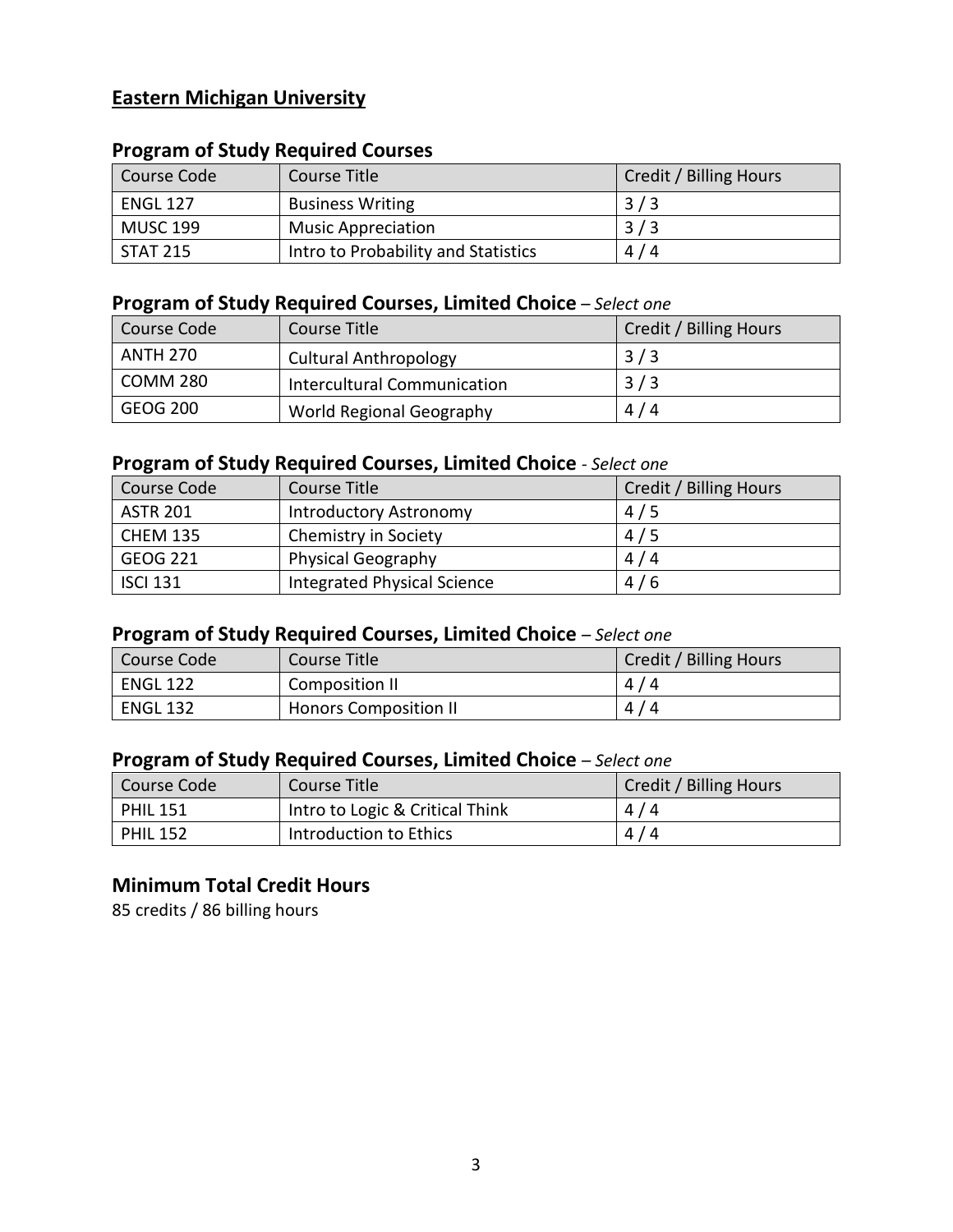## **Ferris State University**

#### **General Education – Transfer Degrees (MTA) Courses**

(For the list of options, see [General Education\)](https://www.lcc.edu/general-education/)

- Any non-BIOL MTA Science course, 3-4 credits / 3-4 billing hours
- Any non-ECON MTA Social Science course, 3-4 credits / 3-4 billing hours
- Two MTA Humanities courses from 2 different disciplines, 6-8 credits / 6-8 billing hours

#### **Program of Study Required Courses**

| Course Code           | Course Title                   | Credit / Billing Hours |
|-----------------------|--------------------------------|------------------------|
| <sup>1</sup> LEGL 216 | <b>Commercial Transactions</b> |                        |

#### **Program of Study Required Courses, Limited Choice** *– Select one*

| Course Code     | Course Title                 | Credit / Billing Hours |
|-----------------|------------------------------|------------------------|
| <b>ENGL 122</b> | Composition II               | 4/4                    |
| <b>ENGL 127</b> | <b>Business Writing</b>      | 3/3                    |
| <b>ENGL 132</b> | <b>Honors Composition II</b> | 4/4                    |

#### **Program of Study Required Courses, Limited Choice** *– Select one*

| Course Code     | Course Title                 | Credit / Billing Hours |
|-----------------|------------------------------|------------------------|
| <b>MATH 119</b> | Math-Applications for Living | 4/4                    |
| <b>MATH 120</b> | College Algebra              | 4/4                    |

#### **Minimum Total Credit Hours**

82 credits / 83 billing hours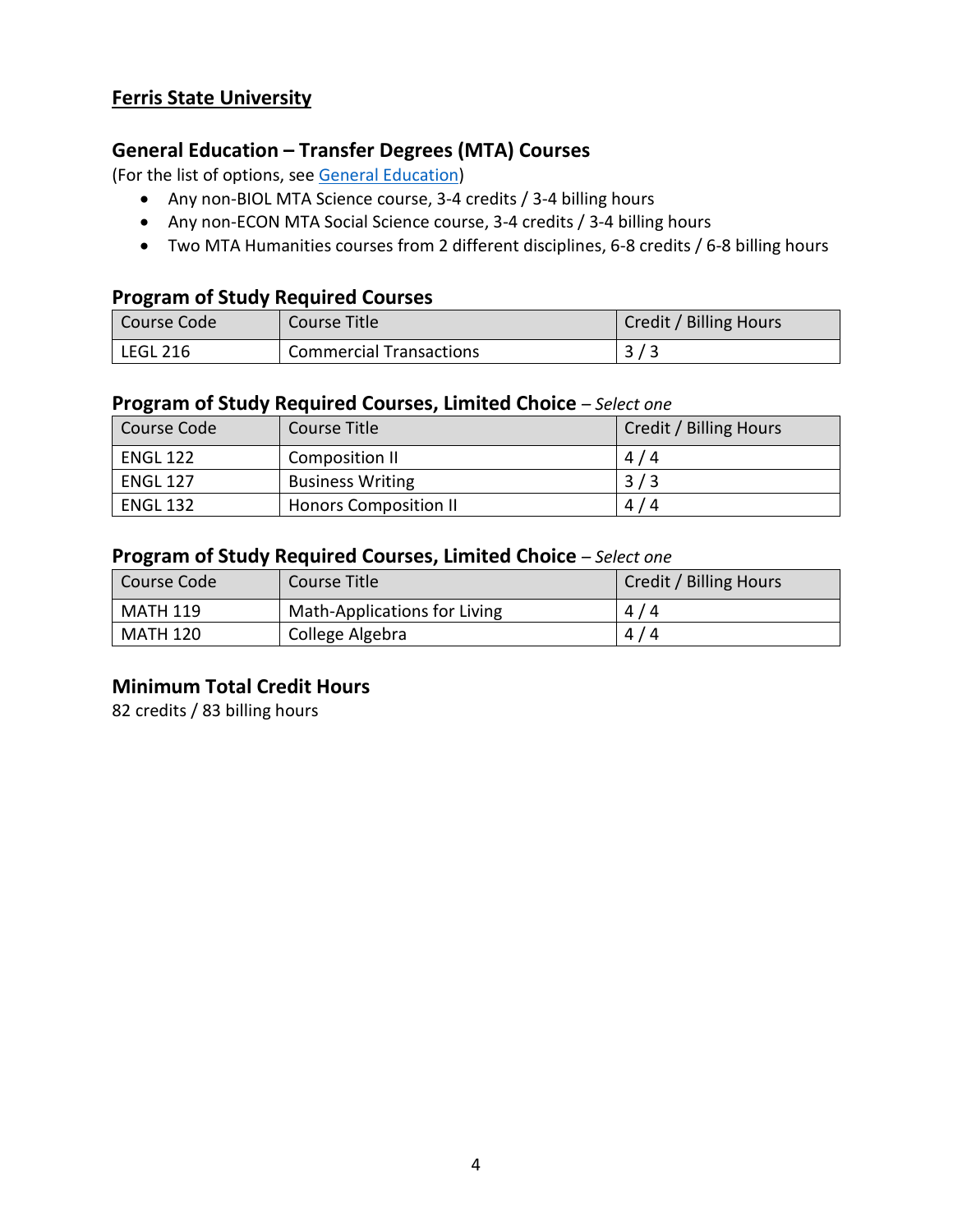## **Northwood University (Finance)**

| Course Code     | Course Title                          | Credit / Billing Hours |
|-----------------|---------------------------------------|------------------------|
| <b>ACCG 271</b> | Principles of Finance                 | 3/3                    |
| <b>CITA 110</b> | Intro to Microsoft Office             | 3/3                    |
| <b>MATH 141</b> | <b>Calculus with Applications</b>     | 4/4                    |
| <b>MGMT 200</b> | <b>Creative Thinking for Business</b> | 3/3                    |
| <b>MGMT 332</b> | Ethics: Assumpt for the Future        | 3/3                    |
| <b>MGMT 329</b> | <b>Advanced Mgmt Communication</b>    | 3/3                    |

## **Program of Study Required Courses**

### **Program of Study Required Courses, Limited Choice** *– Select one*

| Course Code     | Course Title                 | Credit / Billing Hours |
|-----------------|------------------------------|------------------------|
| <b>ENGL 122</b> | Composition II               | 4/4                    |
| <b>ENGL 132</b> | <b>Honors Composition II</b> | 4/4                    |

### **Program of Study Required Courses, Limited Choice** *– Select one*

| Course Code     | Course Title                  | Credit / Billing Hours |
|-----------------|-------------------------------|------------------------|
| <b>HIST 211</b> | U.S. History to 1877          | 4/4                    |
| <b>HIST 212</b> | U.S. History: 1877 to Present | 4/4                    |
| <b>HUMS 213</b> | World Civilizations to 1600   | 4/4                    |
| <b>HUMS 214</b> | World Civilizations from 1600 | 4/4                    |

## **Program of Study Required Courses, Limited Choice** *– Select one*

Any 3-credit course from ARTS, BIOL, CHEM, ISCI, HIST, HUMS, PHIL, PHYS, POLS, PSYC, or SOCL

## **Minimum Total Credit Hours**

90 credits / 91 billing hours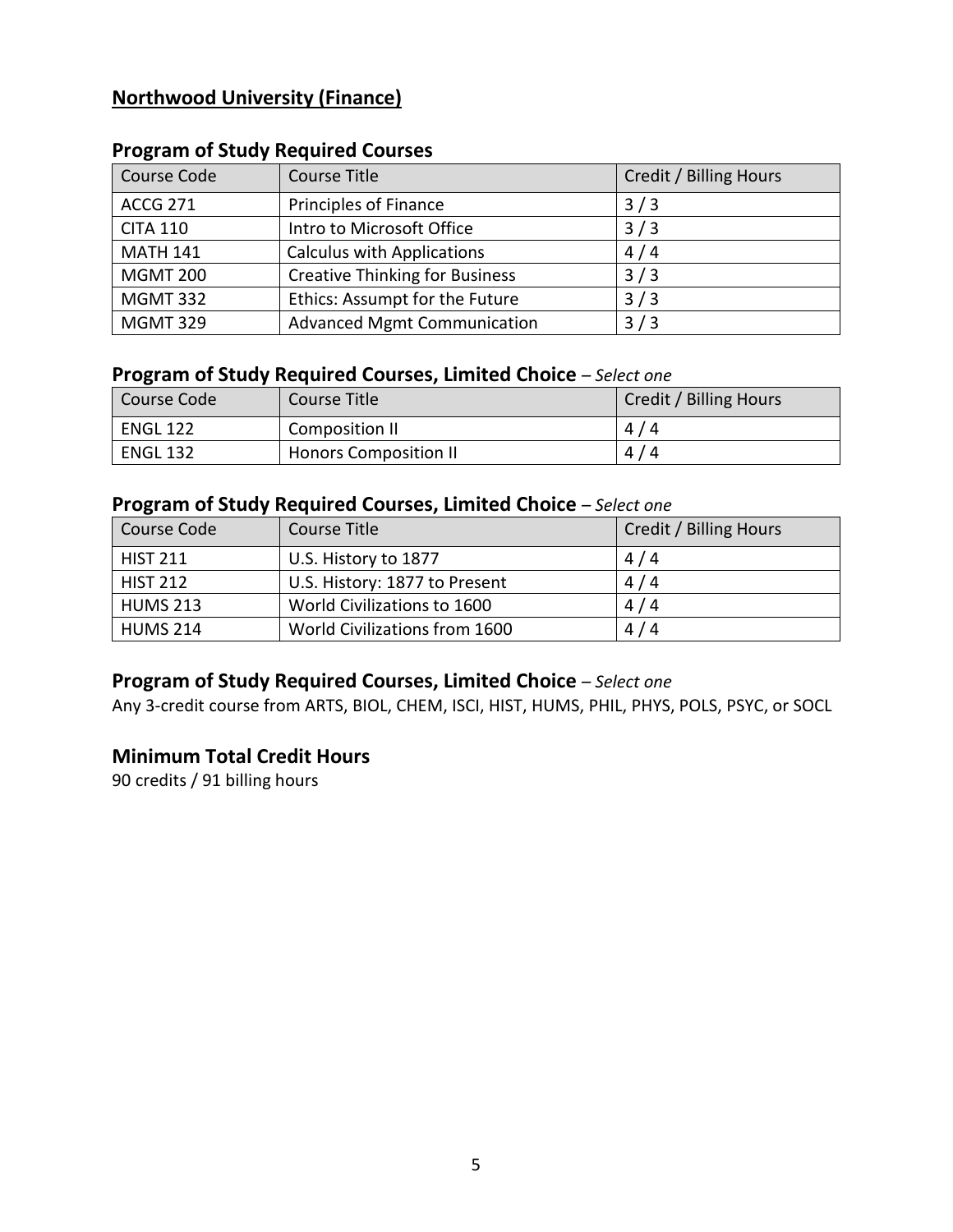## **Oakland University**

#### **General Education – Transfer Degrees (MTA) Courses**

(For the list of options, see [General Education\)](https://www.lcc.edu/general-education/)

- Any non-BIOL MTA Science course, 3-4 credits / 3-4 billing hours
- Any non-ECON MTA Social Science course, 3-4 credits / 3-4 billing hours
- Two MTA Humanities courses from 2 disciplines, 6-8 credits / 6-8 billing hours

#### **Program of Study Required Courses**

| Course Code     | Course Title            | Credit / Billing Hours |
|-----------------|-------------------------|------------------------|
| <b>ENGL 127</b> | <b>Business Writing</b> |                        |

#### **Program of Study Required Courses, Limited Choice***– Select one*

| Course Code     | Course Title                 | Credit / Billing Hours |
|-----------------|------------------------------|------------------------|
| <b>ENGL 122</b> | Composition II               | 4/4                    |
| <b>ENGL 132</b> | <b>Honors Composition II</b> | 4/4                    |

### **Program of Study Required Courses, Limited Choice***– Select one*

Any 3-credit ACCG or BUSN or INSU or LABR or MGMT or MKTG course

#### **Minimum Total Credit Hours**

82 credits / 83 billing hours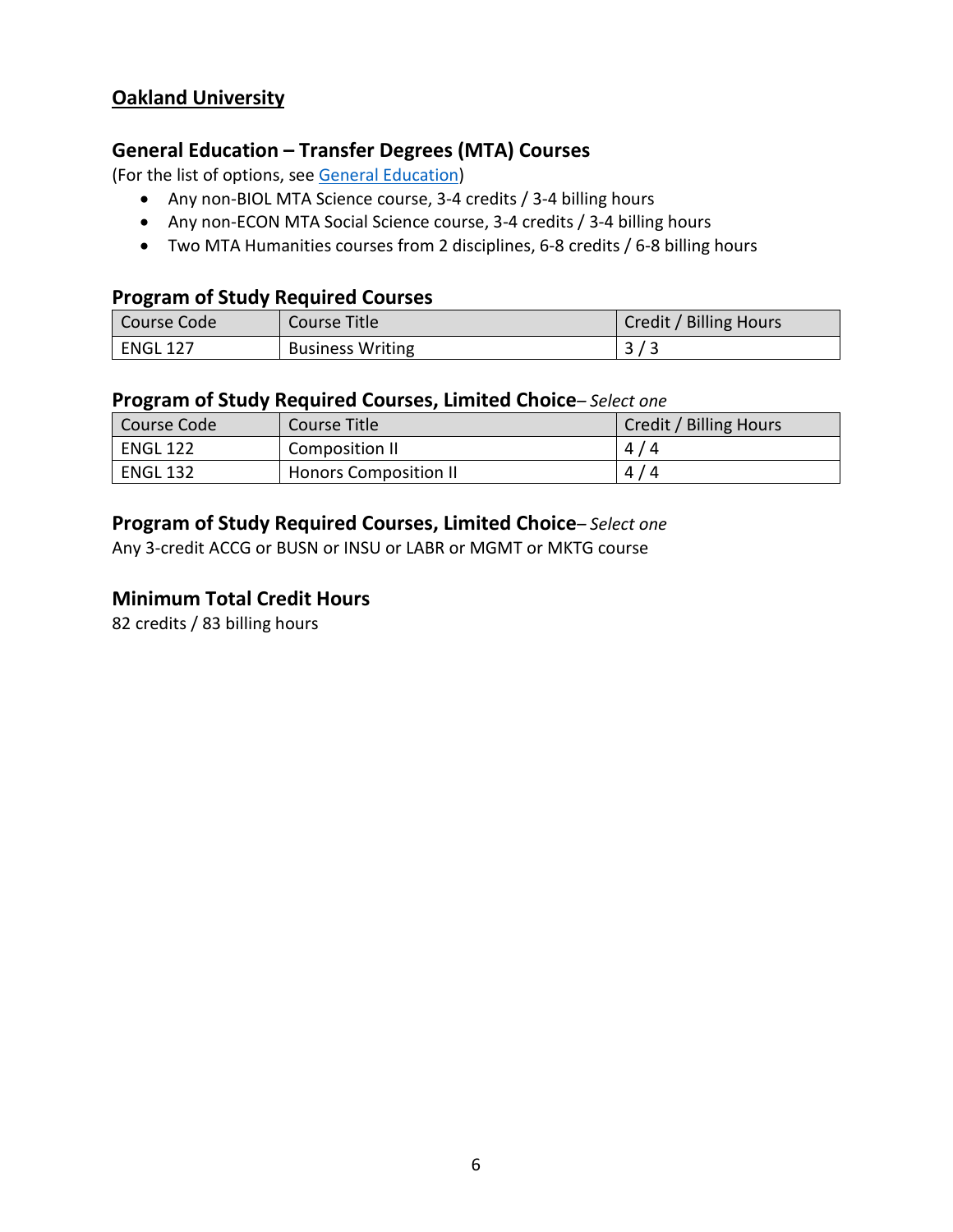## **Siena Heights University (Business)**

# Course Code Course Title Course Title Course Code Course Code Course Course Course Course Course Course Title ENGL 127 Business Writing 2/3 MGMT 234 Diversity in the Workplace 3/3

#### **Program of Study Required Courses**

#### **Program of Study Required Courses, Limited Choice***– Select one*

| Course Code     | Course Title                 | Credit / Billing Hours |
|-----------------|------------------------------|------------------------|
| <b>ENGL 122</b> | Composition II               | 4/4                    |
| <b>ENGL 132</b> | <b>Honors Composition II</b> | 4/4                    |

#### **Program of Study Required Courses, Limited Choice***– Select one*

| l Course Code   | Course Title            | Credit / Billing Hours |
|-----------------|-------------------------|------------------------|
| <b>MKTG 221</b> | Consumer Behavior       | 3/3                    |
| <b>MKTG 229</b> | <b>Public Relations</b> |                        |

**Program of Study Required Courses, Limited Choice***– Select courses totaling 12 credits* Any combination of ACCG or BUSN or INSU or LABR or MGMT or MKTG courses

#### **Minimum Total Credit Hours**

85 credits / 86 billing hours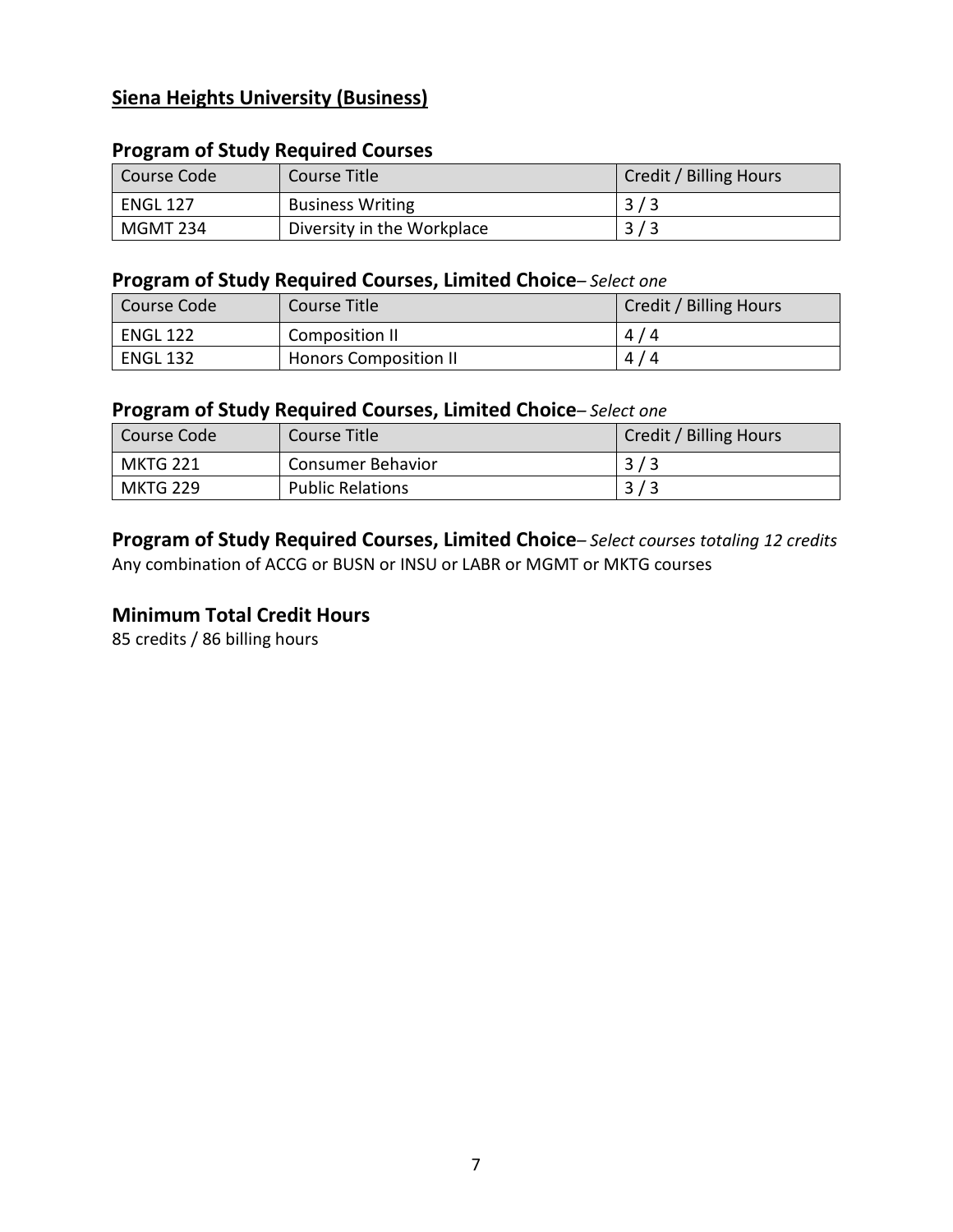

**Business, Enhanced A.B. Business Transfer Studies Track** Career Community: Business Curriculum Code: 1822 Effective: Fall 2022 – Summer 2027

#### **Purpose of Program**

This degree is designed for students wishing to transfer to Central Michigan University, Eastern Michigan University, or Oakland University after having completed the Associate in Arts, Business Transfer Studies degree. This Enhanced AB option allows completion of credits required for the AA and completion of additional courses required for the Bachelor's degree, as designated by transfer articulation agreements. Required coursework follows for the Business Transfer subtracks of the Business, Enhanced AB for students transferring to Central Michigan University, Eastern Michigan University, and Oakland University.

## **Contact Information**

Before beginning this program of study, students must contact the Business and Economics Department, Gannon Building, Room 1222, telephone number 517-483-1546, or the Academic Advising Department, Gannon Building - StarZone, telephone number 517-483-1904.

## **Program of Study Required Courses**

Completion of an LCC associate in Business is required for the Business, Enhanced degree. Complete all courses as indicated for the AA in [Business](https://www.lcc.edu/academics/catalog/degree-certificate-programs/pathways/current/aa/1622.pdf) Transfer Studies (1622) as required for the specified transfer institution is the most efficient path to completing the Enhanced degree Accounting track. Students who have completed a different degree will need to work with a Program Advisor to create a personalized MAP (My Academic Pathway) in Degree Works to ensure that all requirements are met.

#### **Recommended Courses by College/University**

Completing courses as directed meets transfer articulation agreement requirements for each institution.

*LCC makes every effort to limit revisions to the pathways during their effective timeframe. However, the College reserves the right to update certificate and degree title changes, and make course changes as needed, without prior notice.*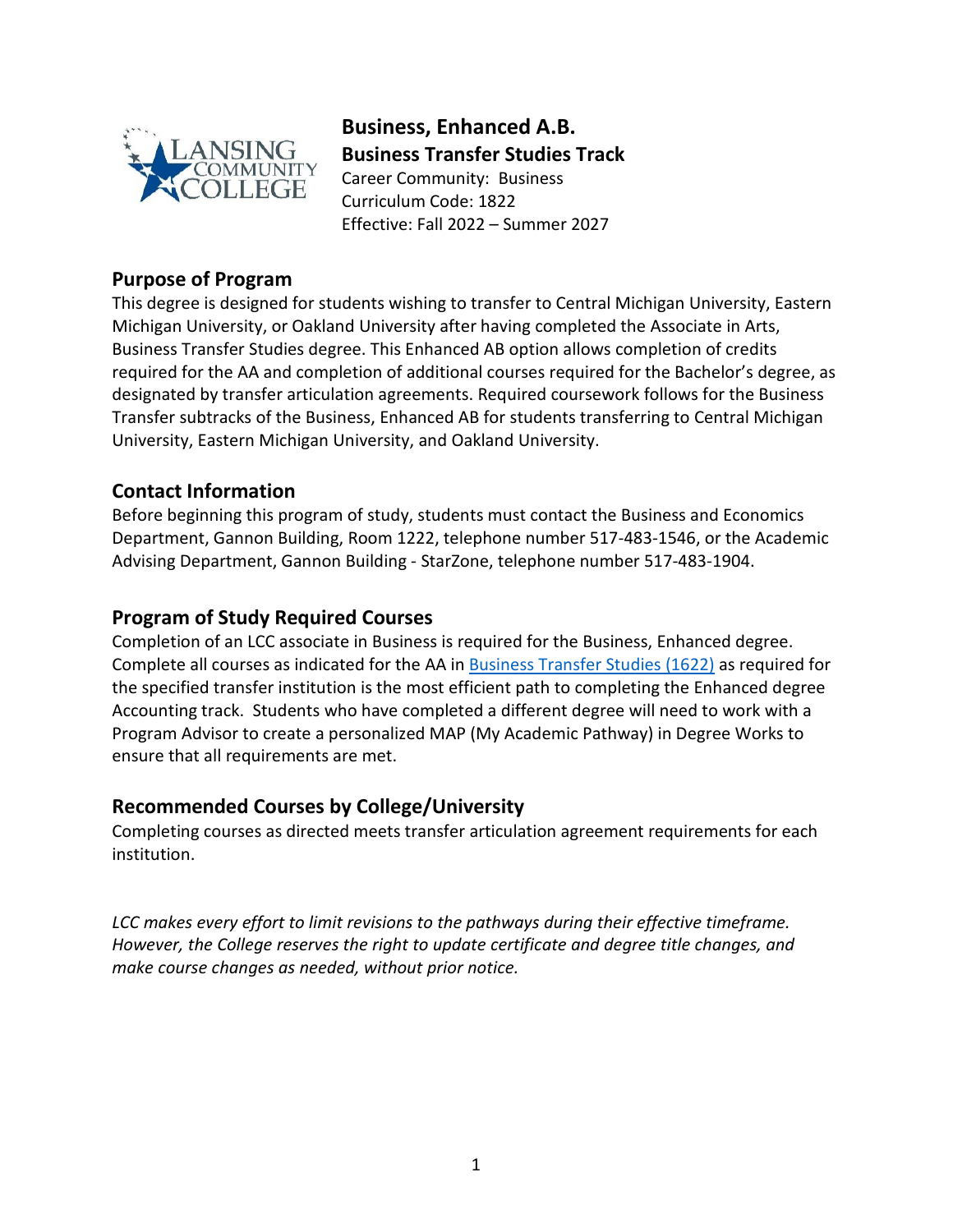## **Central Michigan University**

## **Program of Study Required Courses**

| Course Code     | Course Title                 | Credit / Billing Hours |
|-----------------|------------------------------|------------------------|
| <b>CITF 110</b> | Intro Computer Info Systems  | 3/3                    |
| ENGL 122 or     | Composition II or            | 4/4                    |
| <b>ENGL 132</b> | <b>Honors Composition II</b> | 4/4                    |
| <b>MATH 120</b> | College Algebra              | 4/4                    |

Note:

ENGL 122 or ENGL 132 may be waived if completed as part of the A.A.

## **Minimum Total Credit Hours**

71 credits / 72 billing hours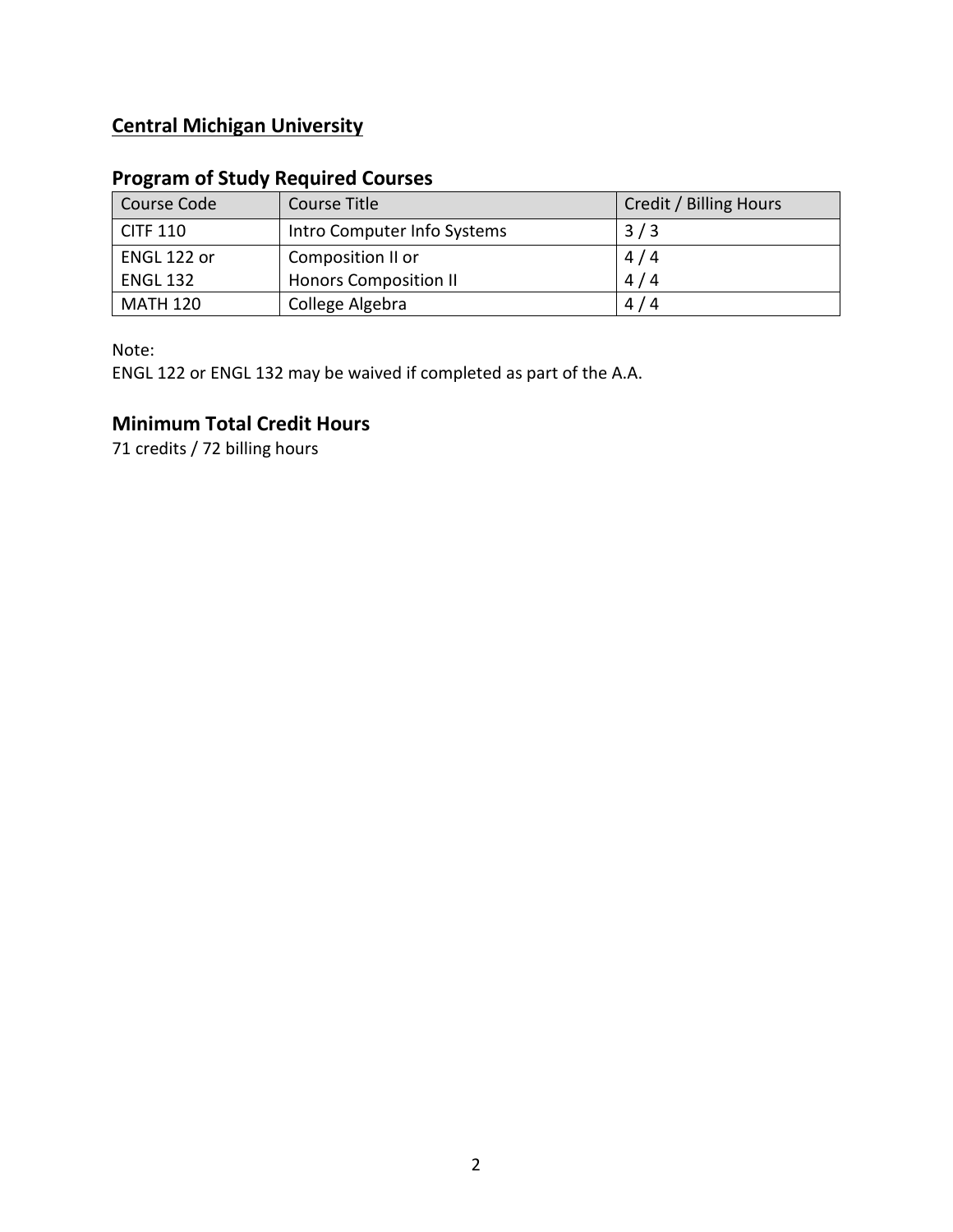## **Eastern Michigan University**

## **Program of Study Required Courses**

| Course Code     | Course Title                   | Credit / Billing Hours |
|-----------------|--------------------------------|------------------------|
| <b>CITF 110</b> | Intro Computer Info Systems    | 3/3                    |
| <b>ENGL 127</b> | <b>Business Writing</b>        | 3/3                    |
| <b>MGMT 225</b> | Principles of Mgmt/Leadership  | 3/3                    |
| <b>MKTG 200</b> | <b>Principles of Marketing</b> | 3/3                    |

## **Program of Study Required Courses, Limited Choice***– Select eight to nine credits.*

Courses related to the major. Consult a Program Advisor and an advisor from Easter Michigan University's College of Business to select appropriate courses.

### **Minimum Total Credit Hours**

80 credits / 81 billing hours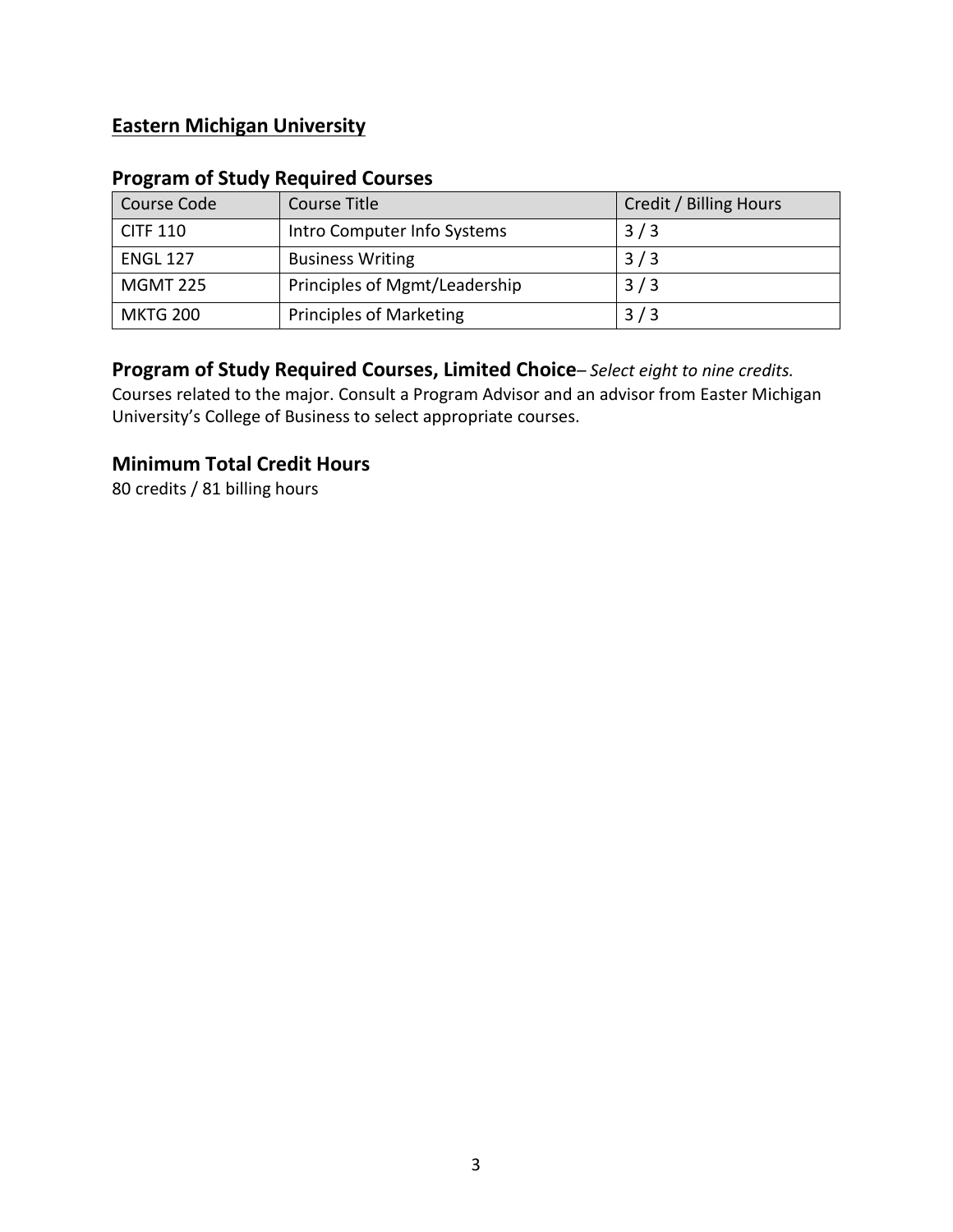## **Oakland University**

## **Program of Study Required Courses**

| Course Code          | Course Title              | Credit / Billing Hours |
|----------------------|---------------------------|------------------------|
| $\mathsf I$ CITA 110 | Intro to Microsoft Office |                        |

## **Program of Study Required Courses, Limited Choice***– Select fourteen credits*

Courses related to the major. Consult a Program Advisor and an advisor from Oakland University's College of Business to select appropriate courses.

#### **Minimum Total Credit Hours**

77 credits / 78 billing hours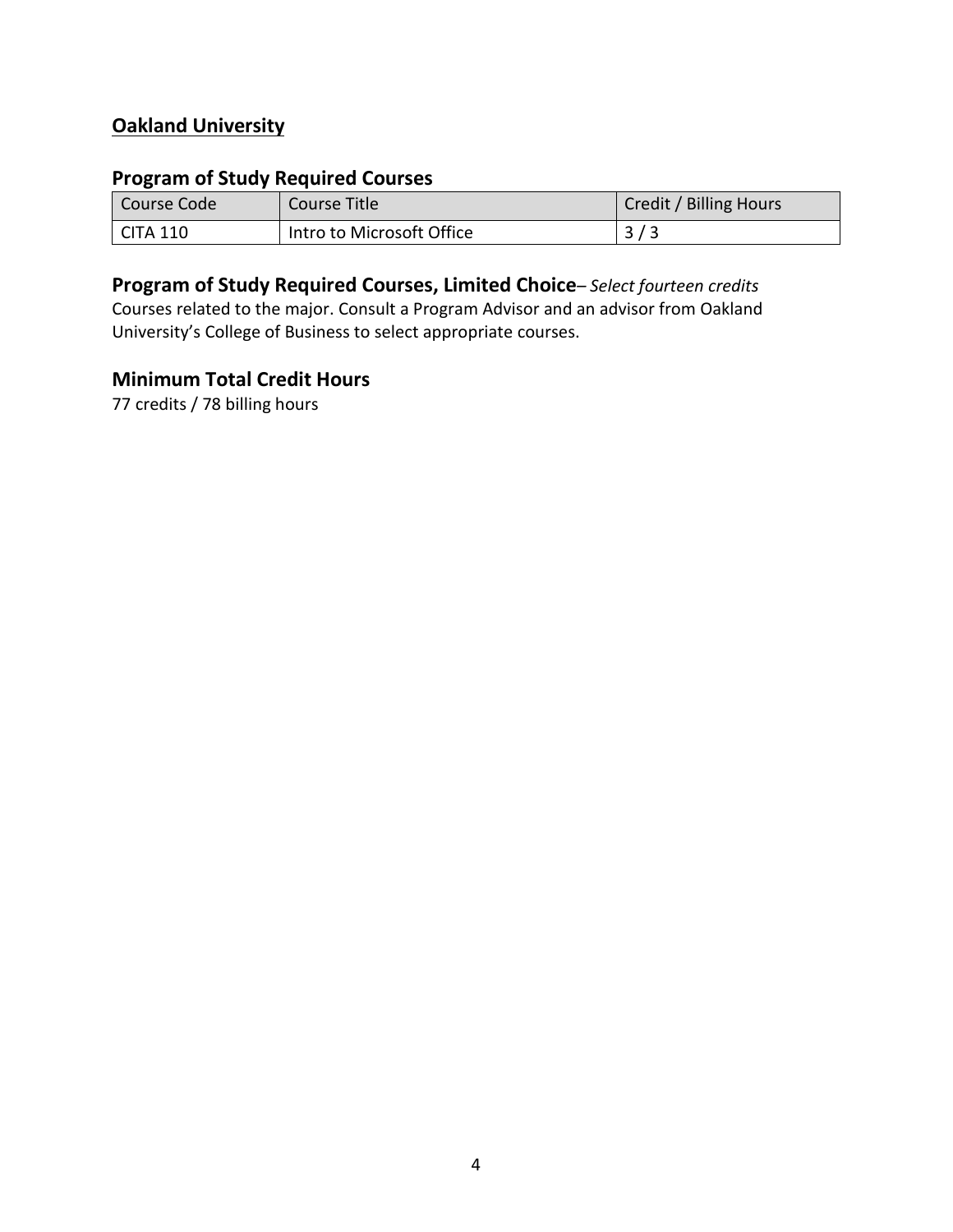

**Business, Enhanced A.B. Field Sales and Marketing Track**  Career Community: Business Curriculum Code: 1822 Effective: Fall 2022 – Summer 2027

### **Purpose of Program**

This degree is designed for students wishing to transfer after having completed the Associate in Business, Major in Field Sales and Marketing degree. This Enhanced AB option allows completion of credits required for employment through the AB and completion of additional courses required for the Bachelor's degree, as designated by transfer articulation agreements. Required coursework follows for the Field Sales and Marketing subtracks of the Business, Enhanced AB for students transferring to Davenport University, Eastern Michigan University, Ferris State University, Northwood University, Oakland University and Siena Heights University follows.

#### **Contact Information**

Before beginning this program of study, students must contact the Business and Economics Department, Gannon Building, Room 1222, telephone number 517-483-1546, or the Academic Advising Department, Gannon Building - StarZone, telephone number 517-483-1904.

## **Program of Study Required Courses**

Completion of an LCC associate in Business is required for the Business, Enhanced degree. Completion of the AB in [Field Sales and Marketing](https://www.lcc.edu/academics/catalog/degree-certificate-programs/pathways/current/applied/0190.pdfhttps:/www.lcc.edu/academics/catalog/degree-certificate-programs/pathways/current/applied/0190.pdf) (0190) as required for the specified transfer institution is the most efficient path to completing the Enhanced degree Accounting track. Students who have completed a different degree will need to work with a Program Advisor to create a personalized MAP (My Academic Pathway) in Degree Works to ensure that all requirements are met.

#### **Recommended Courses by College/University**

Completing courses as directed meets transfer articulation agreement requirements for each institution.

*LCC makes every effort to limit revisions to the pathways during their effective timeframe. However, the College reserves the right to update certificate and degree title changes, and make course changes as needed, without prior notice.*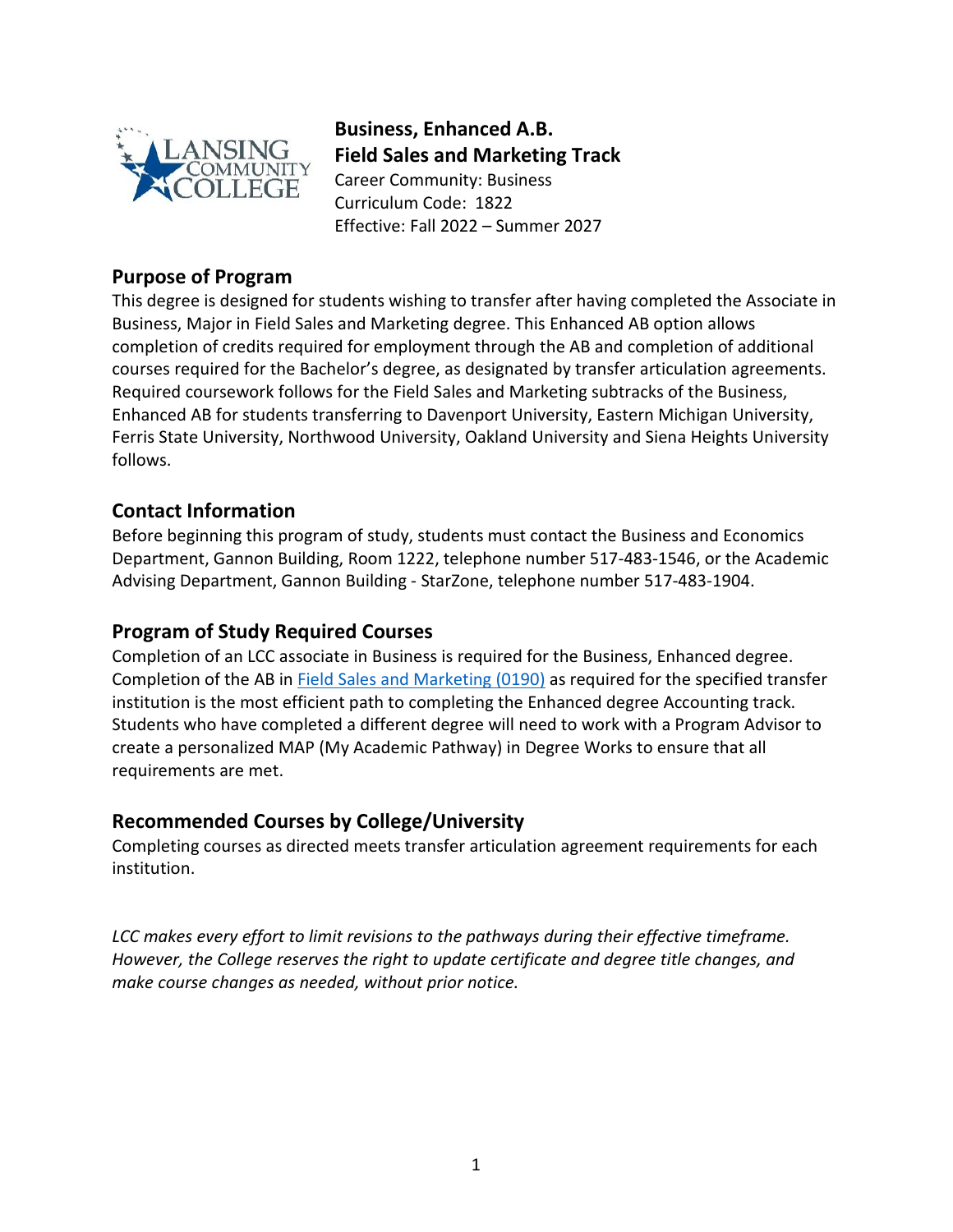## **Davenport University (Marketing)**

## **General Education – Transfer (MTA) Courses**

(For the list of options, see [General Education\)](https://www.lcc.edu/general-education/)

- Any non-ECON MTA Social Science course, 3 credits / 3 billing hours
- Any MTA Humanities course, 3 credits / 3 billing hours

## **Program of Study Required Courses**

| Course Code   Course Title |                                | Credit / Billing Hours |
|----------------------------|--------------------------------|------------------------|
| <b>ACCG 271</b>            | <b>Principles of Finance</b>   | 3/3                    |
| <b>MATH 120</b>            | College Algebra                | 4/4                    |
| <b>MGMT 332</b>            | Ethics: Assumpt for the Future | 3/3                    |
| <b>MKTG 229</b>            | <b>Public Relations</b>        | 3/3                    |

### **Program of Study Required Courses, Limited Choice** *– Select one*

| Course Code     | Course Title                 | Credit / Billing Hours |
|-----------------|------------------------------|------------------------|
| <b>ENGL 122</b> | Composition II               | 4/4                    |
| <b>ENGL 132</b> | <b>Honors Composition II</b> | 4/4                    |

## **Minimum Total Credit Hours**

92 credits / 93 billing hours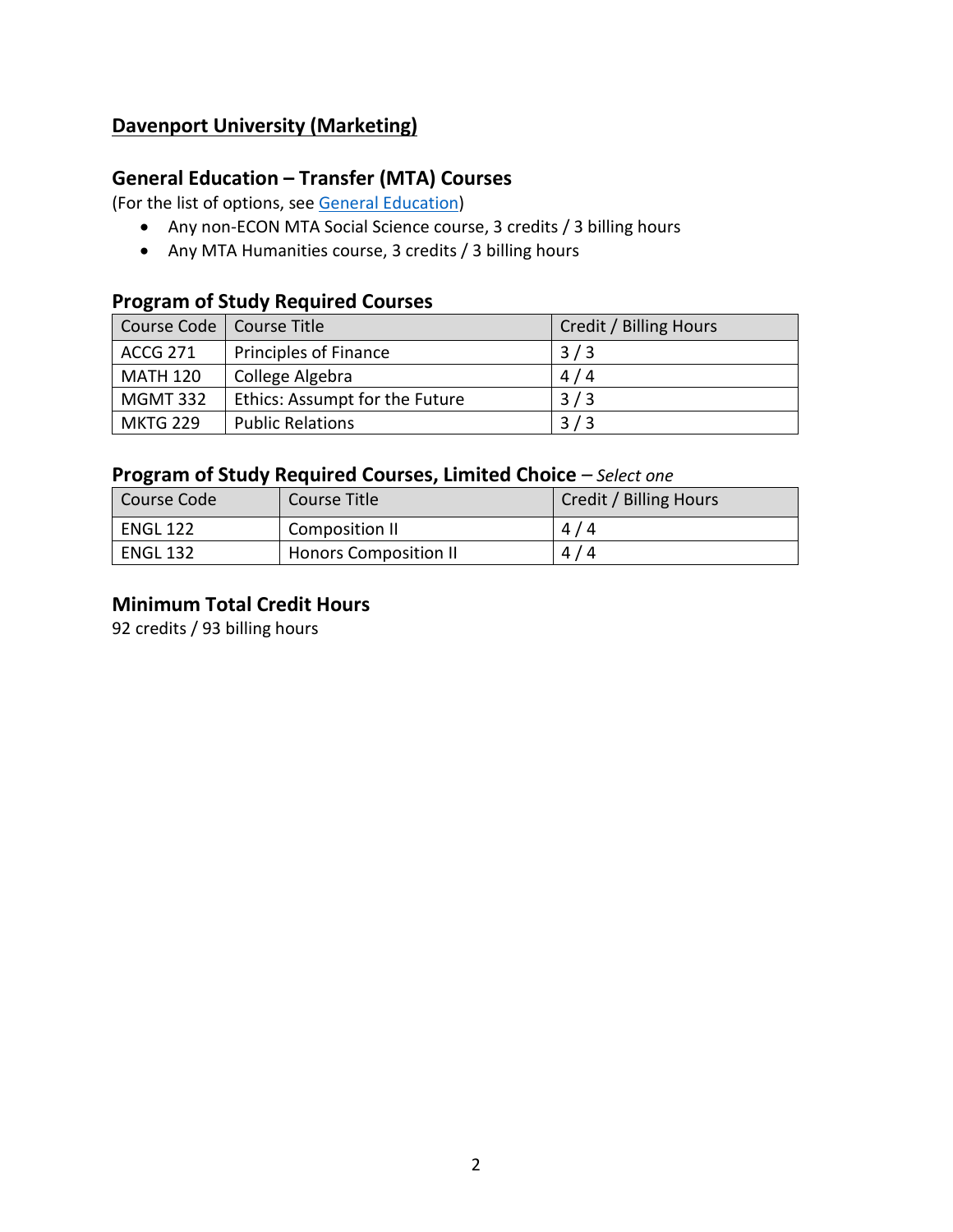## **Eastern Michigan University**

#### **Program of Study Required Courses**

| Course Code     | Course Title                        | Credit / Billing Hours |
|-----------------|-------------------------------------|------------------------|
| <b>HUMS 140</b> | Art of Being Human                  | 4/4                    |
| <b>STAT 215</b> | Intro to Probability and Statistics | 4/4                    |

#### **Program of Study Required Courses, Limited Choice** *– Select one*

| Course Code | Course Title                 | Credit / Billing Hours |
|-------------|------------------------------|------------------------|
| ANTH 270    | <b>Cultural Anthropology</b> | 3/3                    |
| COMM 280    | Intercultural Communication  | 3/3                    |

## **Program of Study Required Courses, Limited Choice** *- Select one*

| Course Code     | Course Title                | Credit / Billing Hours |
|-----------------|-----------------------------|------------------------|
| <b>ASTR 201</b> | Introductory Astronomy      | 4/5                    |
| <b>CHEM 135</b> | Chemistry in Society        | 4/5                    |
| <b>GEOG 221</b> | <b>Physical Geography</b>   | 4/4                    |
| <b>ISCI 131</b> | Integrated Physical Science | 4/6                    |

## **Program of Study Required Courses, Limited Choice** *– Select one*

| Course Code     | Course Title                 | Credit / Billing Hours |
|-----------------|------------------------------|------------------------|
| <b>ENGL 122</b> | Composition II               | 4/4                    |
| <b>ENGL 132</b> | <b>Honors Composition II</b> | 4/4                    |

## **Program of Study Required Courses, Limited Choice** *– Select one*

| Course Code     | Course Title                    | Credit / Billing Hours |
|-----------------|---------------------------------|------------------------|
| <b>PHIL 151</b> | Intro to Logic & Critical Think | 4/4                    |
| <b>PHIL 152</b> | Introduction to Ethics          | 4/4                    |

#### **Mimimum Total Credit Hours**

92 credits / 93 billing hours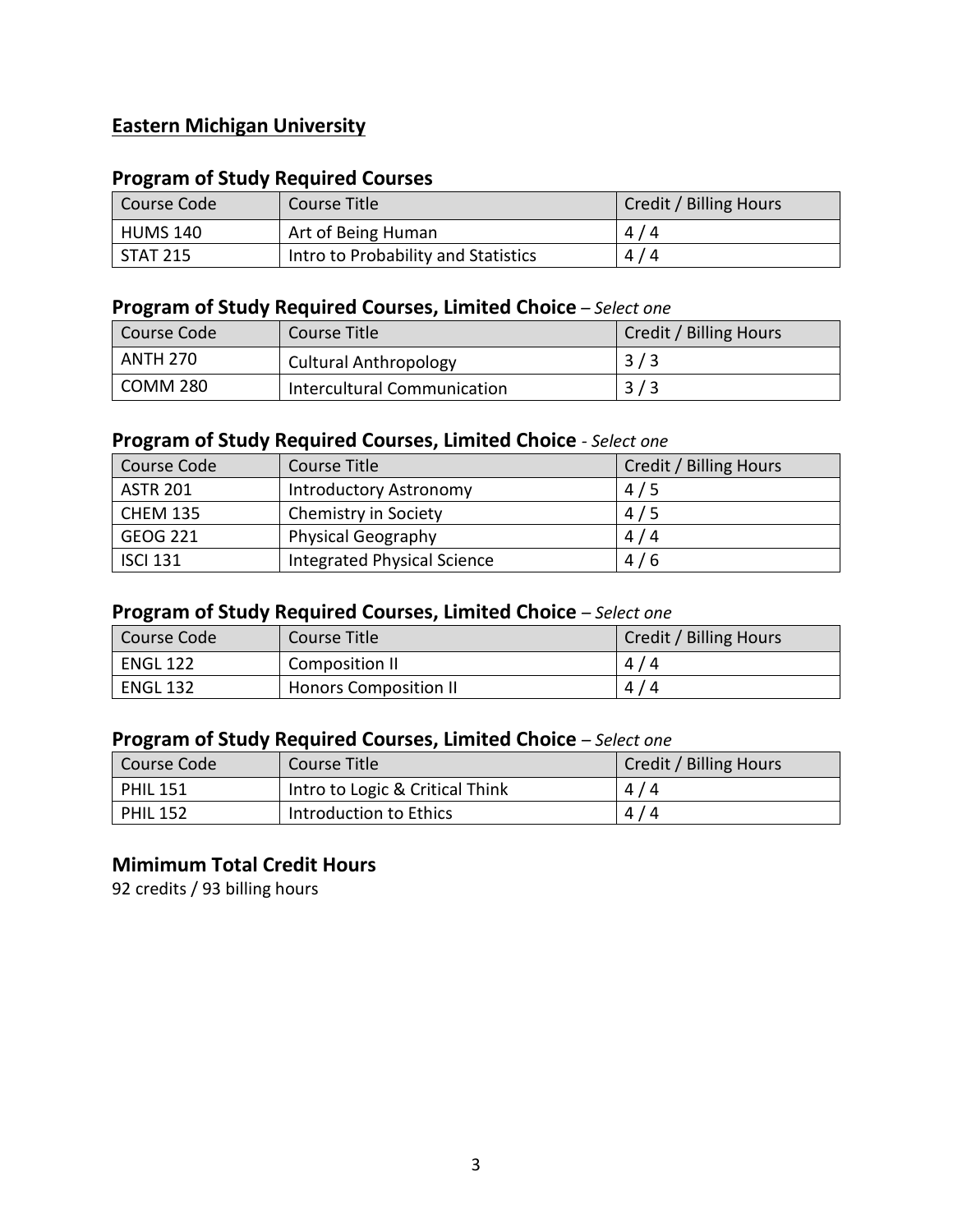## **Ferris State University**

## **General Education – Transfer (MTA) Courses**

(For the list of options, see [General Education\)](https://www.lcc.edu/general-education/)

- Any non-BIOL MTA Science course, 3 credits / 3 billing hours
- Any non-ECON MTA Social Science course, 3 credits / 3 billing hours

#### **Program of Study Required Courses**

| Course Code     | Course Title                  | <b>Credit / Billing Hours</b> |
|-----------------|-------------------------------|-------------------------------|
| MGMT 224        | Human Resource Management     | 3/3                           |
| <b>MGMT 225</b> | Principles of Mgmt/Leadership | 3/3                           |
| MGMT 228        | <b>Organization Behavior</b>  | 3/3                           |

#### **Program of Study Required Courses, Limited Choice** *– Select one*

| Course Code     | Course Title                 | Credit / Billing Hours |
|-----------------|------------------------------|------------------------|
| <b>ENGL 122</b> | Composition II               | 4/4                    |
| <b>ENGL 127</b> | <b>Business Writing</b>      | 3/3                    |
| <b>ENGL 132</b> | <b>Honors Composition II</b> | 4/4                    |

#### **Program of Study Required Courses, Limited Choice** *– Select one*

| l Course Code | Course Title                 | Credit / Billing Hours |
|---------------|------------------------------|------------------------|
| l MATH 119    | Math-Applications for Living | 4/4                    |
| MATH 120      | College Algebra              | 4/4                    |

## **Minimum Total Credit Hours**

91 credits / 92 billing hours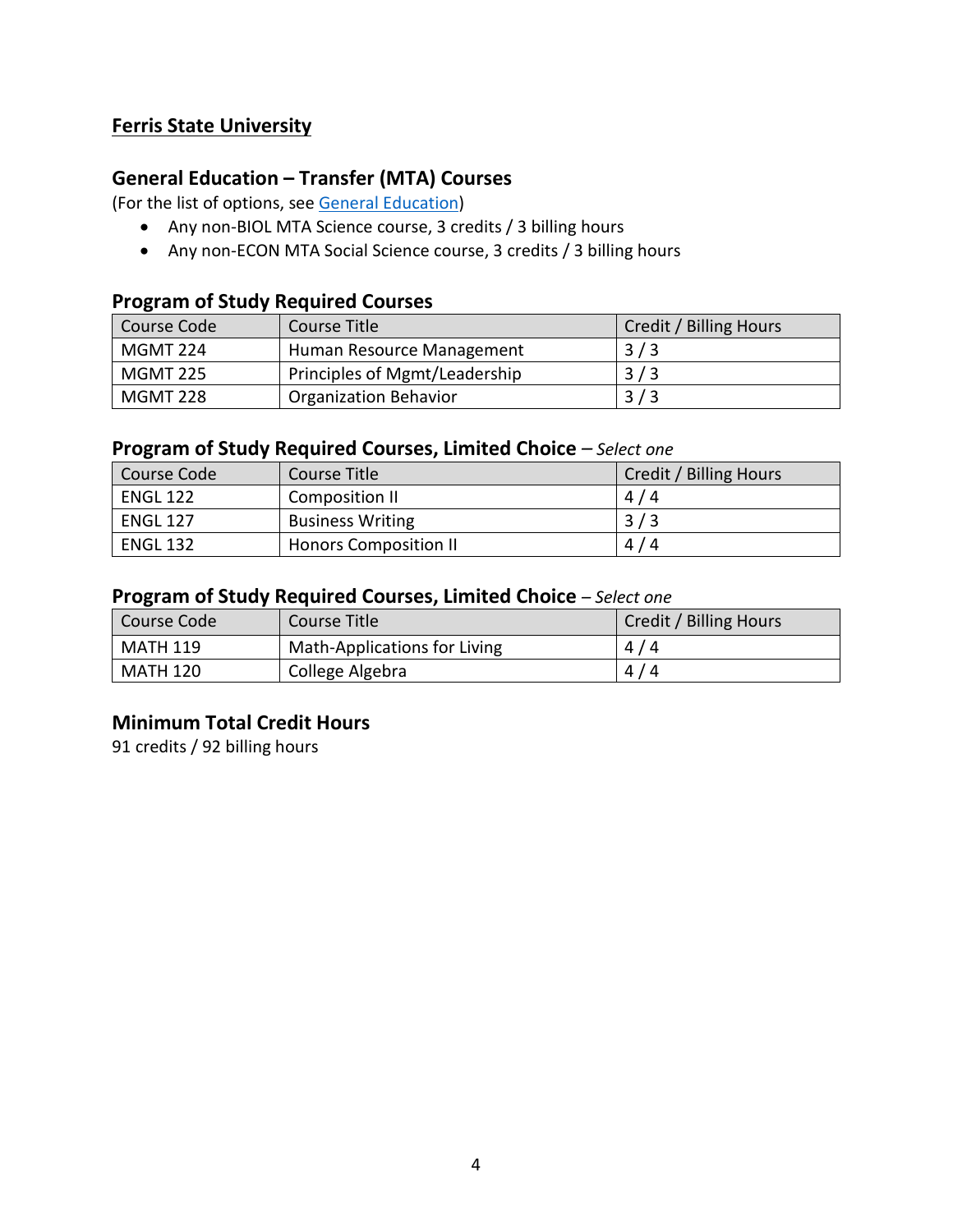## **Northwood University (Marketing)**

## **Program of Study Required Courses**

| Course Code     | Course Title                       | Credit / Billing Hours |
|-----------------|------------------------------------|------------------------|
| <b>MGMT 225</b> | Principles of Mgmt/Leadership      | 3/3                    |
| <b>MGMT 234</b> | Diversity in the Workplace         | 3/3                    |
| <b>MGMT 329</b> | <b>Advanced Mgmt Communication</b> | 3/3                    |
| <b>MGMT 332</b> | Ethics: Assumpt for the Future     | 3/3                    |
| <b>MGMT 335</b> | <b>Managerial Statistics</b>       | 3/3                    |

## **Program of Study Required Courses, Limited Choice** *– Select one*

| Course Code     | Course Title                 | Credit / Billing Hours |
|-----------------|------------------------------|------------------------|
| <b>ENGL 122</b> | Composition II               | 4/4                    |
| <b>ENGL 132</b> | <b>Honors Composition II</b> | 4/4                    |

## **Program of Study Required Courses, Limited Choice** *– Select one*

| Course Code     | Course Title                  | Credit / Billing Hours |
|-----------------|-------------------------------|------------------------|
| <b>HIST 211</b> | U.S. History to 1877          | 4/4                    |
| <b>HIST 212</b> | U.S. History: 1877 to Present | 4/4                    |
| <b>HUMS 213</b> | World Civilizations to 1600   | 4/4                    |
| <b>HUMS 214</b> | World Civilizations from 1600 | 4/4                    |

## **Minimum Total Credit Hours**

92 credits / 93 billing hours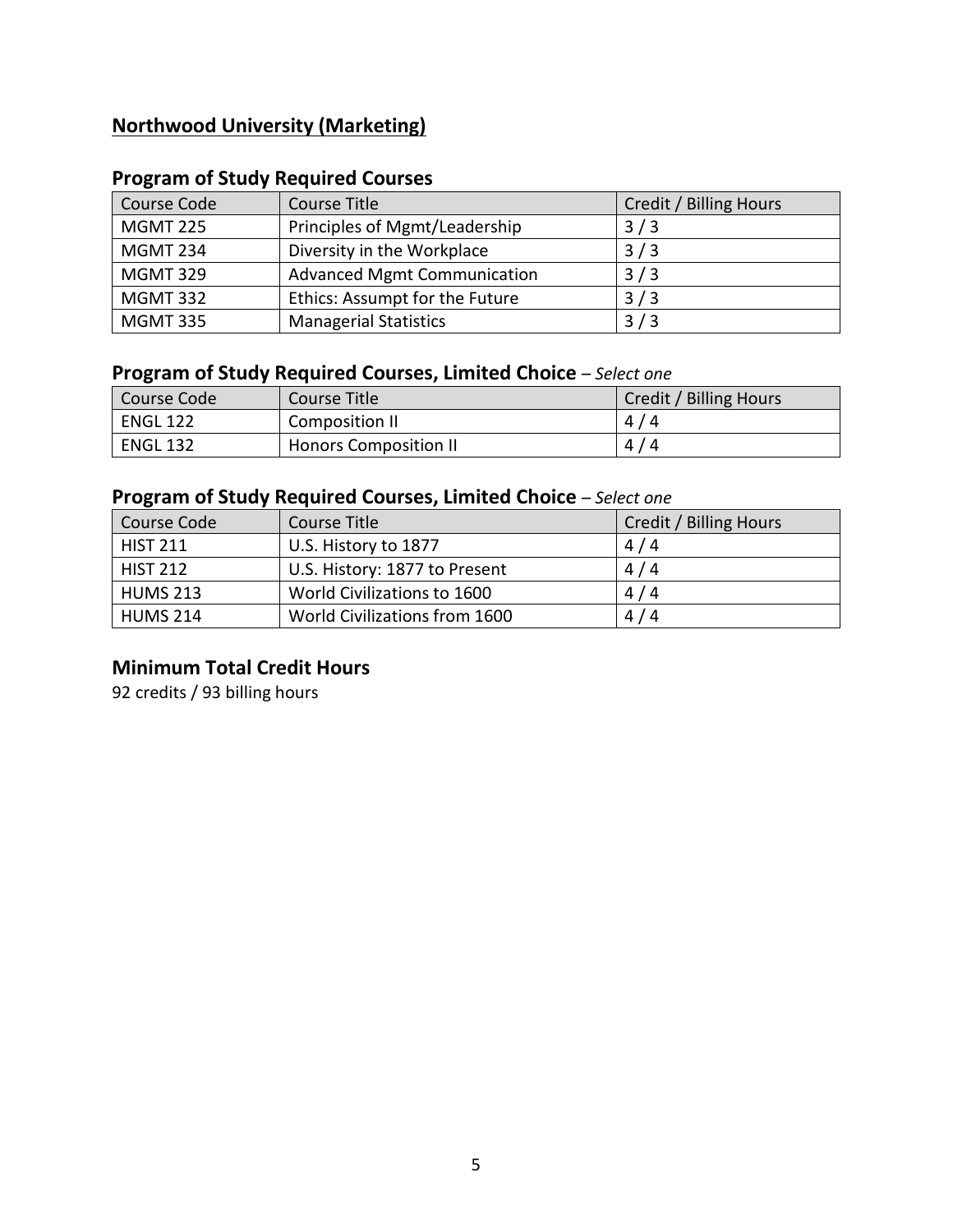## **Oakland University**

## **General Education – Transfer (MTA) Courses**

(For the list of options, see [General Education\)](https://www.lcc.edu/general-education/)

- Any non-BIOL MTA Science course, 3 credits / 3 billing hours
- Any non-ECON MTA Social Science course, 3 credits / 3 billing hours
- Two MTA Humanities courses from 2 disciplines, 6 credits / 6 billing hours

#### **Program of Study Required Courses**

| Course Code     | Course Title                      | Credit / Billing Hours |
|-----------------|-----------------------------------|------------------------|
| <b>ENGL 127</b> | <b>Business Writing</b>           | 3/3                    |
| <b>MATH 141</b> | <b>Calculus with Applications</b> | 4/4                    |
| <b>STAT 215</b> | Intro to Probability and Stats    | 4/4                    |

### **Program of Study Required Courses, Limited Choice***– Select one*

| Course Code     | Course Title                 | Credit / Billing Hours |
|-----------------|------------------------------|------------------------|
| <b>ENGL 122</b> | Composition II               | 4/4                    |
| <b>ENGL 132</b> | <b>Honors Composition II</b> | 4/4                    |

## **Minimum Total Credit Hours**

96 credits / 97 billing hours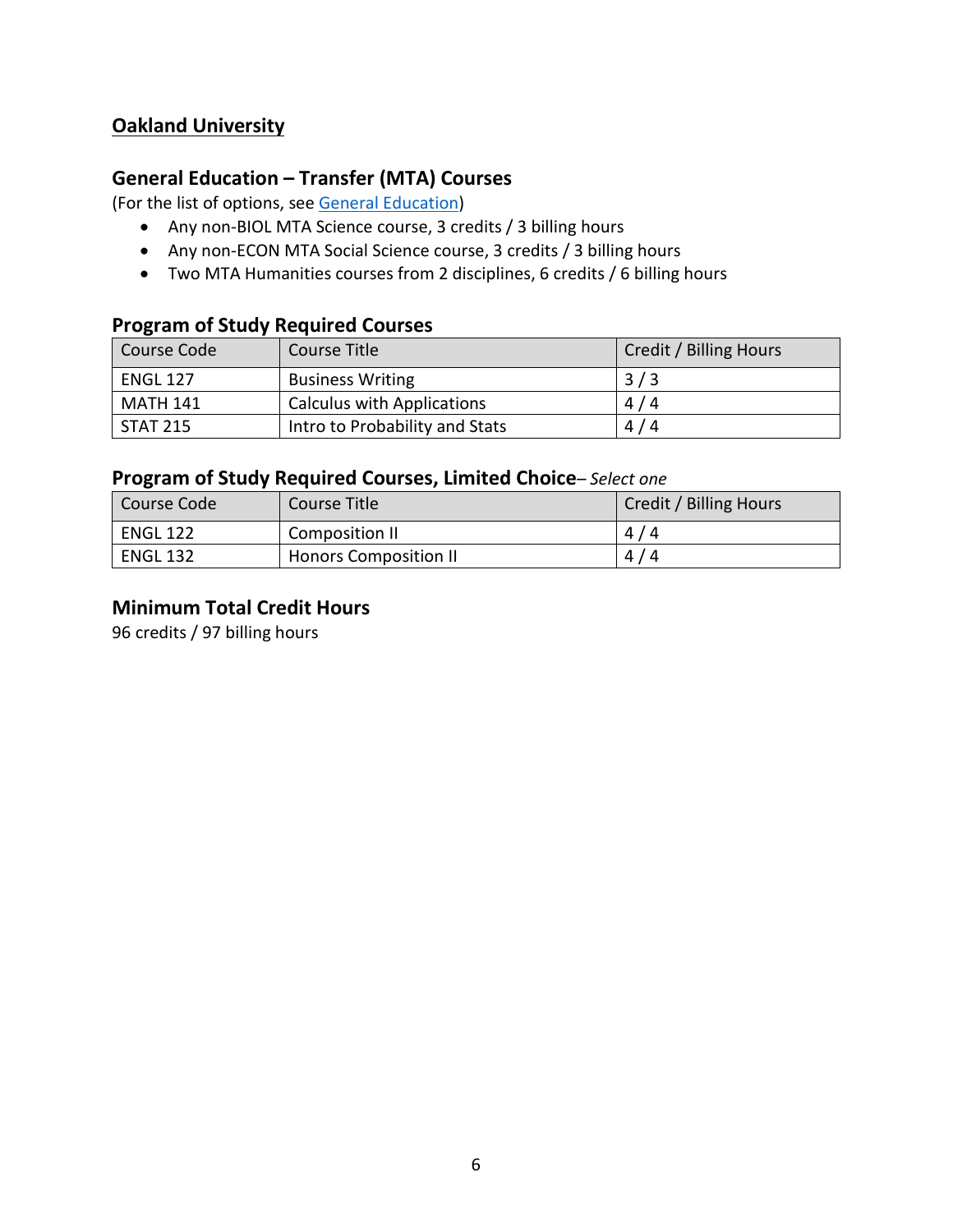## **Siena Heights University (Business)**

## **Program of Study Required Courses**

| Course Code     | Course Title                          | Credit / Billing Hours |
|-----------------|---------------------------------------|------------------------|
| <b>BUSN 201</b> | <b>International Business</b>         | 3/3                    |
| <b>MGMT 200</b> | <b>Creative Thinking for Business</b> | 3/3                    |
| <b>MGMT 225</b> | Principles of Mgmt/Leadership         | 3/3                    |
| <b>MGMT 234</b> | Diversity in the Workplace            | 3/3                    |

# **Program of Study Required Courses, Limited Choice***– Select one*

| Course Code     | Course Title                 | Credit / Billing Hours |
|-----------------|------------------------------|------------------------|
| <b>ENGL 122</b> | Composition II               | 4/4                    |
| <b>ENGL 132</b> | <b>Honors Composition II</b> | 4/4                    |

## **Minimum Total Credit Hours**

85 credits / 86 billing hours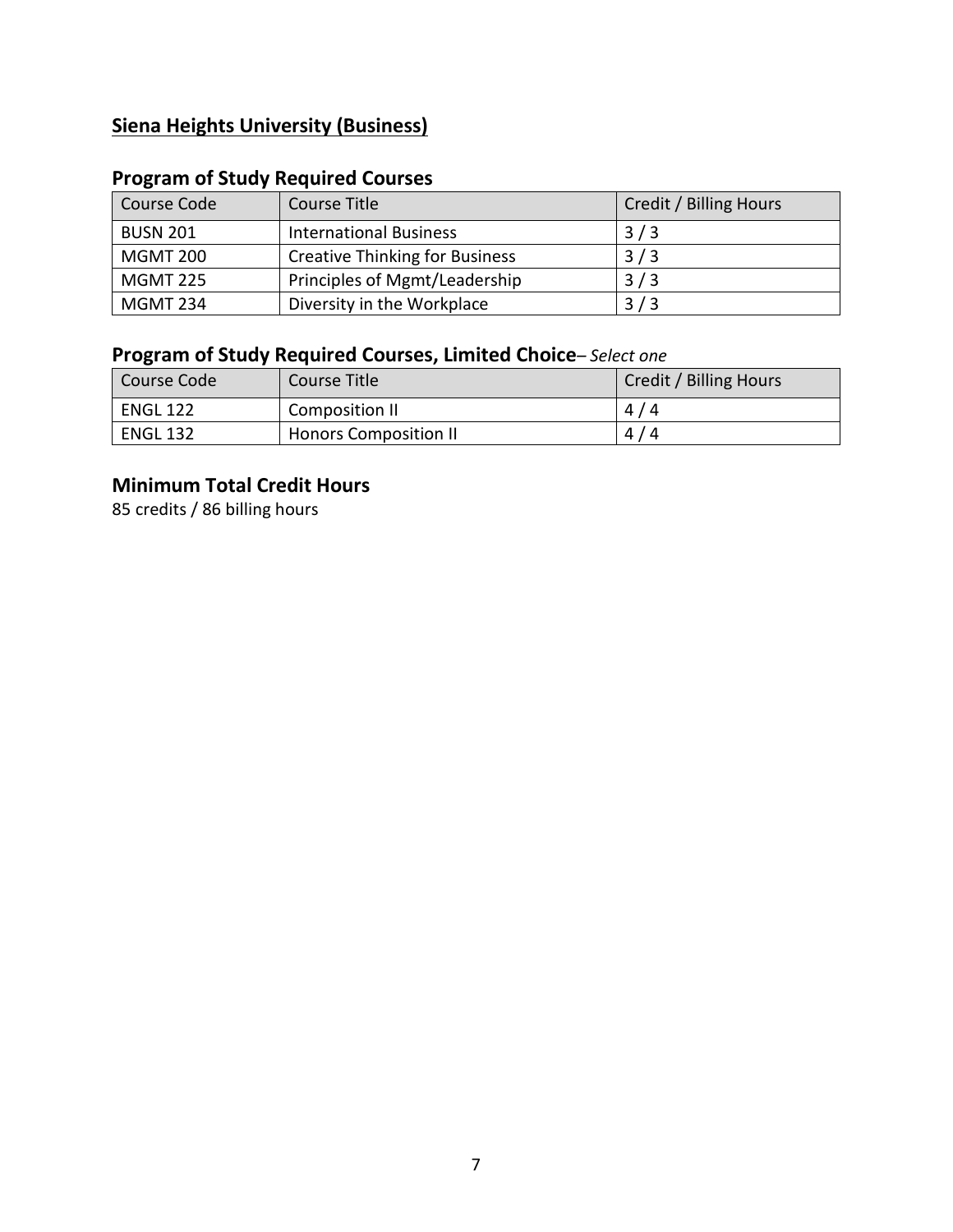

**Business, Enhanced A.B. Financial Institutions Track** Career Community: Business Curriculum Code: 1822

Effective: Fall 2022 – Summer 2027

## **Purpose of Program**

This degree is designed for students wishing to transfer after having completed the Associate in Business, Major in Financial Institutions degree. This Enhanced AB option allows students to transfer additional credits toward the Bachelor's degree. This allows completion of credits required for employment through the AB and completion of additional courses required for the Bachelor's degree, as designated by transfer articulation agreements. Required coursework follows for the Financial Institutions subtracks of the Business, Enhanced AB for students transferring to Eastern Michigan University, Ferris State University, Northwood University, Oakland University, and Siena Heights University.

## **Contact Information**

Before beginning this program of study, students must contact the Business and Economics Department, Gannon Building, Room 1222, telephone number 517-483-1546 or the Academic Advising Department, Gannon Building - StarZone, telephone number 517-483-1904.

## **Program of Study Required Courses:**

Completion of an LCC associate in Business is required for the Business, Enhanced degree. Completion of the AB in [Financial Institutions](https://www.lcc.edu/academics/catalog/degree-certificate-programs/pathways/current/applied/0103.pdf) (0103) as required for the specified transfer institution is the most efficient path to completing the Enhanced degree Accounting track. Students who have completed a different degree will need to work with a Program Advisor to create a personalized MAP (My Academic Pathway) in Degree Works to ensure that all requirements are met.

#### **Recommended Courses by College/University**

Completing courses as directed meets transfer articulation agreement requirements for each institution.

*LCC makes every effort to limit revisions to the pathways during their effective timeframe. However, the College reserves the right to update certificate and degree title changes, and make course changes as needed, without prior notice.*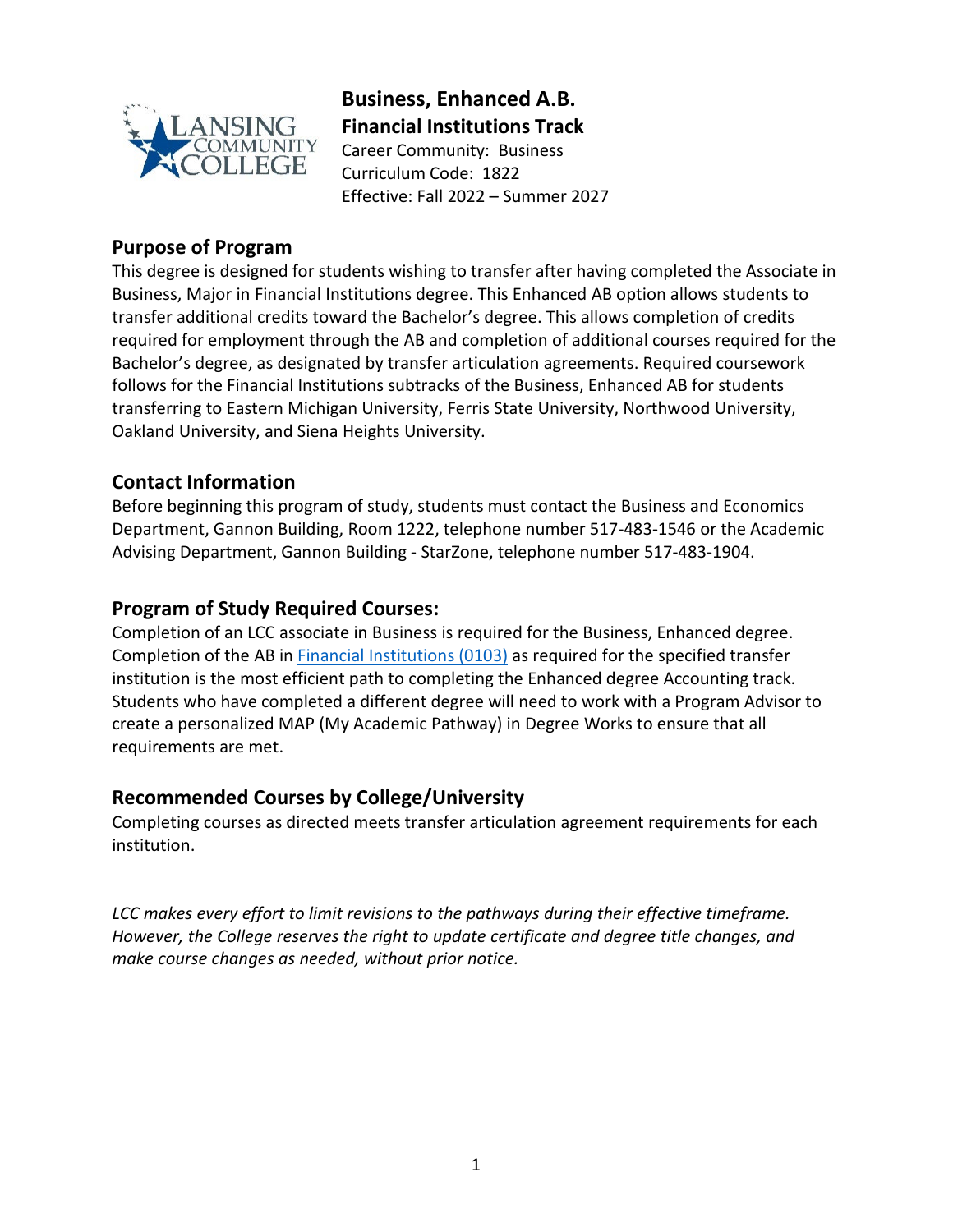## **Eastern Michigan University**

## **Program of Study Required Courses**

| Course Code     | <b>Course Title</b>            | Credit / Billing Hours |
|-----------------|--------------------------------|------------------------|
| <b>ENGL 127</b> | <b>Business Writing</b>        | 3/3                    |
| <b>MUSC 199</b> | <b>Music Appreciation</b>      | 3/3                    |
| <b>STAT 215</b> | Intro to Probability and Stats | 4/4                    |

## **Program of Study Required Courses, Limited Choice** *– Select one*

| Course Code     | Course Title                 | Credit / Billing Hours |
|-----------------|------------------------------|------------------------|
| <b>ANTH 270</b> | <b>Cultural Anthropology</b> | 3/3                    |
| <b>COMM 280</b> | Intercultural Communication  | 3/3                    |
| <b>GEOG 200</b> | World Regional Geography     | 4/4                    |

#### **Program of Study Required Courses, Limited Choice** *- Select one*

| Course Code     | Course Title                       | Credit / Billing Hours |
|-----------------|------------------------------------|------------------------|
| <b>ASTR 201</b> | Introductory Astronomy             | 4/5                    |
| <b>CHEM 135</b> | Chemistry in Society               | 4/5                    |
| <b>GEOG 221</b> | <b>Physical Geography</b>          | 4/4                    |
| <b>ISCI 131</b> | <b>Integrated Physical Science</b> | 4/6                    |

### **Program of Study Required Courses, Limited Choice** *– Select one*

| Course Code     | Course Title                 | Credit / Billing Hours |
|-----------------|------------------------------|------------------------|
| <b>ENGL 122</b> | Composition II               | 4/4                    |
| <b>ENGL 132</b> | <b>Honors Composition II</b> | 4/4                    |

## **Program of Study Required Courses, Limited Choice** *– Select one*

| Course Code     | Course Title                    | Credit / Billing Hours |
|-----------------|---------------------------------|------------------------|
| <b>PHIL 151</b> | Intro to Logic & Critical Think | 4/4                    |
| <b>PHIL 152</b> | Introduction to Ethics          | 4/4                    |

#### **Minimum Total Credit Hours**

87 credits / 88 billing hours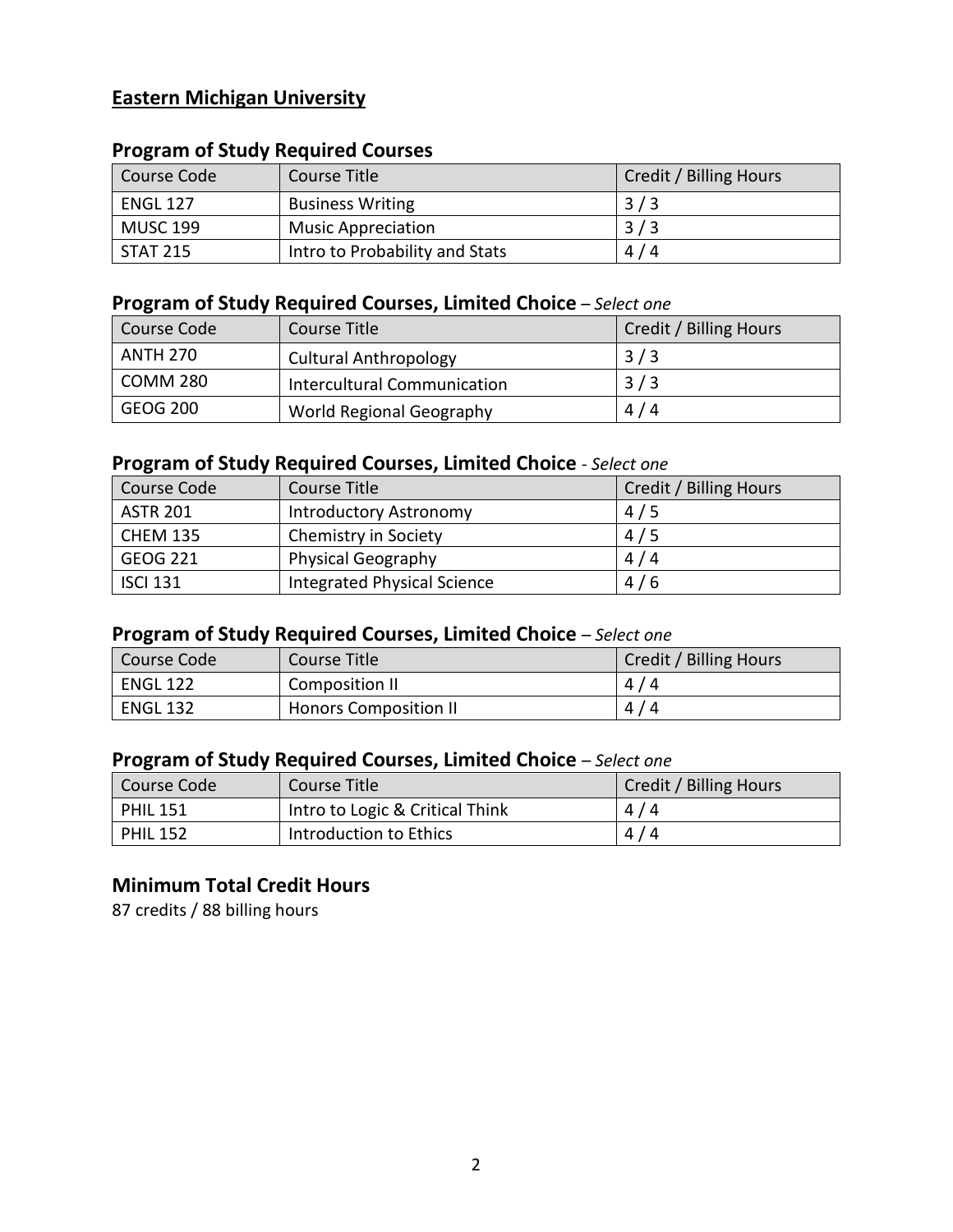### **Ferris State University**

#### **General Education – Transfer (MTA) Courses**

(For the list of options, see [General Education\)](https://www.lcc.edu/general-education/)

- Any credit non-BIOL MTA Science course, 3 credits / 3 billing hours
- Any credit non-ECON MTA Social Science course, 3 credits / 3 billing hours
- Two MTA Humanities courses from 2 different disciplines, 6 credits /6 billing hours

#### **Program of Study Required Courses**

| Course Code     | Course Title                   | Credit / Billing Hours |
|-----------------|--------------------------------|------------------------|
| <b>BUSN 201</b> | <b>International Business</b>  | 3/3                    |
| <b>LEGL 216</b> | <b>Commercial Transactions</b> | 3/3                    |

#### **Program of Study Required Courses, Limited Choice** *– Select one*

| Course Code     | Course Title                 | Credit / Billing Hours |
|-----------------|------------------------------|------------------------|
| <b>ENGL 122</b> | Composition II               | 4/4                    |
| <b>ENGL 127</b> | <b>Business Writing</b>      | 3/3                    |
| <b>ENGL 132</b> | <b>Honors Composition II</b> | 4/4                    |

#### **Program of Study Required Courses, Limited Choice** *– Select one*

| Course Code     | Course Title                 | Credit / Billing Hours |
|-----------------|------------------------------|------------------------|
| <b>MATH 119</b> | Math-Applications for Living | 4/4                    |
| <b>MATH 120</b> | College Algebra              | 4/4                    |

#### **Minimum Total Credit Hours**

87 credits / 88 billing hours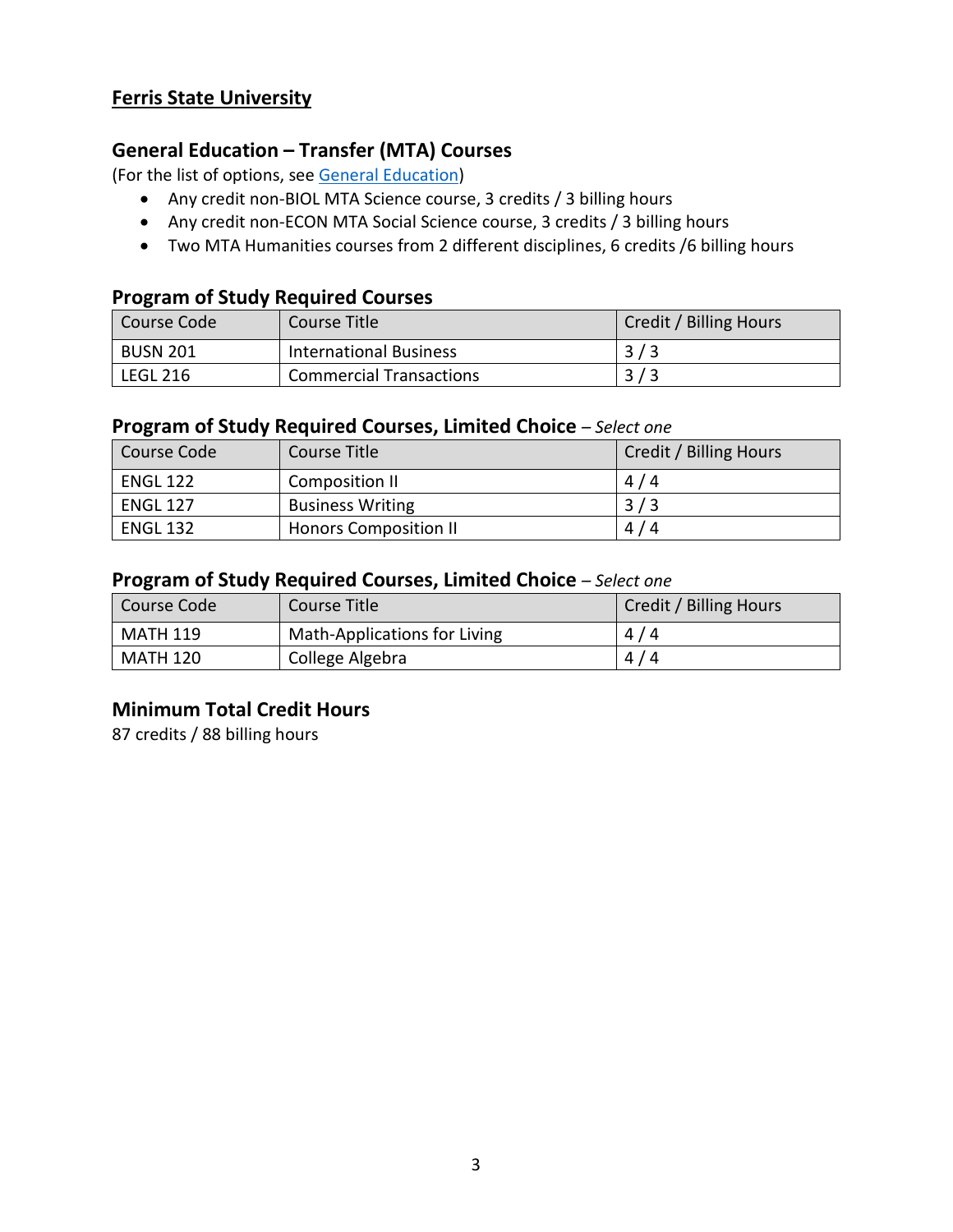## **Northwood University (Finance)**

| Course Code     | Course Title                       | Credit / Billing Hours |
|-----------------|------------------------------------|------------------------|
| <b>ACCG 271</b> | Principles of Finance              | 3/3                    |
| <b>MATH 141</b> | <b>Calculus with Applications</b>  | 4/4                    |
| <b>MGMT 234</b> | Diversity in the Workplace         | 3/3                    |
| <b>MGMT 329</b> | <b>Advanced Mgmt Communication</b> | 3/3                    |
| <b>MGMT 332</b> | Ethics: Assumpt for the Future     | 3/3                    |
| <b>MGMT 335</b> | <b>Managerial Statistics</b>       | 3/3                    |

## **Program of Study Required Courses**

## **Program of Study Required Courses, Limited Choice** *– Select one*

| Course Code     | Course Title                 | Credit / Billing Hours |
|-----------------|------------------------------|------------------------|
| <b>ENGL 122</b> | Composition II               | 4/4                    |
| <b>ENGL 132</b> | <b>Honors Composition II</b> | 4/4                    |

## **Program of Study Required Courses, Limited Choice** *– Select one*

| Course Code     | Course Title                  | Credit / Billing Hours |
|-----------------|-------------------------------|------------------------|
| <b>HIST 211</b> | U.S. History to 1877          | 4/4                    |
| <b>HIST 212</b> | U.S. History: 1877 to Present | 4/4                    |
| <b>HUMS 213</b> | World Civilizations to 1600   | 4/4                    |
| <b>HUMS 214</b> | World Civilizations from 1600 | 4/4                    |

## **Minimum Total Credit Hours**

89 credits / 90 billing hours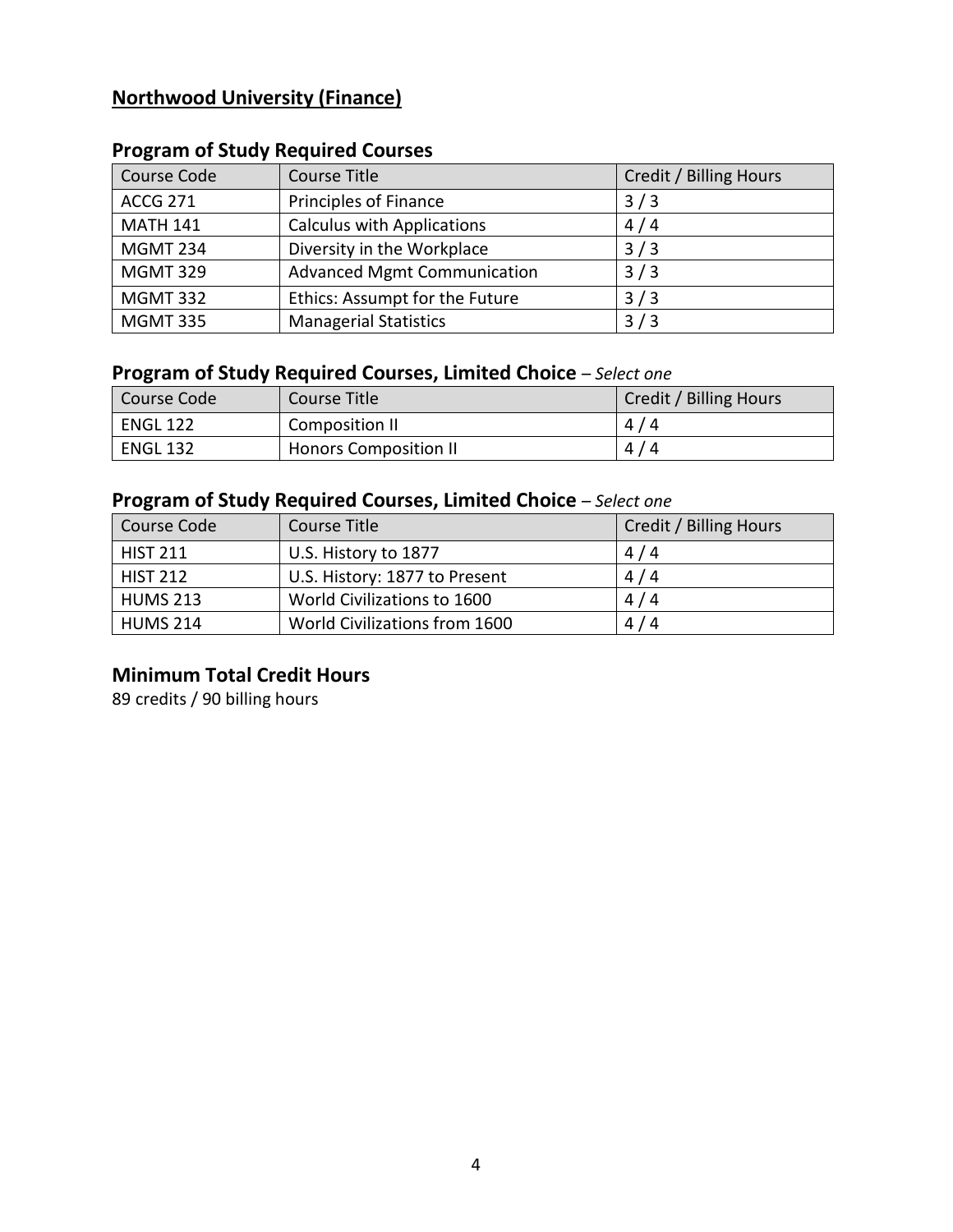## **Oakland University**

#### **General Education – Transfer (MTA) Courses**

(For the list of options, see [General Education\)](https://www.lcc.edu/general-education/)

- Any non-BIOL MTA Science course, 3 credits / 3 billing hours
- Any non-ECON MTA Social Science course, 3 credits / 3 billing hours
- Two MTA Humanities courses from 2 disciplines, 6 credits / 6 billing hours

#### **Program of Study Required Courses**

| Course Code | Course Title                      | Credit / Billing Hours |
|-------------|-----------------------------------|------------------------|
| MATH 141    | <b>Calculus with Applications</b> | 4/4                    |
| STAT 215    | Intro to Probability and Stats    | 4/4                    |

#### **Program of Study Required Courses, Limited Choice***– Select one*

| Course Code     | Course Title                 | Credit / Billing Hours |
|-----------------|------------------------------|------------------------|
| <b>ENGL 122</b> | Composition II               | 4/4                    |
| <b>ENGL 132</b> | <b>Honors Composition II</b> | 4/4                    |

#### **Minimum Total Credit Hours**

86 credits / 87 billing hours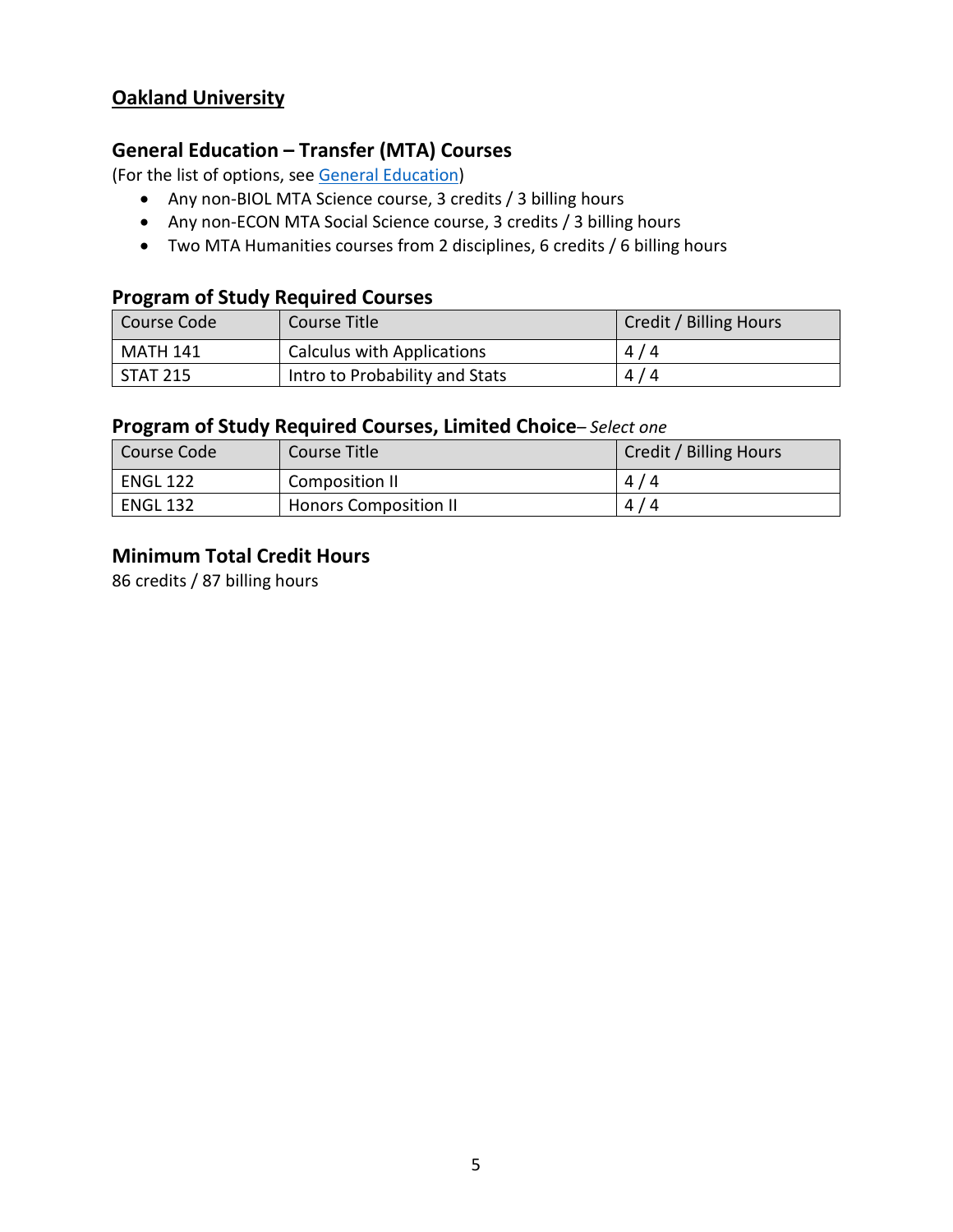## **Siena Heights University (Business)**

## **Program of Study Required Courses**

| Course Code     | Course Title                  | Credit / Billing Hours |
|-----------------|-------------------------------|------------------------|
| <b>BUSN 201</b> | <b>International Business</b> | 3/3                    |
| <b>ENGL 127</b> | <b>Business Writing</b>       | 3/3                    |

## **Program of Study Required Courses, Limited Choice***– Select one*

| Course Code     | Course Title                 | Credit / Billing Hours |
|-----------------|------------------------------|------------------------|
| <b>ENGL 122</b> | Composition II               | 4/4                    |
| <b>ENGL 132</b> | <b>Honors Composition II</b> | 4/4                    |

### **Program of Study Required Courses, Limited Choice***– Select two*

| Course Code     | Course Title                   | Credit / Billing Hours |
|-----------------|--------------------------------|------------------------|
| <b>MKTG 119</b> | Mktg/Manage Your Profess Image | 3/3                    |
| MKTG 221        | <b>Consumer Behavior</b>       | 3/3                    |
| MKTG 229        | <b>Public Relations</b>        |                        |

## **Minimum Total Credit Hours**

78 credits / 79 billing hours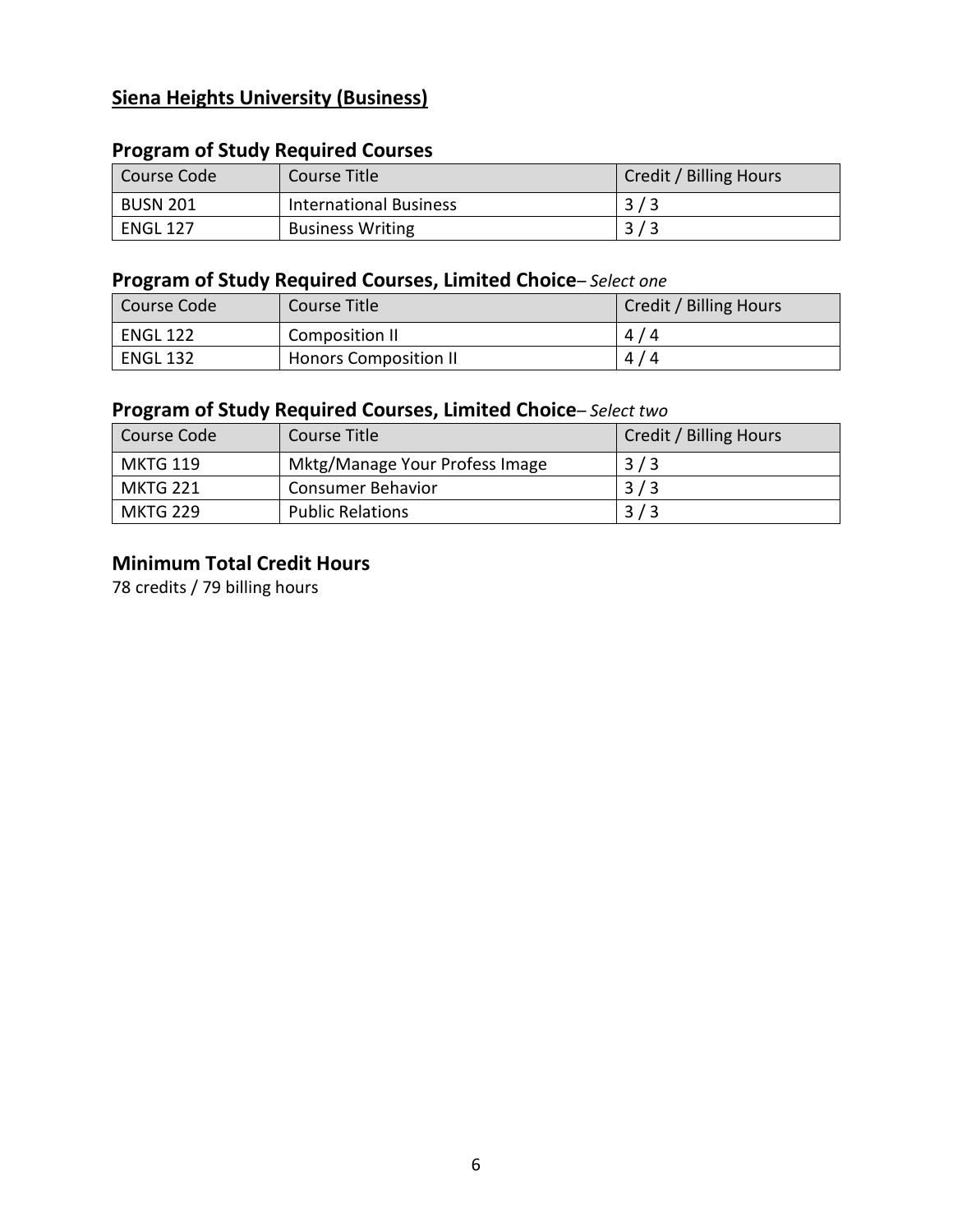

**Business, Enhanced A.B. Human Resource Management Track** Career Community: Business Curriculum Code: 1822 Effective: Fall 2022 – Summer 2027

#### **Purpose of Program**

This degree is designed for students wishing to transfer after having completed the Associate in Business, Major in Human Resource Management degree. This Enhanced AB option allows completion of credits required for employment through the AB and completion of additional courses required for the Bachelor's degree, as designated by transfer articulation agreements. Required coursework follows for the Human Resource Management subtracks of the Business, Enhanced AB for students transferring to Davenport University, Ferris State University, Northwood University, and Oakland University.

#### **Contact Information**

Before beginning this program of study, students must contact the Business and Economics Department, Gannon Building, Room 1222, telephone number 517-483-1546, or the Academic Advising Department, Gannon Building - StarZone, telephone number 517-483-1904.

#### **Program of Study Required Courses:**

Completion of an LCC associate in Business is required for the Business, Enhanced degree. Completion of the AB in [Human Resource Management](https://www.lcc.edu/academics/catalog/degree-certificate-programs/pathways/current/applied/0712.pdf) (0712) as required for the specified transfer institution is the most efficient path to completing the Enhanced degree Accounting track. Students who have completed a different degree will need to work with a Program Advisor to create a personalized MAP (My Academic Pathway) in Degree Works to ensure that all requirements are met.

#### **Recommended Courses by College/University**

Completing courses as directed meets transfer articulation agreement requirements for each institution.

*LCC makes every effort to limit revisions to the pathways during their effective timeframe. However, the College reserves the right to update certificate and degree title changes, and make course changes as needed, without prior notice.*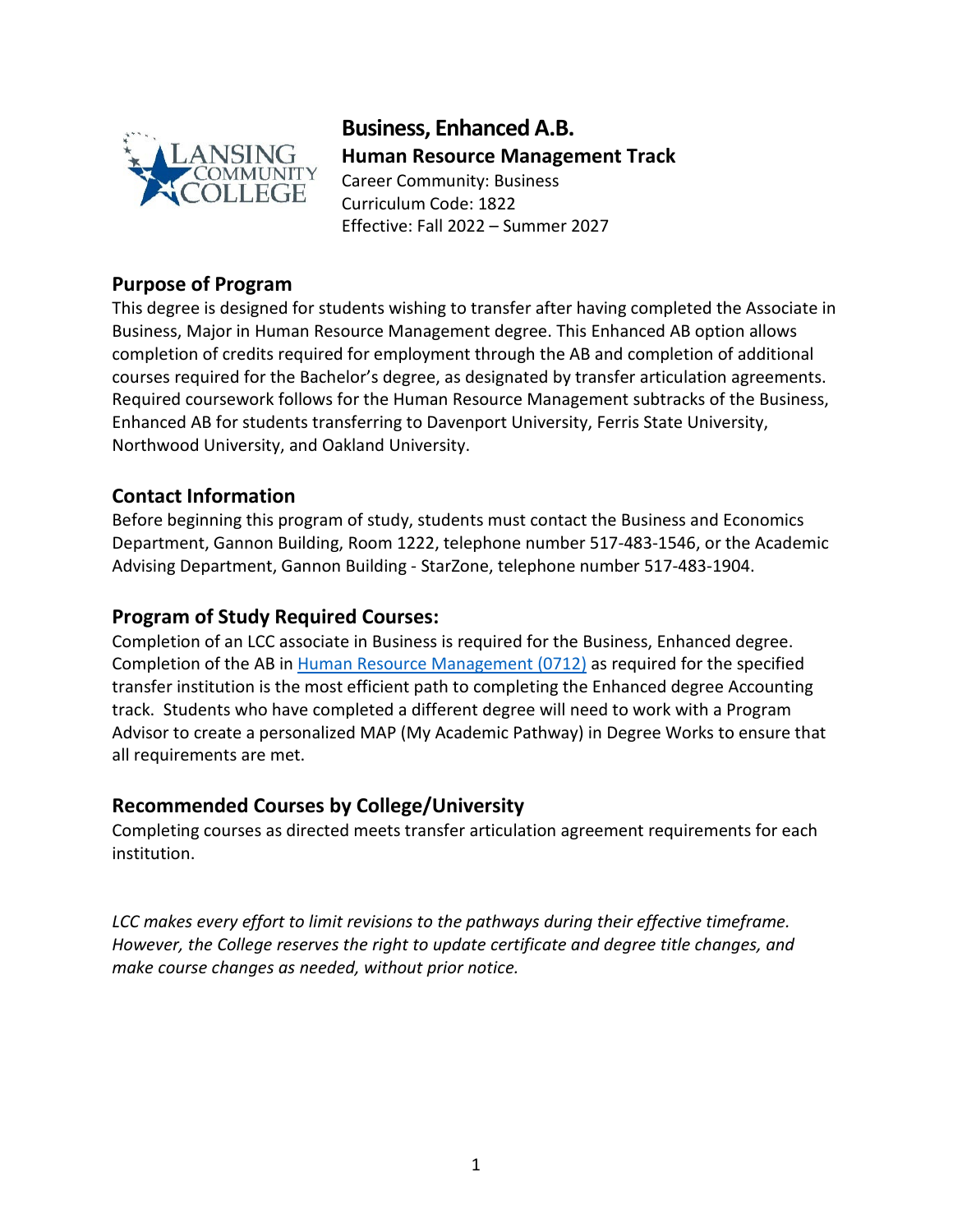## **Davenport University (Human Resource Management)**

### **General Education – Transfer (MTA) Courses**

(For the list of options, see [General Education\)](https://www.lcc.edu/general-education/)

- Any non-ECON MTA Social Science course, 3 credits / 3 billing hours
- Any MTA Humanities course, 3 credits / 3 billing hours

# **Program of Study Required Courses**

| Course Code     | Course Title                   | Credit / Billing Hours |
|-----------------|--------------------------------|------------------------|
| <b>BUSN 201</b> | <b>International Business</b>  | 3/3                    |
| <b>MATH 120</b> | College Algebra                | 4/4                    |
| <b>MGMT 332</b> | Ethics: Assumpt for the Future | 3/3                    |
| <b>MKTG 200</b> | <b>Principles of Marketing</b> | 3/3                    |

### **Program of Study Required Courses, Limited Choice** *– Select one*

| l Course Code   | Course Title                 | Credit / Billing Hours |
|-----------------|------------------------------|------------------------|
| <b>ENGL 122</b> | Composition II               | 4/4                    |
| <b>ENGL 132</b> | <b>Honors Composition II</b> | 4/4                    |

#### **Minimum Total Credit Hours**

92 credits / 93 billing hours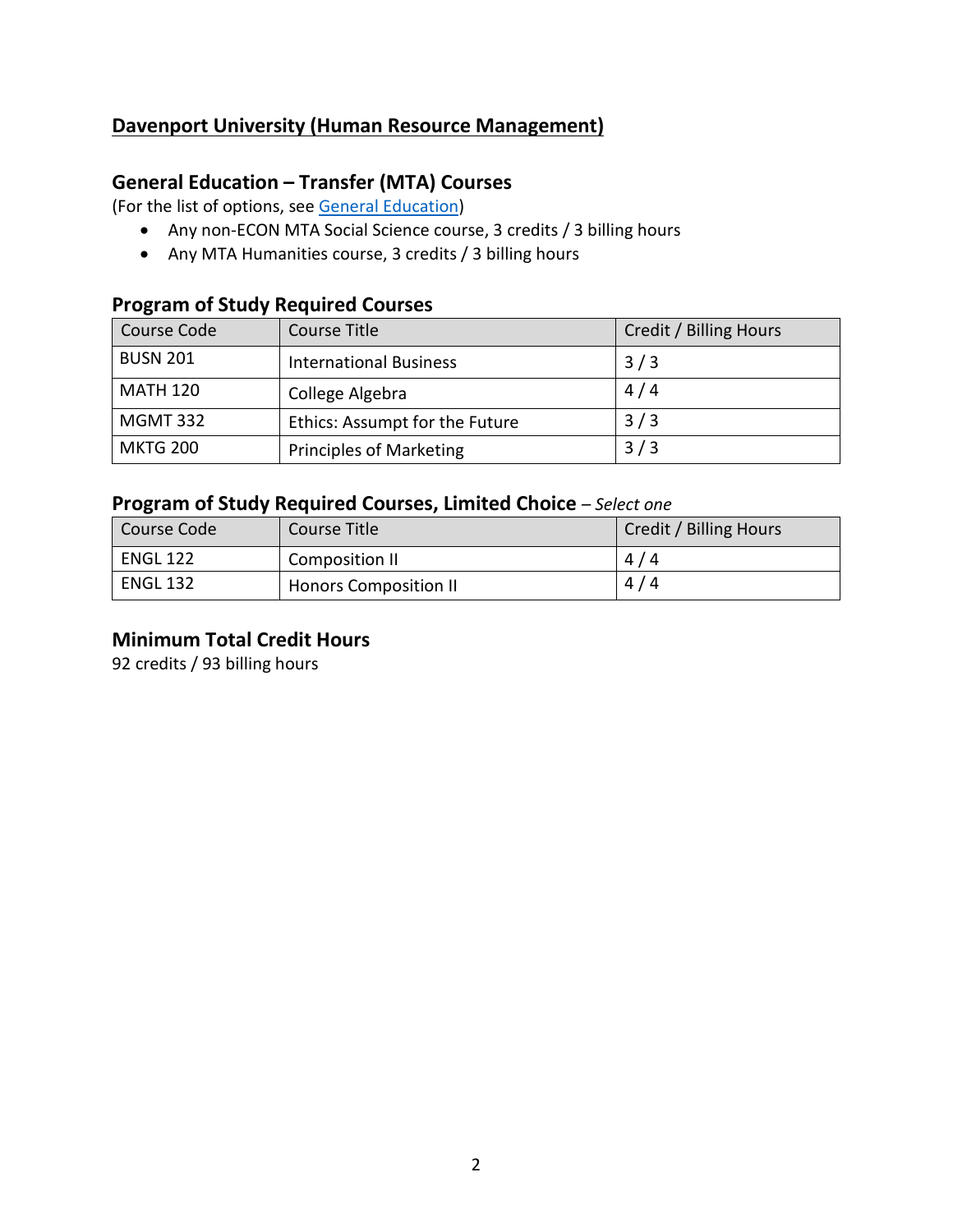## **Ferris State University**

## **General Education – Transfer (MTA) Courses**

(For the list of options, see [General Education\)](https://www.lcc.edu/general-education/)

- Any non-ECON MTA Social Science course, 3 credits / 3 billing hours
- Two MTA Humanities courses from 2 different disciplines, 6 credits /6 billing hours

#### **Program of Study Required Courses**

| Course Code     | Course Title                   | Credit / Billing Hours |
|-----------------|--------------------------------|------------------------|
| <b>BUSN 201</b> | <b>International Business</b>  | 3/3                    |
| <b>MKTG 200</b> | <b>Principles of Marketing</b> | 3/3                    |

#### **Program of Study Required Courses, Limited Choice** *– Select one*

| Course Code     | Course Title                 | Credit / Billing Hours |
|-----------------|------------------------------|------------------------|
| <b>ENGL 122</b> | Composition II               | 4/4                    |
| <b>ENGL 127</b> | <b>Business Writing</b>      | 3/3                    |
| <b>ENGL 132</b> | <b>Honors Composition II</b> | 4/4                    |

#### **Program of Study Required Courses, Limited Choice** *– Select one*

| Course Code     | Course Title                 | Credit / Billing Hours |
|-----------------|------------------------------|------------------------|
| <b>MATH 119</b> | Math-Applications for Living | 4/4                    |
| <b>MATH 120</b> | College Algebra              | 4/4                    |

#### **Minimum Total Credit Hours**

91 credits / 92 billing hours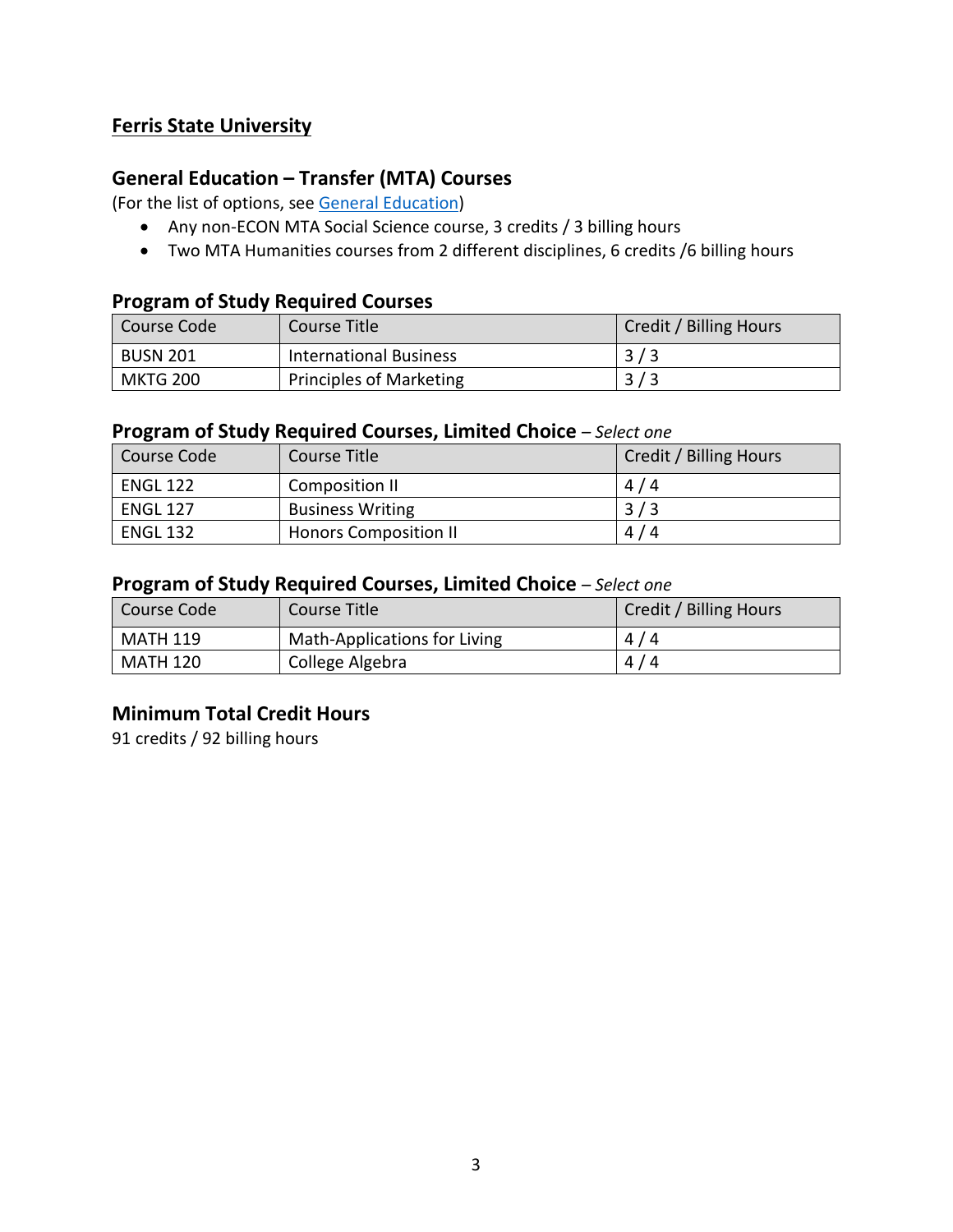## **Northwood University (Management)**

#### **Program of Study Required Courses**

| Course Code | Course Title                   | Credit / Billing Hours |
|-------------|--------------------------------|------------------------|
| MGMT 332    | Ethics: Assumpt for the Future | 3/3                    |
| MGMT 335    | <b>Managerial Statistics</b>   | 3/3                    |

#### **Program of Study Required Courses, Limited Choice** *– Select one*

| Course Code     | Course Title                 | Credit / Billing Hours |
|-----------------|------------------------------|------------------------|
| <b>ENGL 122</b> | Composition II               | 4/4                    |
| <b>ENGL 132</b> | <b>Honors Composition II</b> | 4/4                    |

#### **Program of Study Required Courses, Limited Choice** *– Select one*

| Course Code     | Course Title                  | Credit / Billing Hours |
|-----------------|-------------------------------|------------------------|
| <b>HIST 211</b> | U.S. History to 1877          | 4/4                    |
| <b>HIST 212</b> | U.S. History: 1877 to Present | 4/4                    |
| <b>HUMS 213</b> | World Civilizations to 1600   | 4/4                    |
| <b>HUMS 214</b> | World Civilizations from 1600 | 4/4                    |

## **Program of Study Required Courses, Limited Choice** *– Select one*

Any 3-4-credit course from ARTS, BIOL, CHEM, ISCI, HIST, HUMS, PHIL, PHYS, POLS, PSYC, or SOCL

## **Minimum Total Credit Hours**

86 credits / 87 billing hours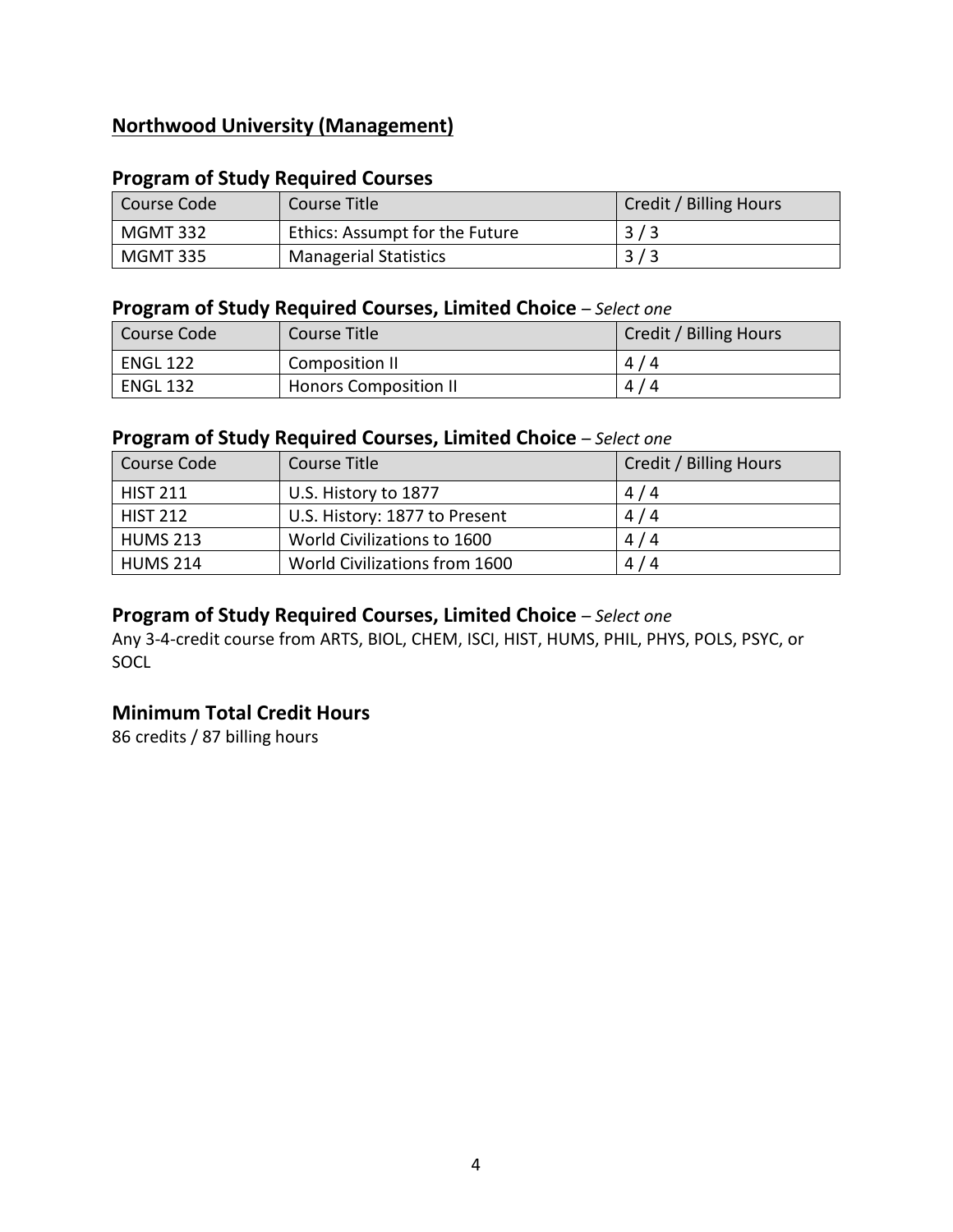## **Oakland University**

## **General Education – Transfer (MTA) Courses**

(For the list of options, see [General Education\)](https://www.lcc.edu/general-education/)

- Any non-BIOL MTA Science course, 3 credits / 3 billing hours
- Any non-ECON MTA Social Science course, 3 credits / 3 billing hours
- Two MTA Humanities courses from 2 disciplines, 6 credits / 6 billing hours

#### **Program of Study Required Courses**

| Course Code     | Course Title               | Credit / Billing Hours |
|-----------------|----------------------------|------------------------|
| <b>ENGL 127</b> | <b>Business Writing</b>    | 3/3                    |
| MATH 141        | Calculus with Applications | 4/4                    |

#### **Program of Study Required Courses, Limited Choice***– Select one*

| Course Code     | Course Title                 | Credit / Billing Hours |
|-----------------|------------------------------|------------------------|
| <b>ENGL 122</b> | Composition II               | 4/4                    |
| <b>ENGL 132</b> | <b>Honors Composition II</b> | 4/4                    |

#### **Minimum Total Credit Hours**

92 credits / 93 billing hours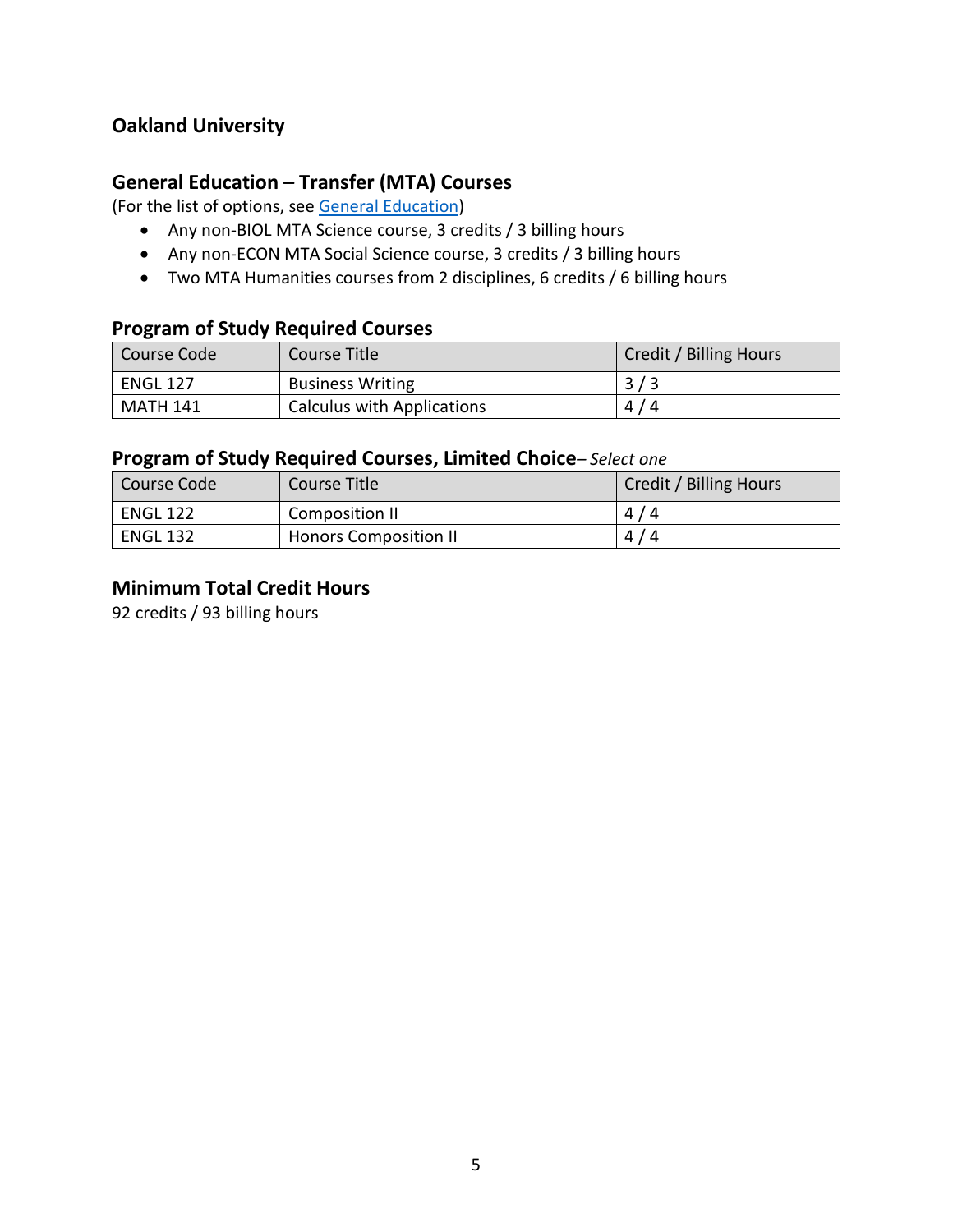

# **Business, Enhanced A.B.**

**Insurance and Risk Management Track** Career Community: Business Curriculum Code: 1822 Effective: Fall 2021 – Summer 2026

#### **Purpose of Program:**

This degree is designed for students wishing to transfer after having completed the Associate in Business, Major in Insurance and Risk Management degree. This Enhanced AB option allows completion of credits required for employment through the AB and completion of additional courses required for the Bachelor's degree, as designated by transfer articulation agreements. Required coursework follows for the Insurance and Risk Management subtracks of the Business, Enhanced AB for students transferring to Davenport University, Ferris State University, and Northwood University.

## **Contact Information**

Before beginning this program of study, students must contact the Business and Economics Department, Gannon Building, Room 1222, telephone number 517-483-1546, or the Academic Advising Department, Gannon Building - StarZone, telephone number 517-483-1904.

## **Program of Study Required Courses**

Completion of an LCC associate in Business is required for the Business, Enhanced degree. Completion of the AB in [Insurance and Risk Management](https://www.lcc.edu/academics/catalog/degree-certificate-programs/pathways/current/applied/1804.pdf) (1804), as required for the specified transfer institution, is the most efficient path to completing the Enhanced degree Accounting track. Students who have completed a different degree will need to work with a Program Advisor to create a personalized MAP (My Academic Pathway) in Degree Works to ensure that all requirements are met.

## **Recommended Courses by College/University**

Completing courses as directed meets transfer articulation agreement requirements for each institution.

*LCC makes every effort to limit revisions to the pathways during their effective timeframe. However, the College reserves the right to update certificate and degree title changes, and make course changes as needed, without prior notice.*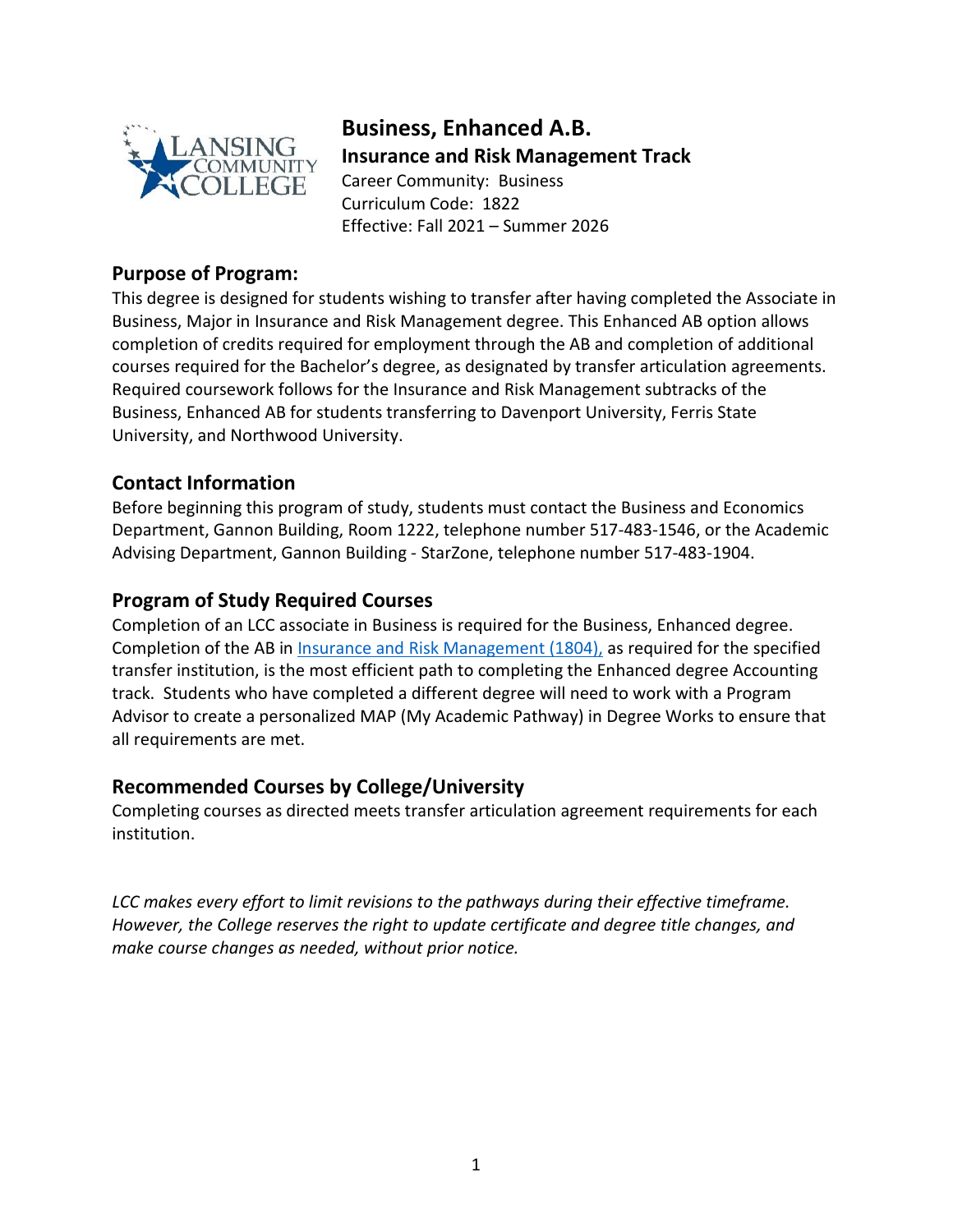## **Davenport University (Risk Management and Insurance)**

## **General Education – Transfer (MTA) Courses**

(For the list of options, see [General Education\)](https://www.lcc.edu/general-education/)

- Any non-ECON MTA Social Science course, 3 credits / 3 billing hours
- Any MTA Humanities course, 3 credits / 3 billing hours

## **Program of Study Required Courses**

| Course Code     | <b>Course Title</b>            | Credit / Billing Hours |
|-----------------|--------------------------------|------------------------|
| <b>ACCG 271</b> | <b>Principles of Finance</b>   | 3/3                    |
| <b>BUSN 201</b> | <b>International Business</b>  | 3/3                    |
| <b>MATH 120</b> | College Algebra                | 4/4                    |
| <b>MGMT 224</b> | Human Resource Management      | 3/3                    |
| <b>MGMT 234</b> | Diversity in the Workplace     | 3/3                    |
| <b>MGMT 332</b> | Ethics: Assumpt for the Future | 3/3                    |

### **Program of Study Required Courses, Limited Choice** *– Select one*

| Course Code     | Course Title                 | Credit / Billing Hours |
|-----------------|------------------------------|------------------------|
| <b>ENGL 122</b> | Composition II               | 4/4                    |
| ENGL 132        | <b>Honors Composition II</b> | 4/4                    |

#### **Minimum Total Credit Hours**

94 credits / 95 billing hours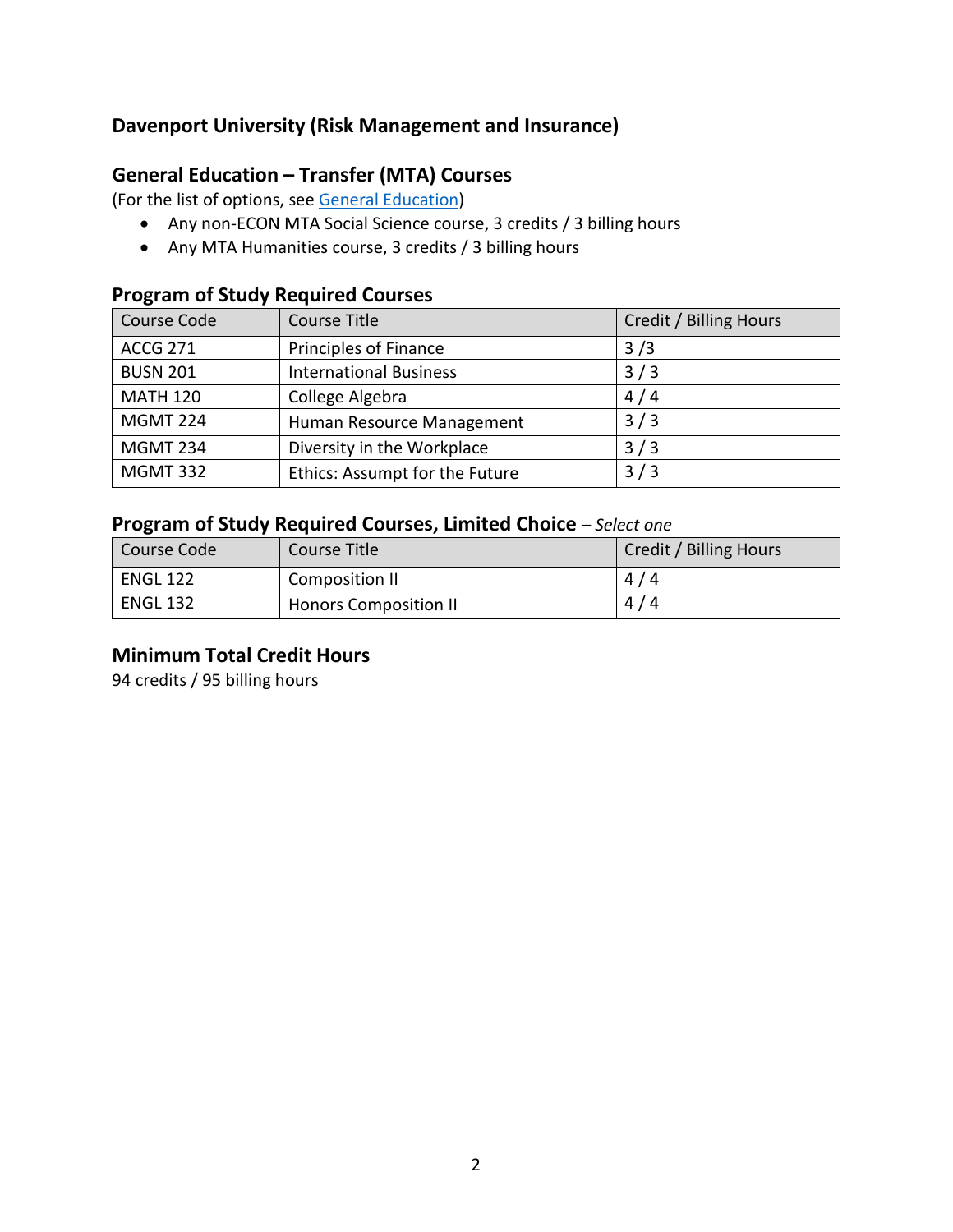## **Ferris State University**

## **General Education – Transfer (MTA) Courses**

(For the list of options, see [General Education\)](https://www.lcc.edu/general-education/)

- Any non-BIOL MTA Science course, 3 credits / 3 billing hours
- Any non-ECON MTA Social Science course, 3 credits / 3 billing hours
- Two MTA Humanities courses from 2 different disciplines, 6 credits /6 billing hours

#### **Program of Study Required Courses**

| l Course Code   | Course Title                  | Credit / Billing Hours |
|-----------------|-------------------------------|------------------------|
| <b>BUSN 201</b> | <b>International Business</b> | 3/3                    |
| <b>MGMT 224</b> | Human Resource Management     | 3/3                    |

#### **Program of Study Required Courses, Limited Choice** *– Select one*

| Course Code     | Course Title                 | Credit / Billing Hours |
|-----------------|------------------------------|------------------------|
| <b>ENGL 122</b> | Composition II               | 4/4                    |
| <b>ENGL 127</b> | <b>Business Writing</b>      | 3/3                    |
| <b>ENGL 132</b> | <b>Honors Composition II</b> | 4/4                    |

#### **Program of Study Required Courses, Limited Choice** *– Select one*

| l Course Code   | Course Title                 | Credit / Billing Hours |
|-----------------|------------------------------|------------------------|
| <b>MATH 119</b> | Math-Applications for Living | 4/4                    |
| MATH 120        | College Algebra              | 4/4                    |

#### **Minimum Total Credit Hours**

90 credits / 91 billing hours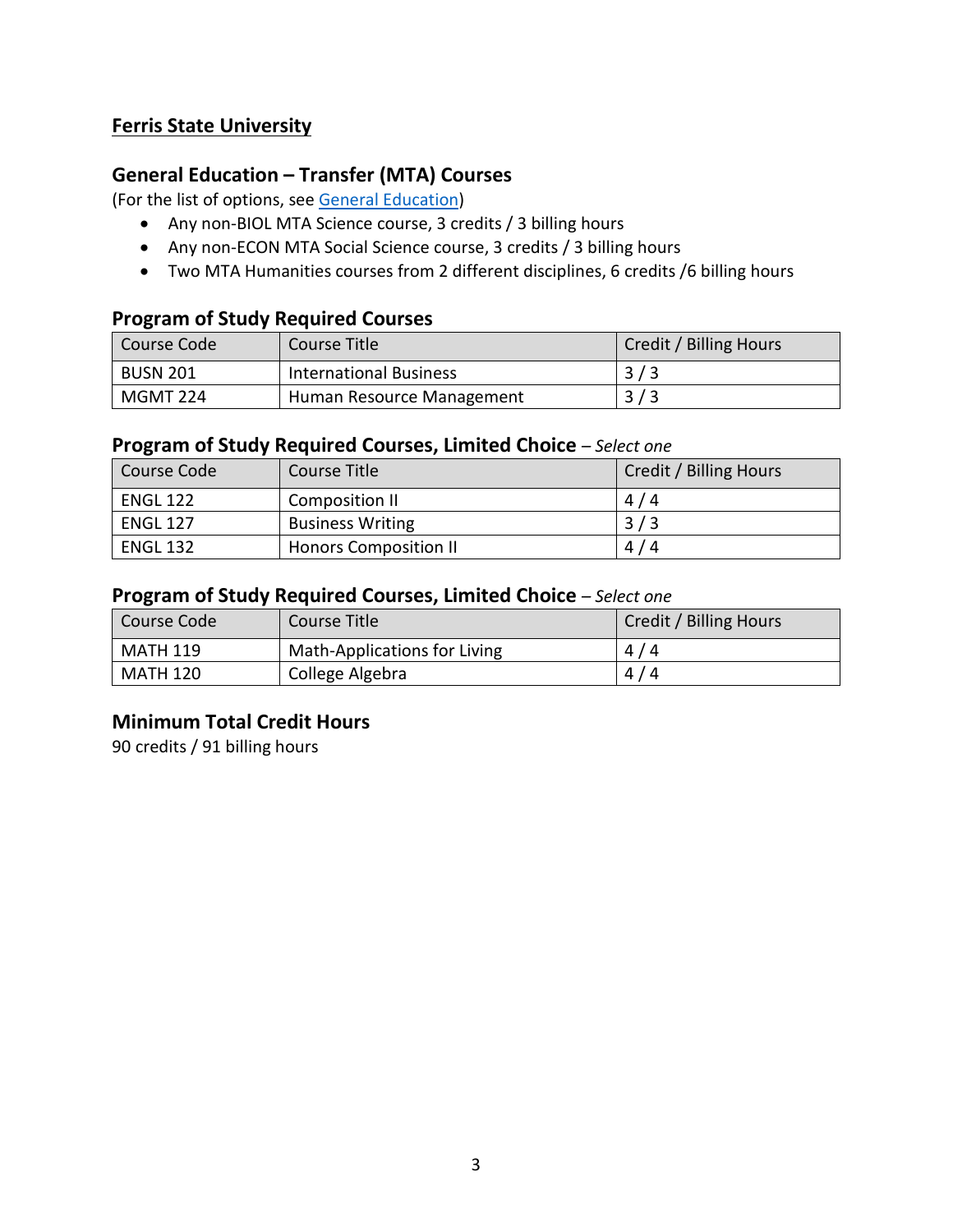## **Northwood University (Insurance)**

| Course Code     | <b>Course Title</b>                   | Credit / Billing Hours |
|-----------------|---------------------------------------|------------------------|
| <b>ACCG 271</b> | Principles of Finance                 | 3/3                    |
| <b>MGMT 200</b> | <b>Creative Thinking for Business</b> | 3/3                    |
| <b>MGMT 234</b> | Diversity in the Workplace            | 3/3                    |
| <b>MGMT 329</b> | <b>Advanced Mgmt Communication</b>    | 3/3                    |
| <b>MGMT 332</b> | Ethics: Assumpt for the Future        | 3/3                    |
| <b>MGMT 335</b> | <b>Managerial Statistics</b>          | 3/3                    |
| <b>MKTG 120</b> | <b>Sales</b>                          | 3/3                    |

## **Program of Study Required Courses**

## **Program of Study Required Courses, Limited Choice** *– Select one*

| Course Code     | Course Title                 | Credit / Billing Hours |
|-----------------|------------------------------|------------------------|
| ENGL 122        | Composition II               | 4/4                    |
| <b>ENGL 132</b> | <b>Honors Composition II</b> | 4/4                    |

## **Program of Study Required Courses, Limited Choice** *– Select one*

| Course Code     | Course Title                  | Credit / Billing Hours |
|-----------------|-------------------------------|------------------------|
| <b>HIST 211</b> | U.S. History to 1877          | 4/4                    |
| <b>HIST 212</b> | U.S. History: 1877 to Present | 4/4                    |
| <b>HUMS 213</b> | World Civilizations to 1600   | 4/4                    |
| <b>HUMS 214</b> | World Civilizations from 1600 | 4/4                    |

#### **Minimum Total Credit Hours**

94 credits/ 95 billing hours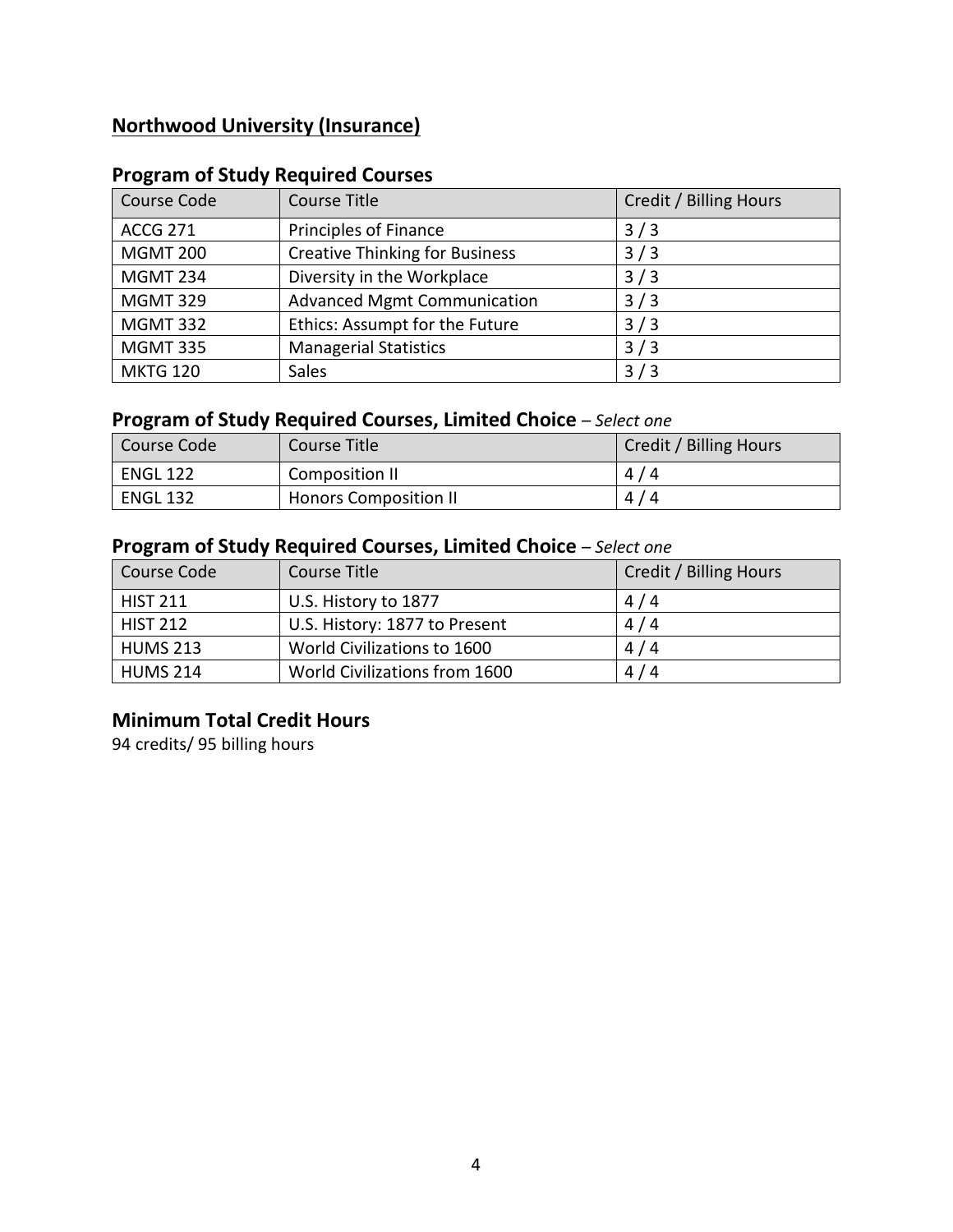

**Business, Enhanced A.B. International Business Track** Career Community: Business Curriculum Code: 1822 Effective: Fall 2022 – Summer 2027

#### **Purpose of Program**

This degree is designed for students wishing to transfer after having completed the Associate in Business, Major in Institutional Business degree. This Enhanced AB option allows completion of credits required for employment through the AB and completion of additional courses required for the Bachelor's degree, as designated by transfer articulation agreements. Required coursework follows for the International Business subtracks of the Business, Enhanced AB for students transferring to Davenport University, Ferris State University, and Siena Heights University.

## **Contact Information**

Before beginning this program of study, students must contact the Business and Economics Department, Gannon Building, Room 1222, telephone number 517-483-1546, or the Academic Advising Department, Gannon Building - StarZone, telephone number 517-483-1904.

#### **Program of Study Required Courses:**

Completion of an LCC associate in Business is required for the Business, Enhanced degree. Completion of the AB in [International Business](https://www.lcc.edu/academics/catalog/degree-certificate-programs/pathways/current/applied/0240.pdf) (0240), as required for the specified transfer institution, is the most efficient path to completing the Enhanced degree Accounting track. Students who have completed a different degree will need to work with a Program Advisor to create a personalized MAP (My Academic Pathway) in Degree Works to ensure that all requirements are met.

## **Recommended Courses by College/University**

Completing courses as directed meets transfer articulation agreement requirements for each institution.

*LCC makes every effort to limit revisions to the pathways during their effective timeframe. However, the College reserves the right to update certificate and degree title changes, and make course changes as needed, without prior notice.*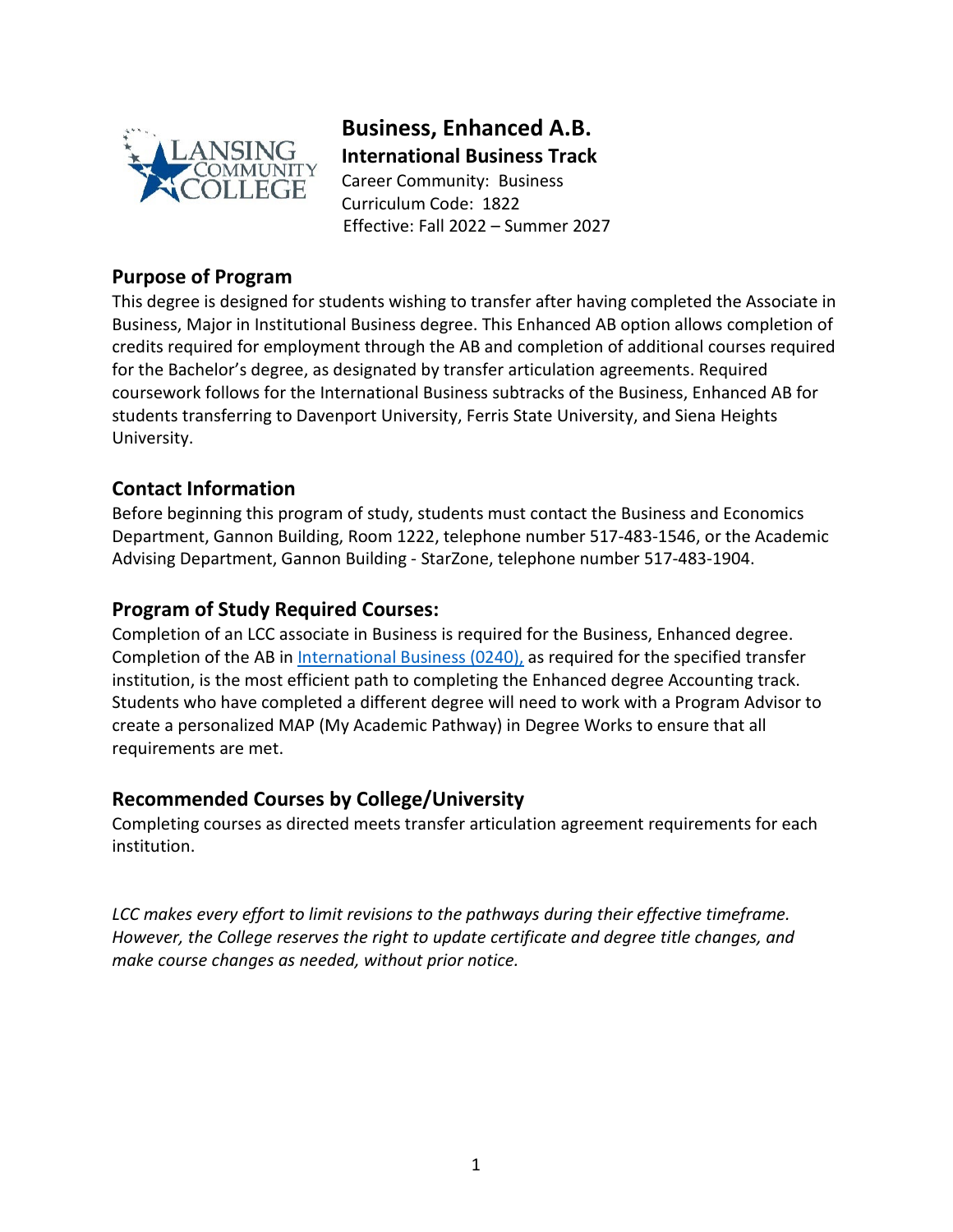## **Davenport University**

# **General Education – Transfer (MTA) Courses**

• Any MTA Humanities course, 3 credits / 3 billing hours

## **Program of Study Required Courses**

| Course Code     | Course Title                   | Credit / Billing Hours |
|-----------------|--------------------------------|------------------------|
| <b>ACCG 271</b> | <b>Principles of Finance</b>   | 3/3                    |
| <b>GEOG 200</b> | World Regional Geography       | 4/4                    |
| <b>MATH 120</b> | College Algebra                | 4/4                    |
| <b>MGMT 234</b> | Diversity in the Workplace     | 3/3                    |
| <b>MGMT 332</b> | Ethics: Assumpt for the Future | 3/3                    |

## **Program of Study Required Courses, Limited Choice** *– Select one*

| Course Code     | Course Title                 | Credit / Billing Hours |
|-----------------|------------------------------|------------------------|
| ENGL 122        | Composition II               | 4/4                    |
| <b>ENGL 132</b> | <b>Honors Composition II</b> | 4/4                    |

## **Minimum Total Credit Hours**

88 credits / 89 billing hours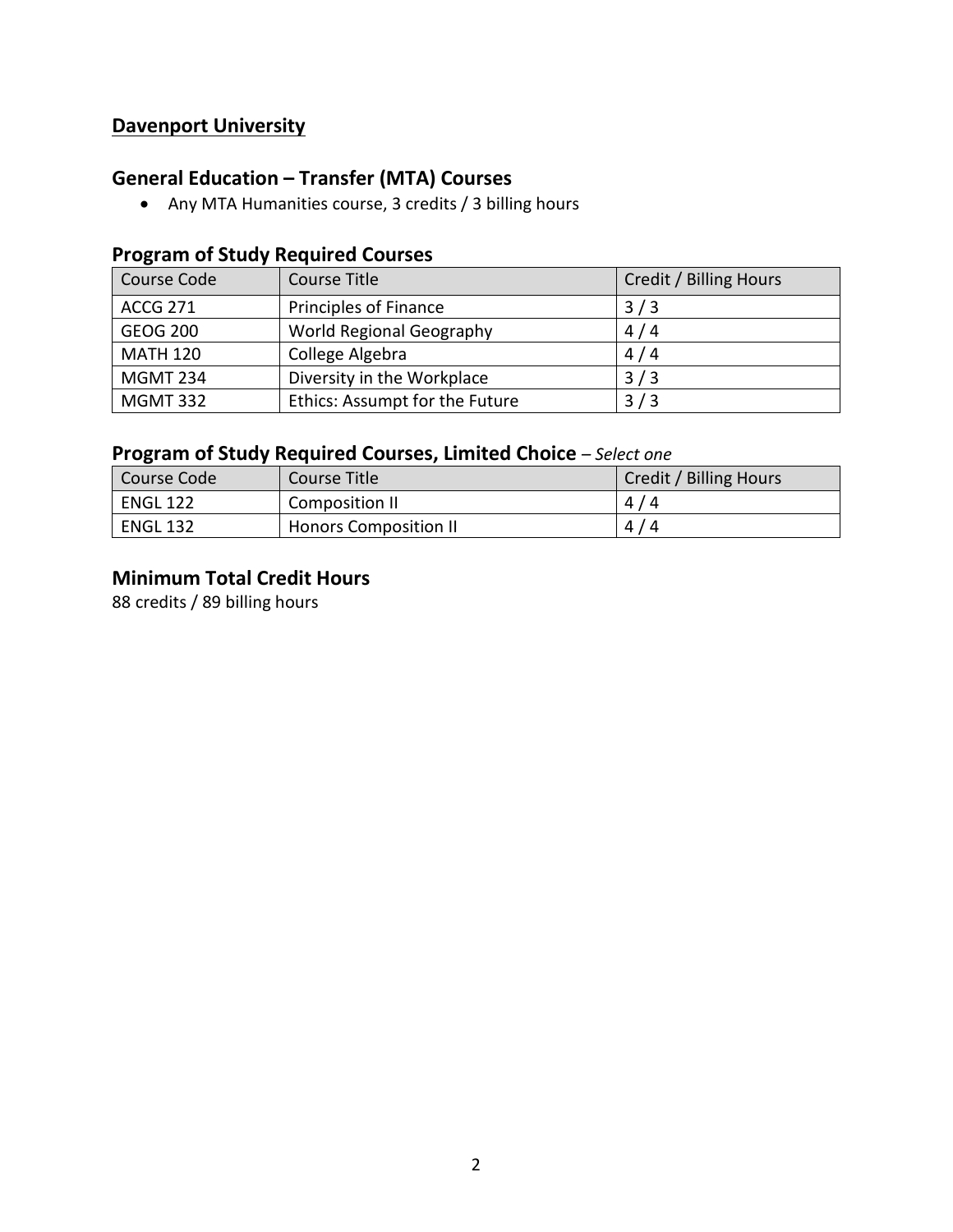## **Ferris State University**

## **General Education – Transfer (MTA) Courses**

(For the list of options, see [General Education\)](https://www.lcc.edu/general-education/)

- Any non-BIOL MTA Science course, 3-4 credits / 3-6 billing hours
- Any non-ECON MTA Social Science course, 3-4 credits / 3-4 billing hours
- Two MTA Humanities courses from 2 different disciplines, 6-8 credits /6-8 billing hours

#### **Program of Study Required Course**

| l Course Code         | Course Title                   | Credit / Billing Hours |
|-----------------------|--------------------------------|------------------------|
| <sup>I</sup> LEGL 216 | <b>Commercial Transactions</b> | 3/3                    |

#### **Program of Study Required Courses, Limited Choice** *– Select one*

| Course Code     | Course Title                 | Credit / Billing Hours |
|-----------------|------------------------------|------------------------|
| <b>ENGL 122</b> | Composition II               | 4/4                    |
| <b>ENGL 127</b> | <b>Business Writing</b>      | 3/3                    |
| <b>ENGL 132</b> | <b>Honors Composition II</b> | 4/4                    |

#### **Program of Study Required Courses, Limited Choice** *– Select one*

| Course Code     | Course Title                 | Credit / Billing Hours |
|-----------------|------------------------------|------------------------|
| <b>MATH 119</b> | Math-Applications for Living | 4/4                    |
| <b>MATH 120</b> | College Algebra              | 4/4                    |

#### **Minimum Total Credit Hours**

86 credits / 87 billing hours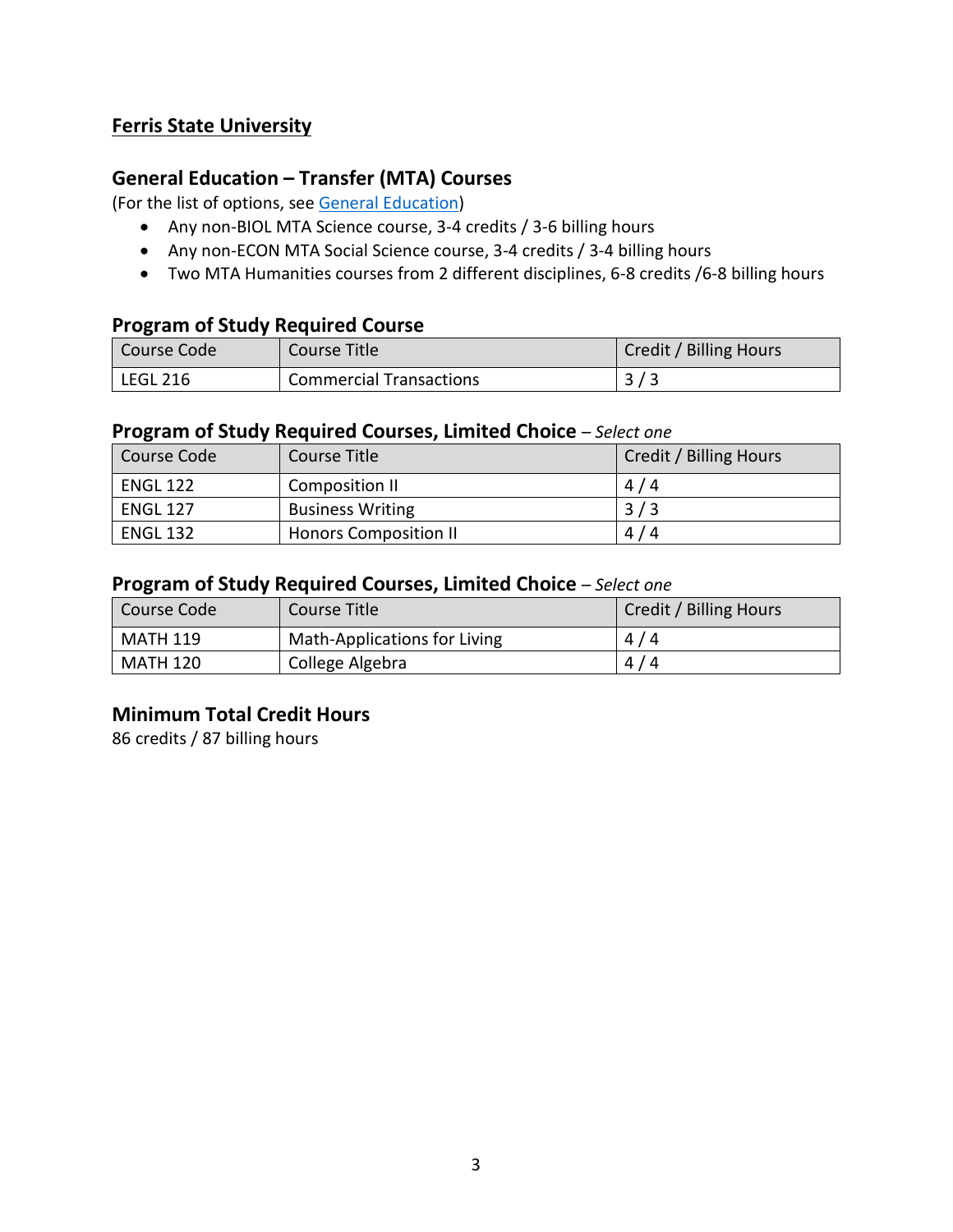## **Siena Heights University (Accounting)**

#### **Program of Study Required Courses, Limited Choice***– Select one*

| Course Code     | Course Title                 | Credit / Billing Hours |
|-----------------|------------------------------|------------------------|
| <b>ENGL 122</b> | Composition II               | 4/4                    |
| <b>ENGL 127</b> | <b>Business Writing</b>      | 3/3                    |
| <b>ENGL 132</b> | <b>Honors Composition II</b> | 4/4                    |

## **Program of Study Required Courses, Limited Choice***– Select two*

| Course Code     | Course Title                   | Credit / Billing Hours |
|-----------------|--------------------------------|------------------------|
| <b>MKTG 119</b> | Mktg/Manage Your Profess Image | 3/3                    |
| <b>MKTG 221</b> | <b>Consumer Behavior</b>       | 3/3                    |
| <b>MKTG 229</b> | <b>Public Relations</b>        | 3/3                    |

### **Program of Study Required Courses, Limited Choice** *– Select fourteen credits*

• 300-level MGMT courses

## **Minimum Total Credit Hours**

87 credits / 88 billing hours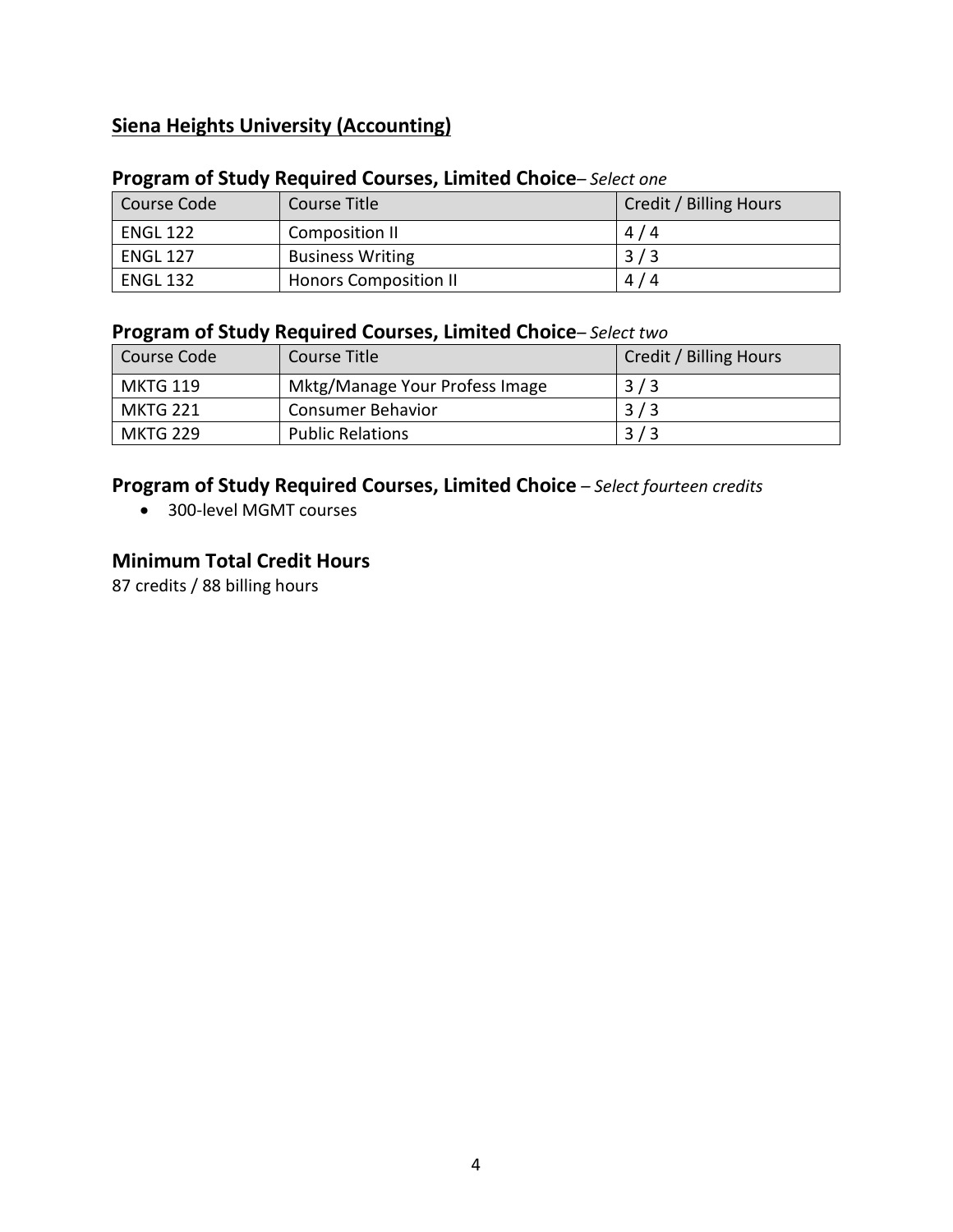

## **Business, Enhanced A.B. Management and Leadership Track** Career Community: Business

Curriculum Code: 1822 Effective: Fall 2022 – Summer 2027

## **Purpose of Program**

This degree is designed for students wishing to transfer after having completed the Associate in Business, Major in Management and Leadership degree. This Enhanced AB option allows students to transfer additional credits toward the Bachelor's degree. This allows completion of credits required for employment through the AB and completion of additional courses required for the Bachelor's degree, as designated by transfer articulation agreements. Required coursework follows for the Management and Leadership subtracks of the Business, Enhanced AB for students transferring to Davenport University, Eastern Michigan University, Ferris State University, Northwood University, Oakland University, and Siena Heights University.

## **Contact Information**

Before beginning this program of study, students must contact the Business and Economics Department, Gannon Building, Room 1222, telephone number 517-483-1546, or the Academic Advising Department, Gannon Building - StarZone, telephone number 517-483-1904.

## **Program of Study Required Courses**

Completion of an LCC associate in Business is required for the Business, Enhanced degree. Completion of the AB in [Management and Leadership](https://www.lcc.edu/academics/catalog/degree-certificate-programs/pathways/current/applied/0245.pdf) (0245) as required for the specified transfer institution is the most efficient path to completing the Enhanced degree Accounting track. Students who have completed a different degree will need to work with a Program Advisor to create a personalized MAP (My Academic Pathway) in Degree Works to ensure that all requirements are met.

#### **Recommended Courses by College/University**

Completing courses as directed meets transfer articulation agreement requirements for each institution.

*LCC makes every effort to limit revisions to the pathways during their effective timeframe. However, the College reserves the right to update certificate and degree title changes, and make course changes as needed, without prior notice.*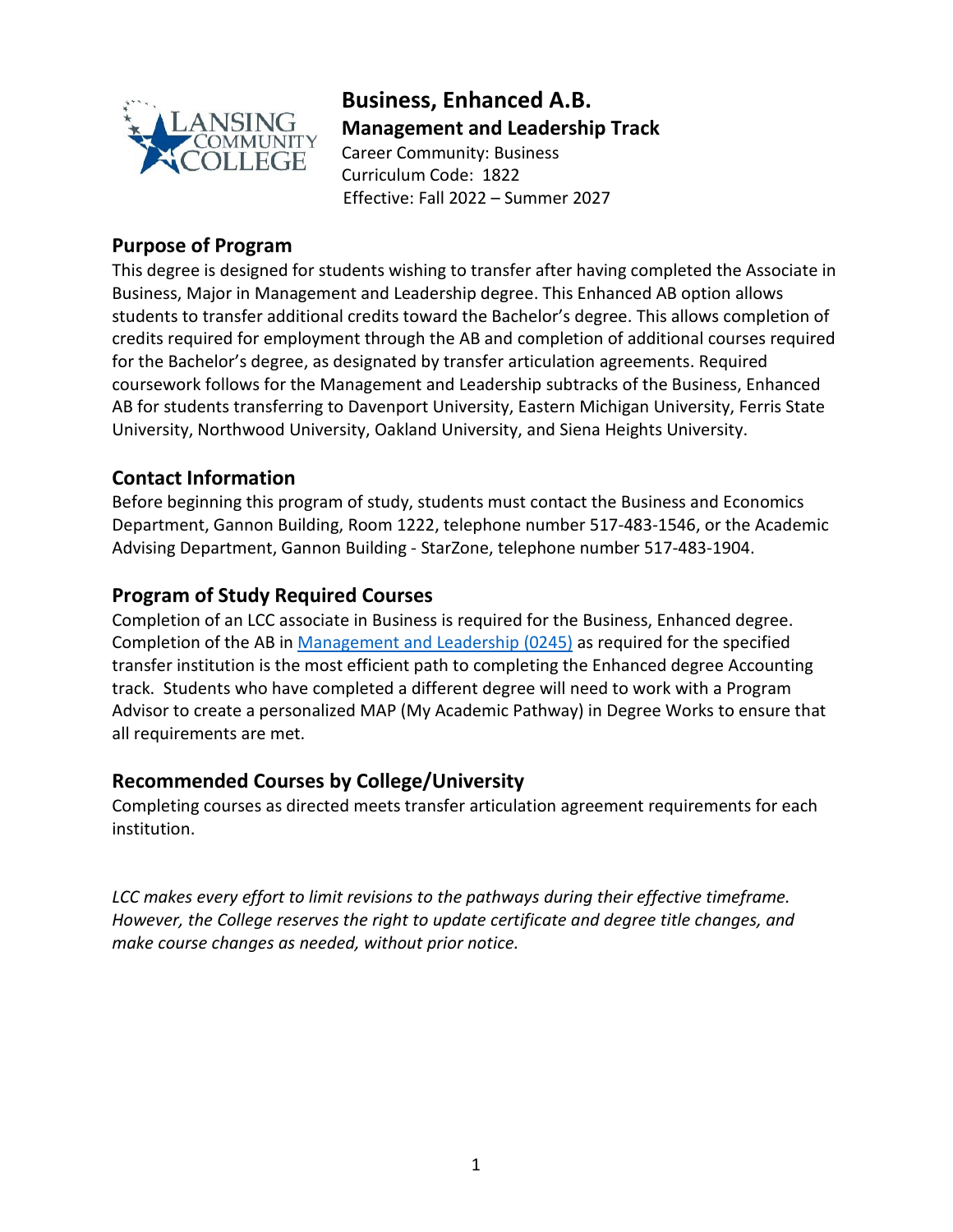## **Davenport University (Leadership and Organizational Behavior or Management)**

## **General Education – Transfer (MTA) Courses**

(For the list of options, see [General Education\)](https://www.lcc.edu/general-education/)

• Any MTA Humanities course, 3 credits / 3 billing hours

#### **Program of Study Required Courses**

| Course Code     | Course Title                   | Credit / Billing Hours |
|-----------------|--------------------------------|------------------------|
| <b>ACCG 271</b> | Principles of Finance          | 3/3                    |
| <b>GEOG 200</b> | World Regional Geography       | 4/4                    |
| <b>MATH 120</b> | College Algebra                | 4/4                    |
| <b>MGMT 234</b> | Diversity in the Workplace     | 3/3                    |
| <b>MGMT 332</b> | Ethics: Assumpt for the Future | 3/3                    |

## **Program of Study Required Courses, Limited Choice** *– Select one*

| l Course Code   | Course Title                 | Credit / Billing Hours |
|-----------------|------------------------------|------------------------|
| <b>ENGL 122</b> | Composition II               | 4/4                    |
| <b>ENGL 132</b> | <b>Honors Composition II</b> | 4/4                    |

#### **Minimum Total Credit Hours**

90 credits / 91 billing hours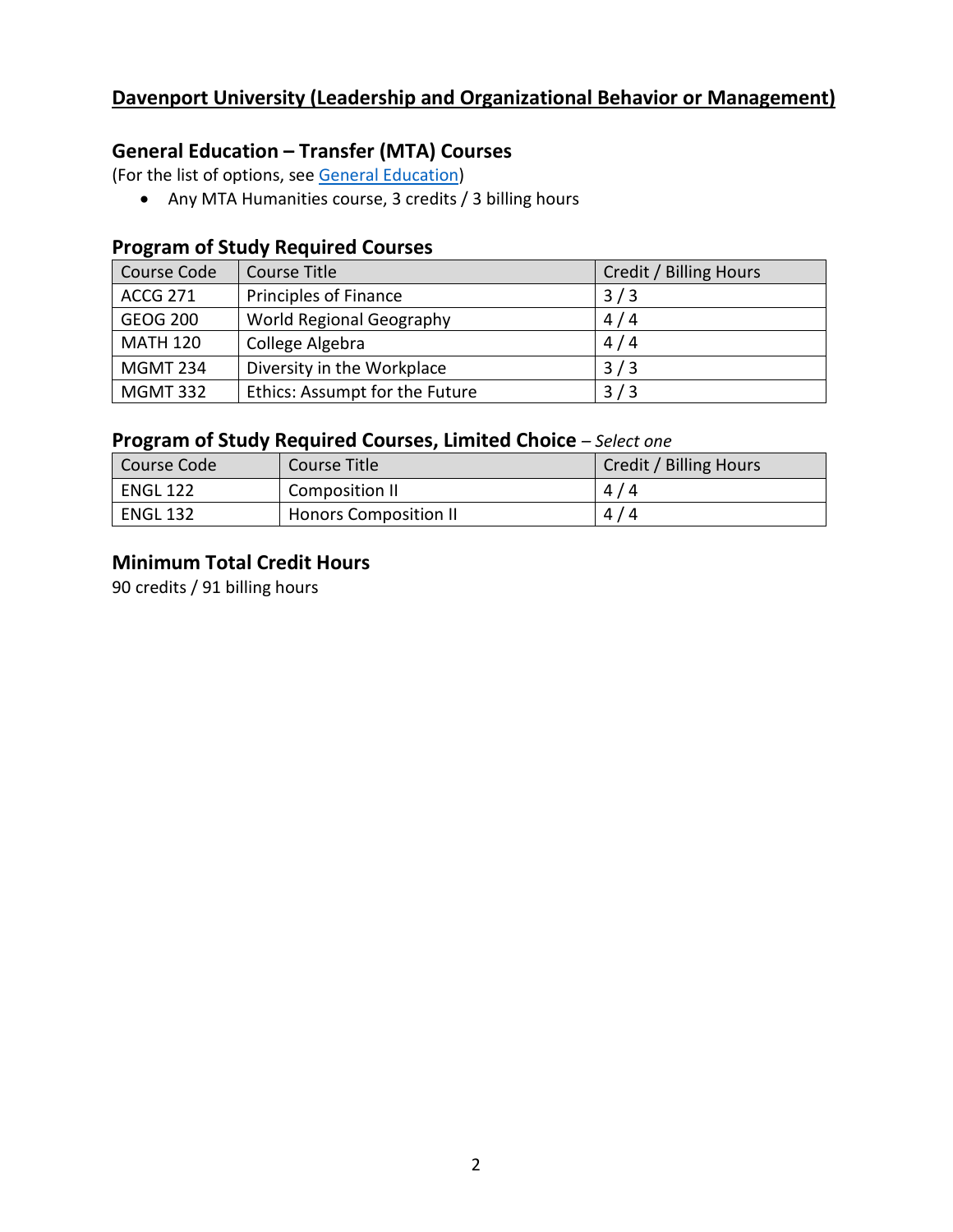## **Eastern Michigan University**

#### **Program of Study Required Courses**

| Course Code     | Course Title                   | Credit / Billing Hours |
|-----------------|--------------------------------|------------------------|
| <b>ENGL 127</b> | <b>Business Writing</b>        | 3/3                    |
| <b>MUSC 199</b> | <b>Music Appreciation</b>      | 3/3                    |
| STAT 215        | Intro to Probability and Stats | 4/4                    |

## **Program of Study Required Courses, Limited Choice** *– Select one*

| Course Code     | Course Title                       | Credit / Billing Hours |
|-----------------|------------------------------------|------------------------|
| <b>ANTH 270</b> | <b>Cultural Anthropology</b>       | 3/3                    |
| COMM 280        | <b>Intercultural Communication</b> | 3/3                    |
| GEOG 200        | World Regional Geography           | 4/4                    |

## **Program of Study Required Courses, Limited Choice** *- Select one*

| Course Code     | Course Title                  | Credit / Billing Hours |
|-----------------|-------------------------------|------------------------|
| <b>ASTR 201</b> | <b>Introductory Astronomy</b> | 4/5                    |
| <b>CHEM 135</b> | Chemistry in Society          | 4/5                    |
| <b>GEOG 221</b> | <b>Physical Geography</b>     | 4/4                    |
| <b>ISCI 131</b> | Integrated Physical Science   | 4/6                    |

### **Program of Study Required Courses, Limited Choice** *– Select one*

| l Course Code   | Course Title                 | Credit / Billing Hours |
|-----------------|------------------------------|------------------------|
| <b>ENGL 122</b> | Composition II               | 4/4                    |
| ENGL 132        | <b>Honors Composition II</b> | 4/4                    |

#### **Program of Study Required Courses, Limited Choice** *– Select one*

| Course Code     | Course Title                    | Credit / Billing Hours |
|-----------------|---------------------------------|------------------------|
| <b>PHIL 151</b> | Intro to Logic & Critical Think | 4/4                    |
| <b>PHIL 152</b> | Introduction to Ethics          | 4/4                    |

## **Minimum Total Credit Hours**

91 credits / 92 billing hours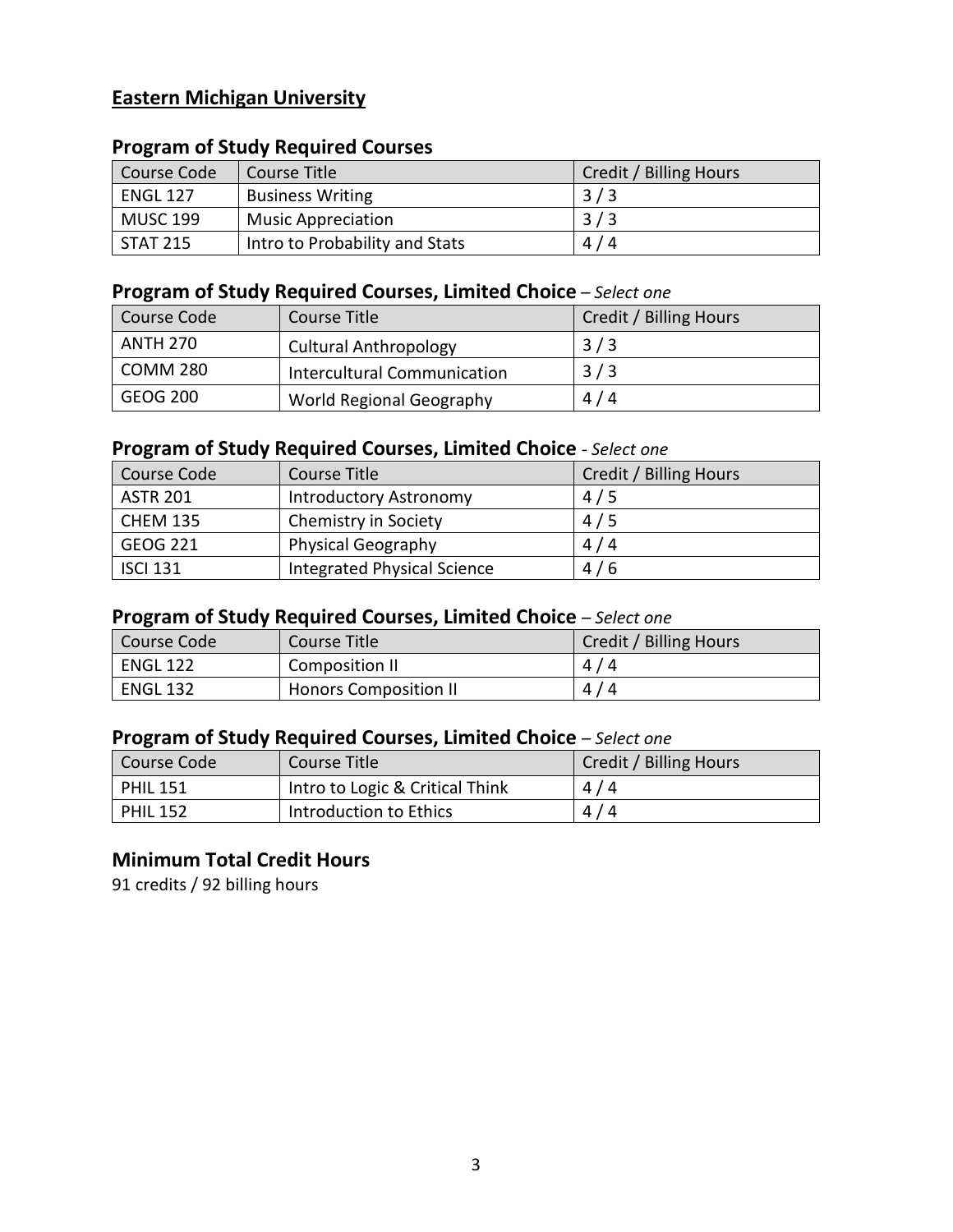### **Ferris State University**

## **General Education – Transfer (MTA) Courses**

(For the list of options, see [General Education\)](https://www.lcc.edu/general-education/)

- Any non-BIOL MTA Science course, 3 credits / 3 billing hours
- Any non-ECON MTA Social Science course, 3 credits / 3 billing hours
- Two MTA Humanities courses from 2 different disciplines, 6 credits / 6 billing hours

#### **Program of Study Required Courses**

| Course Code | Course Title                   | Credit / Billing Hours |
|-------------|--------------------------------|------------------------|
| LEGL 216    | <b>Commercial Transactions</b> |                        |

#### **Program of Study Required Courses, Limited Choice** *– Select one*

| Course Code     | Course Title                 | Credit / Billing Hours |
|-----------------|------------------------------|------------------------|
| <b>ENGL 122</b> | Composition II               | 4/4                    |
| <b>ENGL 127</b> | <b>Business Writing</b>      | 3/3                    |
| <b>ENGL 132</b> | <b>Honors Composition II</b> | 4/4                    |

#### **Program of Study Required Courses, Limited Choice** *– Select one*

| Course Code     | Course Title                 | Credit / Billing Hours |
|-----------------|------------------------------|------------------------|
| <b>MATH 119</b> | Math-Applications for Living | 4/4                    |
| <b>MATH 120</b> | College Algebra              | 4/4                    |

#### **Minimum Total Credit Hours**

88 credits / 89 billing hours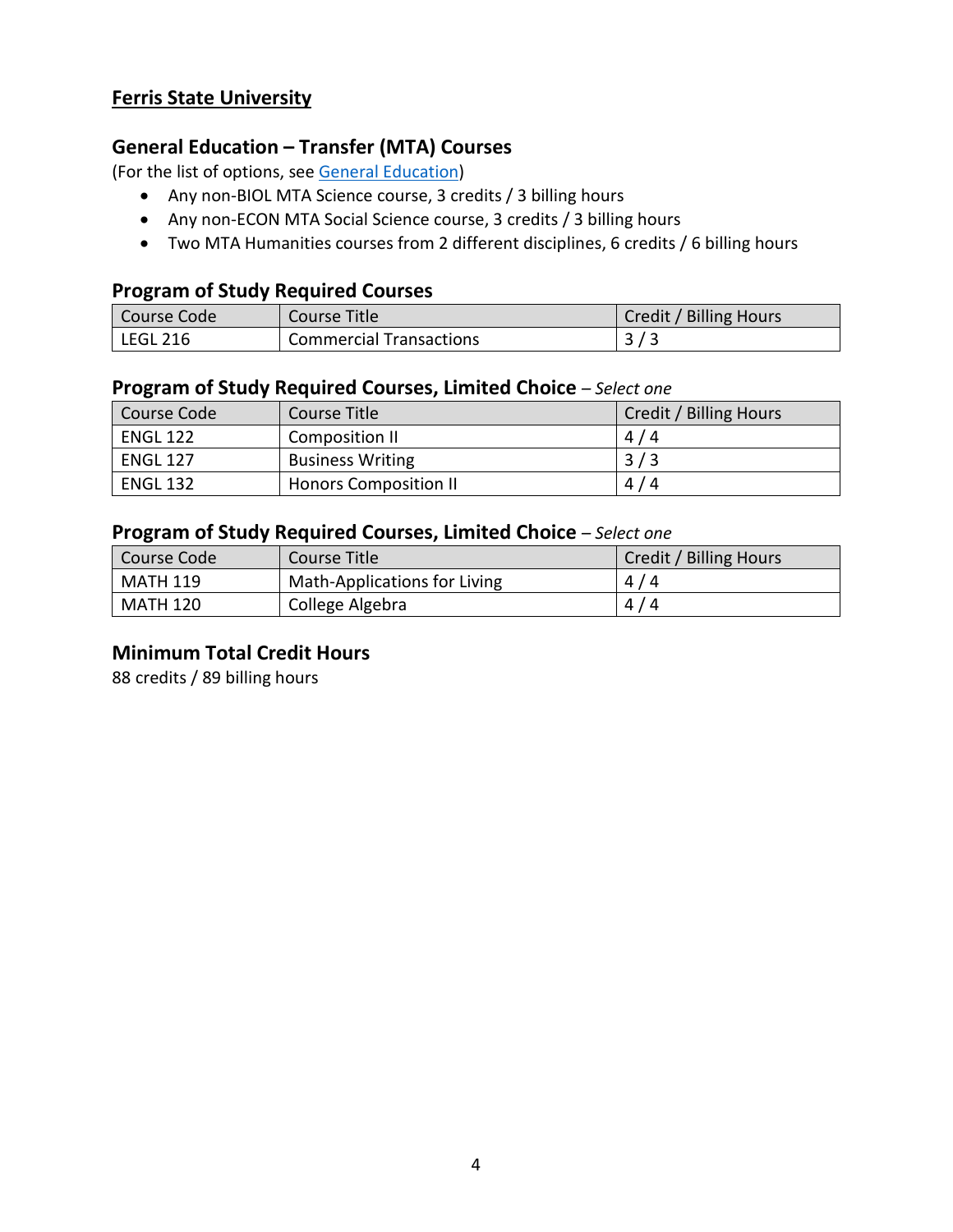## **Northwood University (Management)**

| Course Code     | Course Title                       | Credit / Billing Hours |
|-----------------|------------------------------------|------------------------|
| <b>CITA 110</b> | Intro to Microsoft Office          | 3/3                    |
| <b>MGMT 234</b> | Diversity in the Workplace         | 3/3                    |
| <b>MGMT 300</b> | Leading for Possibility            | 3/3                    |
| <b>MGMT 329</b> | <b>Advanced Mgmt Communication</b> | 3/3                    |
| <b>MGMT 332</b> | Ethics: Assumpt for the Future     | 3/3                    |
| <b>MGMT 335</b> | <b>Managerial Statistics</b>       | 3/3                    |

## **Program of Study Required Courses**

## **Program of Study Required Courses, Limited Choice** *– Select one*

| Course Code     | Course Title                 | Credit / Billing Hours |
|-----------------|------------------------------|------------------------|
| <b>ENGL 122</b> | Composition II               | 4/4                    |
| <b>ENGL 132</b> | <b>Honors Composition II</b> | 4/4                    |

## **Program of Study Required Courses, Limited Choice** *– Select one*

| Course Code     | Course Title                  | Credit / Billing Hours |
|-----------------|-------------------------------|------------------------|
| <b>HIST 211</b> | U.S. History to 1877          | 4/4                    |
| <b>HIST 212</b> | U.S. History: 1877 to Present | 4/4                    |
| <b>HUMS 213</b> | World Civilizations to 1600   | 4/4                    |
| <b>HUMS 214</b> | World Civilizations from 1600 | 4/4                    |

## **Minimum Total Credit Hours**

92 credits / 93 billing hours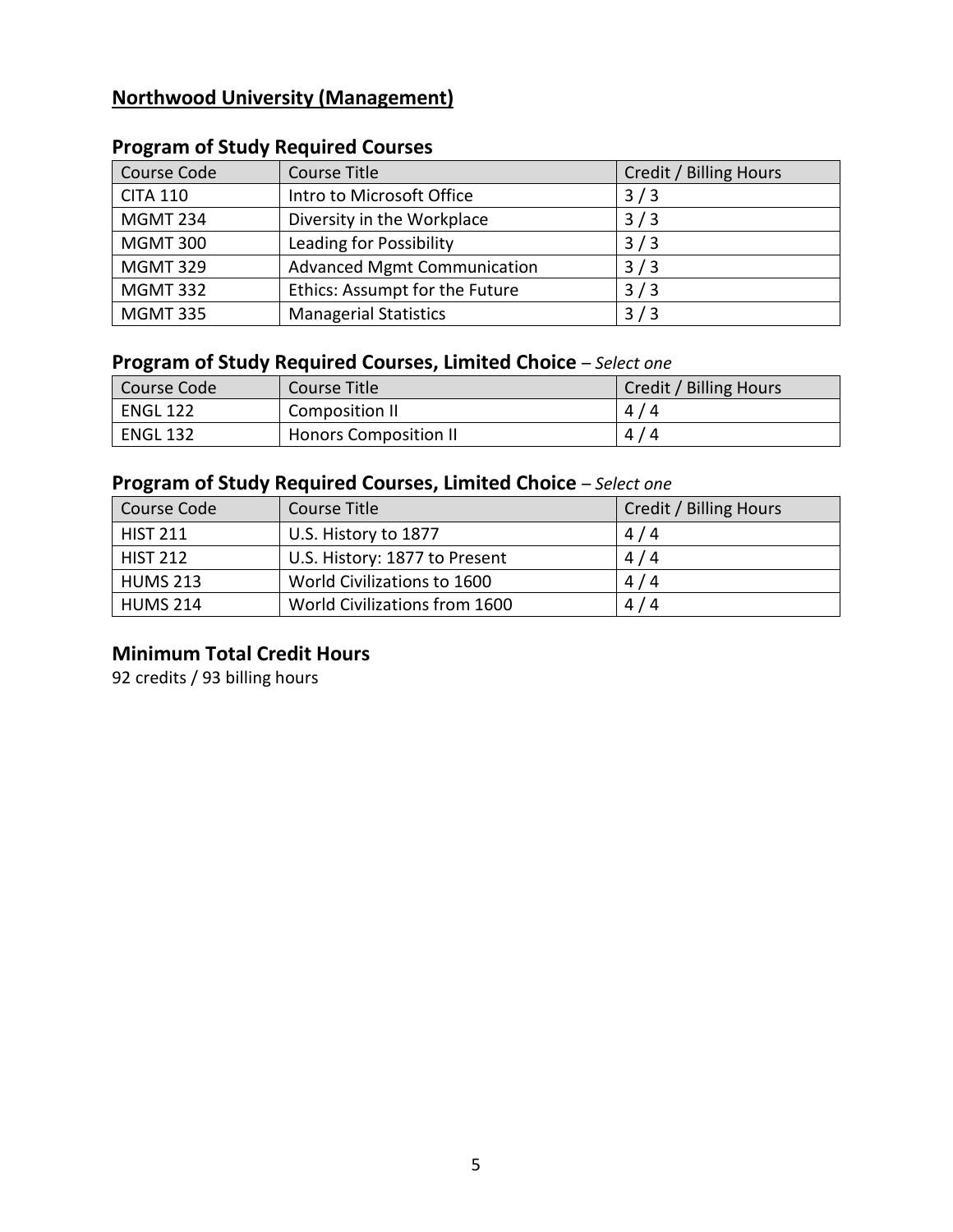## **Oakland University**

## **General Education – Transfer (MTA) Courses**

(For the list of options, see [General Education\)](https://www.lcc.edu/general-education/)

- Any non-BIOL MTA Science course, 3 credits / 3 billing hours
- Any non-ECON MTA Social Science course, 3 credits / 3 billing hours
- Two MTA Humanities courses from 2 disciplines, 6 credits / 6 billing hours

#### **Program of Study Required Courses**

| Course Code     | Course Title                        | Credit / Billing Hours |
|-----------------|-------------------------------------|------------------------|
| <b>ENGL 127</b> | <b>Business Writing</b>             | 3/3                    |
| <b>MATH 141</b> | <b>Calculus with Applications</b>   | 4/4                    |
| STAT 215        | Intro to Probability and Statistics | 4/4                    |

#### **Program of Study Required Courses, Limited Choice***– Select one*

| Course Code     | Course Title                 | Credit / Billing Hours |
|-----------------|------------------------------|------------------------|
| <b>ENGL 122</b> | Composition II               | 4/4                    |
| <b>ENGL 132</b> | <b>Honors Composition II</b> | 4/4                    |

#### **Minimum Total Credit Hours**

93 credits / 94 billing hours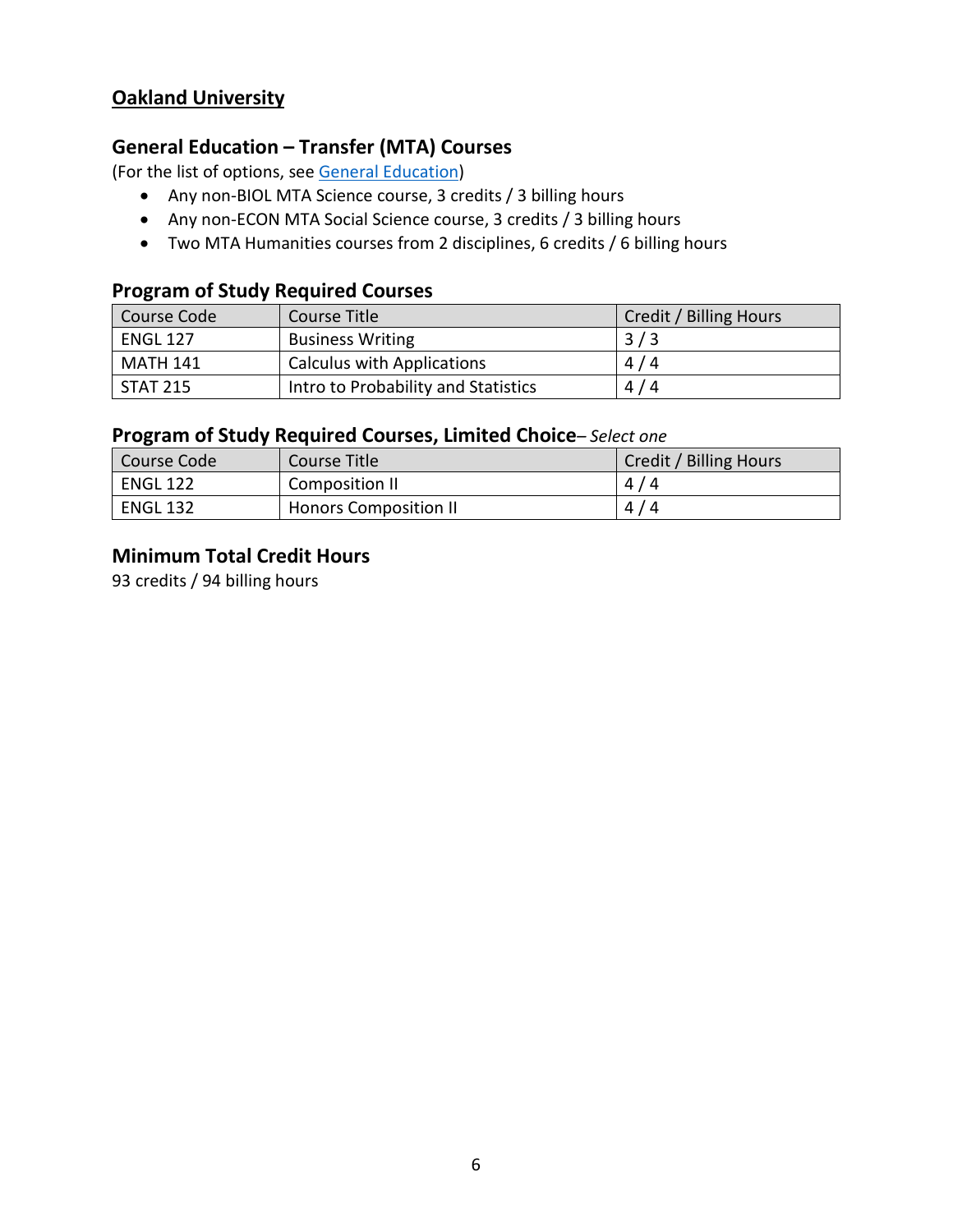## **Siena Heights University (Business)**

#### **Program of Study Required Courses**

| Course Code     | Course Title            | <b>Credit / Billing Hours</b> |
|-----------------|-------------------------|-------------------------------|
| <b>ENGL 127</b> | <b>Business Writing</b> |                               |

#### **Program of Study Required Courses, Limited Choice***– Select one*

| Course Code     | Course Title                 | Credit / Billing Hours |
|-----------------|------------------------------|------------------------|
| <b>ENGL 122</b> | Composition II               | 4/4                    |
| <b>ENGL 132</b> | <b>Honors Composition II</b> | 4/4                    |

#### **Program of Study Required Courses, Limited Choice***– Select two*

| Course Code     | Course Title                        | Credit / Billing Hours |
|-----------------|-------------------------------------|------------------------|
| <b>MKTG 119</b> | Mktg/Manage Your Professional Image | 3/3                    |
| MKTG 221        | Consumer Behavior                   | 3/3                    |
| <b>MKTG 229</b> | <b>Public Relations</b>             | 3/3                    |

## **Program of Study Required Courses, Limited Choice***– Select 6 credits*

• Any combination of MGMT courses (200 level or higher)

#### **Minimum Total Credit Hours**

85 credits / 86 billing hours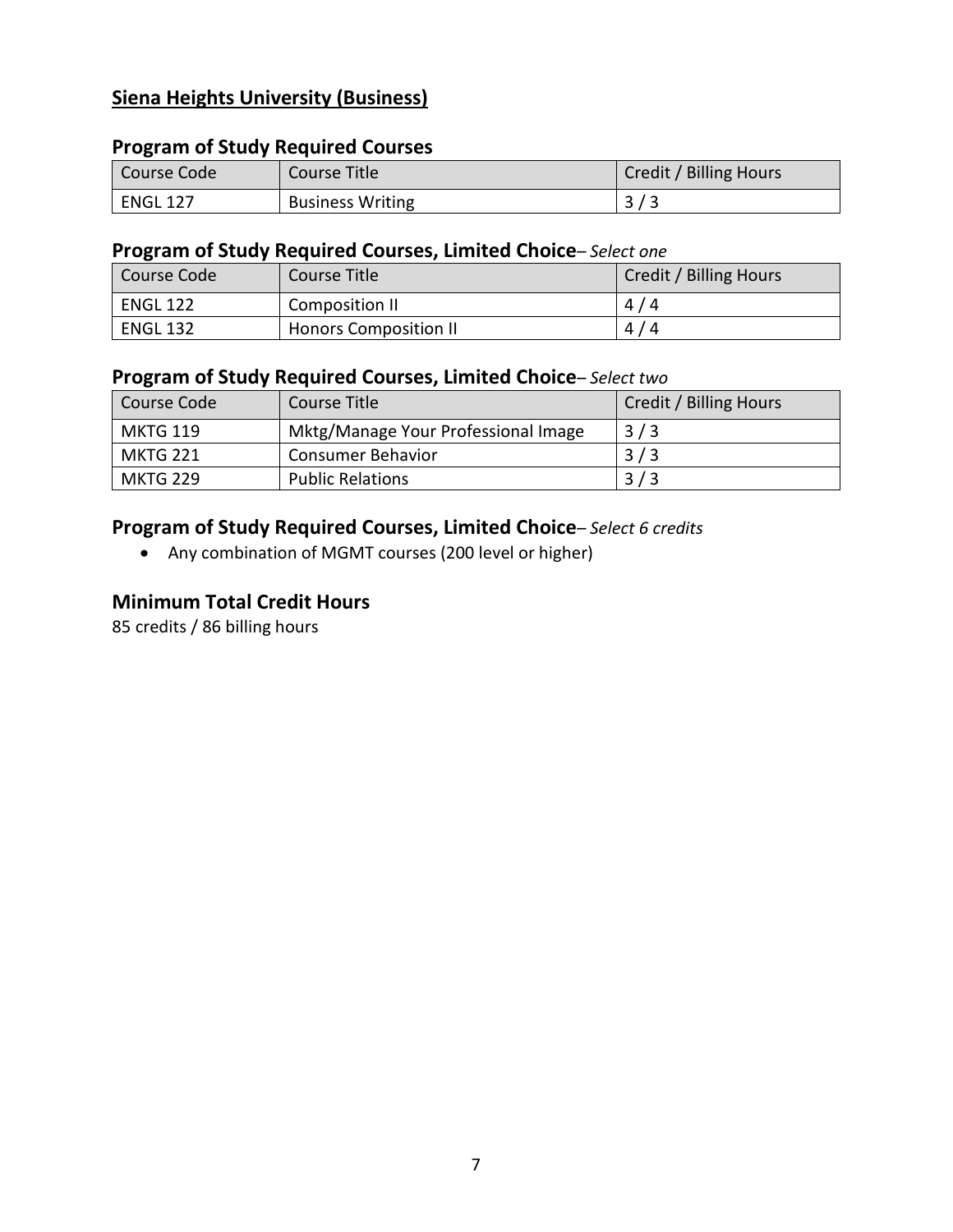

## **Business, Enhanced A.B. Marketing Track**

Career Community: Business Curriculum Code: 1822 Effective: Fall 2022 – Summer 2027

## **Purpose of Major:**

This degree is designed for students wishing to transfer after having completed the Associate in Business, Major in Marketing degree. This Enhanced AB option allows completion of credits required for employment through the AB and completion of additional courses required for the Bachelor's degree, as designated by transfer articulation agreements. Required coursework follows for the Marketing subtracks of the Business, Enhanced AB for students transferring to Davenport University, Eastern Michigan University, Ferris State University, Northwood University, Oakland University, and Siena Heights University.

## **Contact Information**

Before beginning this program of study, students must contact the Business and Economics Department, Gannon Building, Room 1222, telephone number 517-483-1546, or the Academic Advising Department, Gannon Building - StarZone, telephone number 517-483-1904.

## **Program of Study Required Courses:**

Completion of an LCC associate in Business is required for the Business, Enhanced degree. Completion of the AB in [Marketing](https://www.lcc.edu/academics/catalog/degree-certificate-programs/pathways/current/applied/0204.pdf) (0204), as required for the specified transfer institution, is the most efficient path to completing the Enhanced degree Accounting track. Students who have completed a different degree will need to work with a Program Advisor to create a personalized MAP (My Academic Pathway) in Degree Works to ensure that all requirements are met.

#### **Recommended Courses by College/University**

Completing courses as directed meets transfer articulation agreement requirements for each institution.

*LCC makes every effort to limit revisions to the pathways during their effective timeframe. However, the College reserves the right to update certificate and degree title changes, and make course changes as needed, without prior notice.*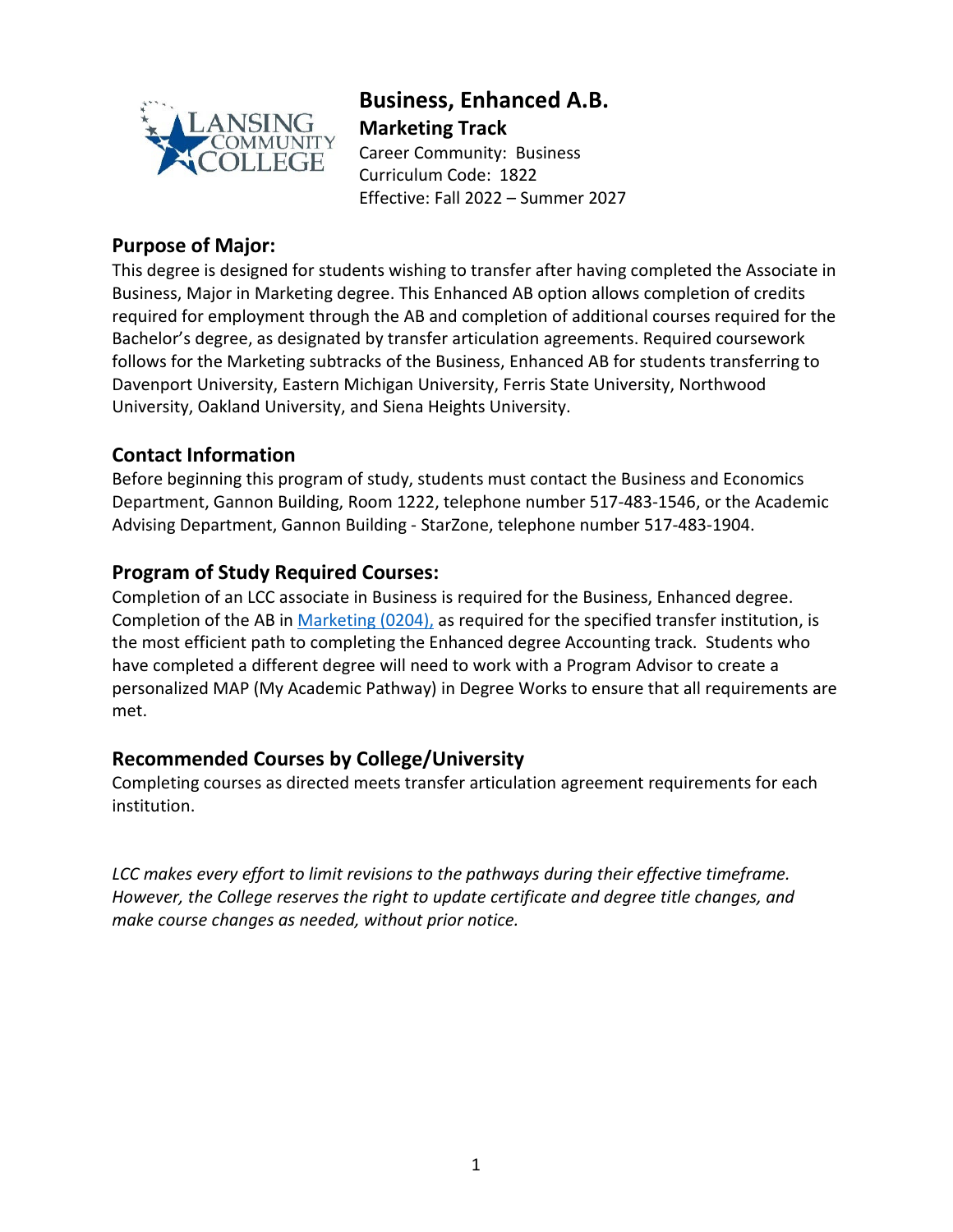## **Davenport University (Marketing)**

#### **General Education – Transfer (MTA) Courses**

(For the list of options, see [General Education\)](https://www.lcc.edu/general-education/)

- Any non-ECON MTA Social Science course, 3 credits / 3 billing hours
- Any MTA Humanities course, 3 credits / 3 billing hours

## **Program of Study Required Courses**

| Course Code     | Course Title                   | Credit / Billing Hours |
|-----------------|--------------------------------|------------------------|
| <b>ACCG 271</b> | <b>Principles of Finance</b>   | 3/3                    |
| <b>MATH 120</b> | College Algebra                | 4/4                    |
| MGMT 234        | Diversity in the Workplace     | 3/3                    |
| <b>MGMT 332</b> | Ethics: Assumpt for the Future | 3/3                    |

## **Program of Study Required Courses, Limited Choice** *– Select one*

| l Course Code   | Course Title                 | Credit / Billing Hours |
|-----------------|------------------------------|------------------------|
| <b>ENGL 122</b> | Composition II               | 4/4                    |
| <b>ENGL 132</b> | <b>Honors Composition II</b> | 4/4                    |

### **Minimum Total Credit Hours**

89 credits / 90 billing hours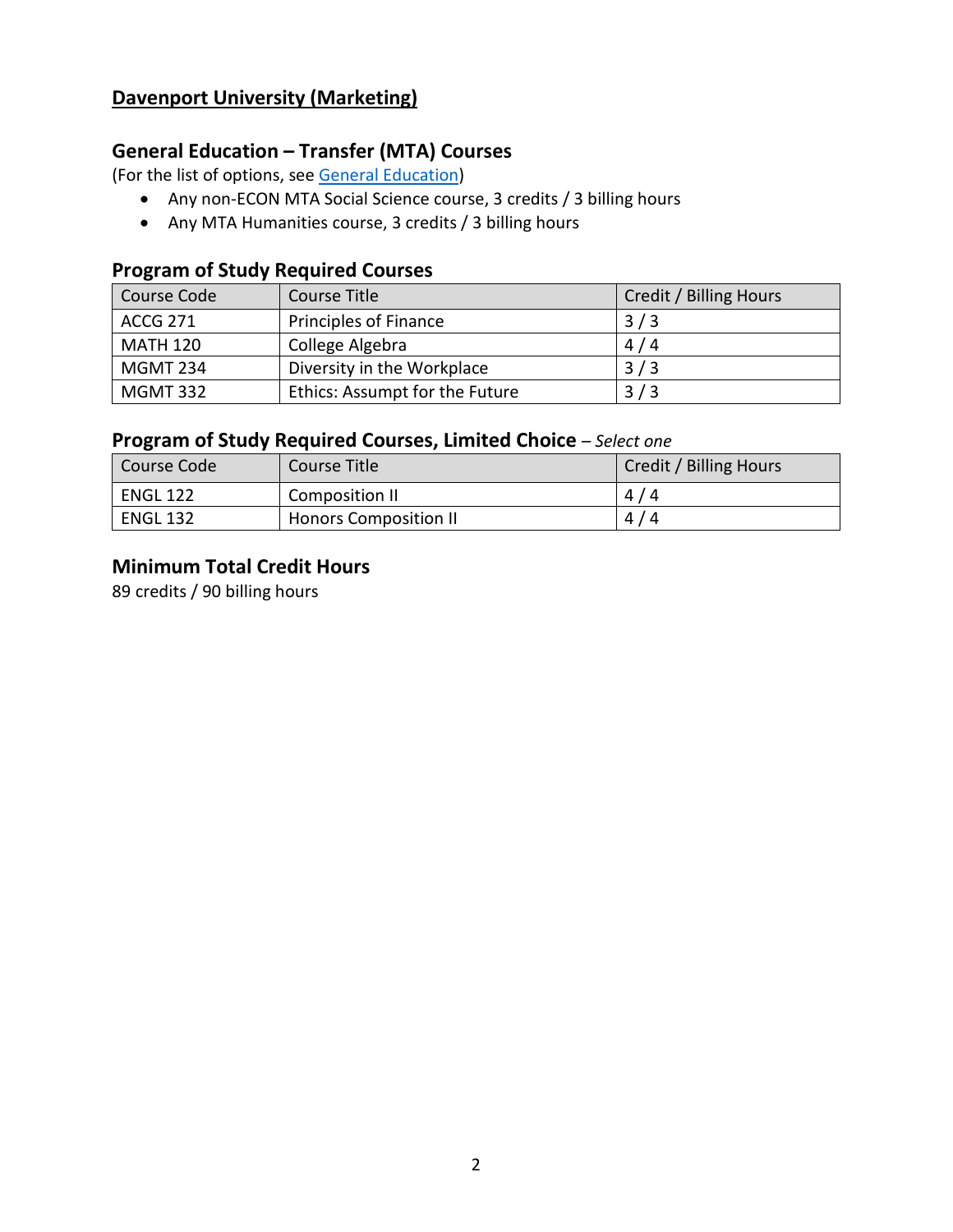## **Eastern Michigan University**

#### **Program of Study Required Courses**

| Course Code     | Course Title              | <b>Credit / Billing Hours</b> |
|-----------------|---------------------------|-------------------------------|
| <b>MUSC 199</b> | <b>Music Appreciation</b> |                               |

#### **Program of Study Required Courses, Limited Choice** *– Select one*

| Course Code     | Course Title                 | Credit / Billing Hours |
|-----------------|------------------------------|------------------------|
| <b>ANTH 270</b> | <b>Cultural Anthropology</b> | 3/3                    |
| COMM 280        | Intercultural Communication  | 3/3                    |
| GEOG 200        | World Regional Geography     | 4/4                    |

## **Program of Study Required Courses, Limited Choice** *- Select one*

| Course Code     | Course Title                | Credit / Billing Hours |
|-----------------|-----------------------------|------------------------|
| <b>ASTR 201</b> | Introductory Astronomy      | 4/5                    |
| <b>CHEM 135</b> | Chemistry in Society        | 4/5                    |
| GEOG 221        | <b>Physical Geography</b>   | 4/4                    |
| <b>ISCI 131</b> | Integrated Physical Science | 4/6                    |

#### **Program of Study Required Courses, Limited Choice** *– Select one*

| Course Code     | Course Title                 | Credit / Billing Hours |
|-----------------|------------------------------|------------------------|
| <b>ENGL 122</b> | Composition II               | 4/4                    |
| <b>ENGL 132</b> | <b>Honors Composition II</b> | 4/4                    |

### **Program of Study Required Courses, Limited Choice** *– Select one*

| Course Code     | Course Title                    | Credit / Billing Hours |
|-----------------|---------------------------------|------------------------|
| <b>PHIL 151</b> | Intro to Logic & Critical Think | 4/4                    |
| <b>PHIL 152</b> | Introduction to Ethics          | 4/4                    |

#### **Minimum Total Credit Hours**

84 credits / 85 billing hours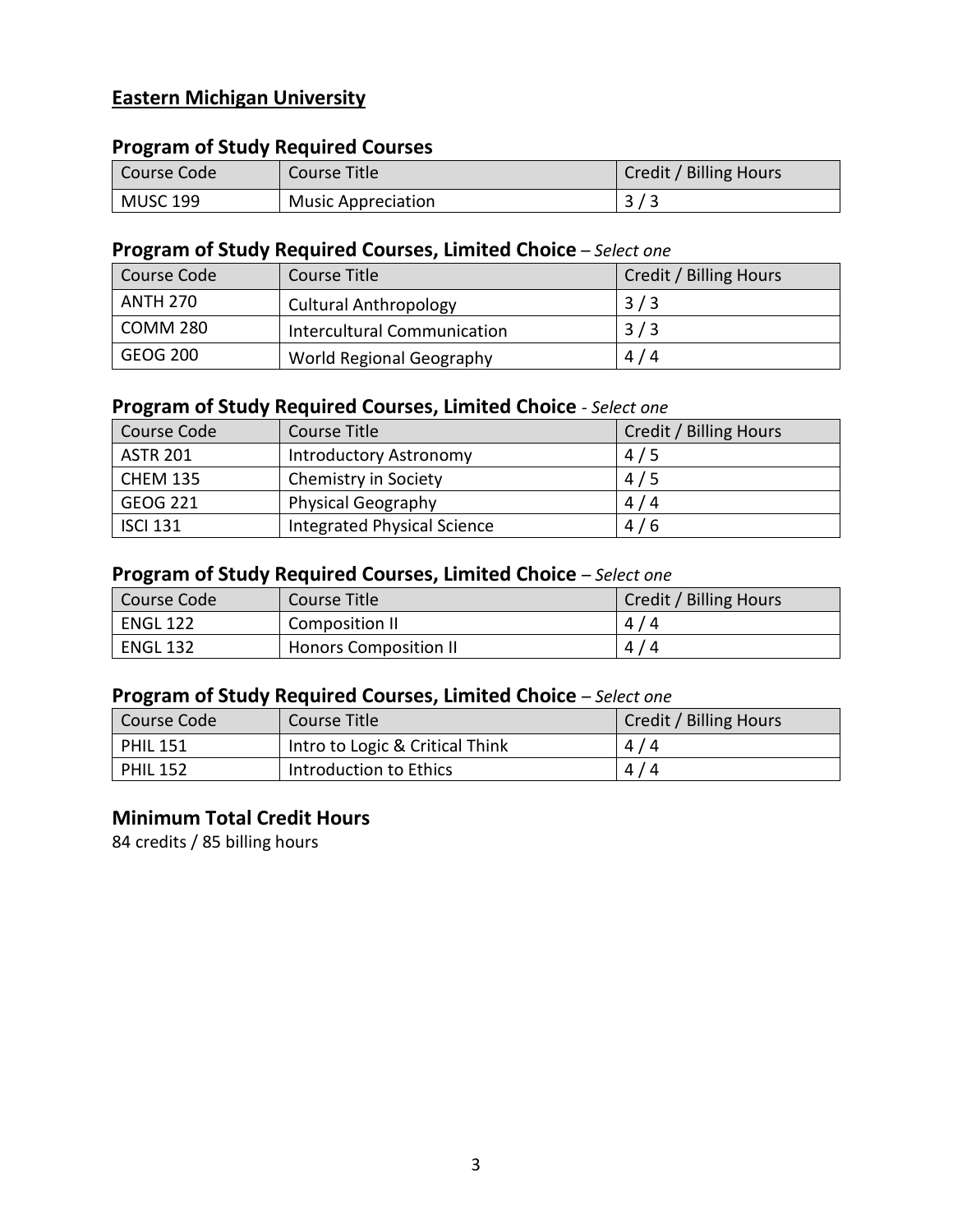### **Ferris State University**

## **General Education – Transfer (MTA) Courses**

(For the list of options, see [General Education\)](https://www.lcc.edu/general-education/)

- Any non-BIOL MTA Science course, 3 credits / 3 billing hours
- Any non-ECON MTA Social Science course, 3 credits / 3 billing hours
- Two MTA Humanities courses from 2 different disciplines, 6 credits /6 billing hours

#### **Program of Study Required Courses**

| Course Code     | Course Title                   | Credit / Billing Hours |
|-----------------|--------------------------------|------------------------|
| BUSN 201        | <b>International Business</b>  | 3/3                    |
| <b>LEGL 216</b> | <b>Commercial Transactions</b> | 3/3                    |

#### **Program of Study Required Courses, Limited Choice** *– Select one*

| Course Code     | Course Title                 | Credit / Billing Hours |
|-----------------|------------------------------|------------------------|
| <b>ENGL 122</b> | Composition II               | 4/4                    |
| <b>ENGL 127</b> | <b>Business Writing</b>      | 3/3                    |
| <b>ENGL 132</b> | <b>Honors Composition II</b> | 4/4                    |

#### **Program of Study Required Courses, Limited Choice** *– Select one*

| Course Code | Course Title                 | Credit / Billing Hours |
|-------------|------------------------------|------------------------|
| MATH 119    | Math-Applications for Living | 4/4                    |
| MATH 120    | College Algebra              | 4/4                    |

## **Minimum Total Credit Hours**

91 credits / 92 billing hours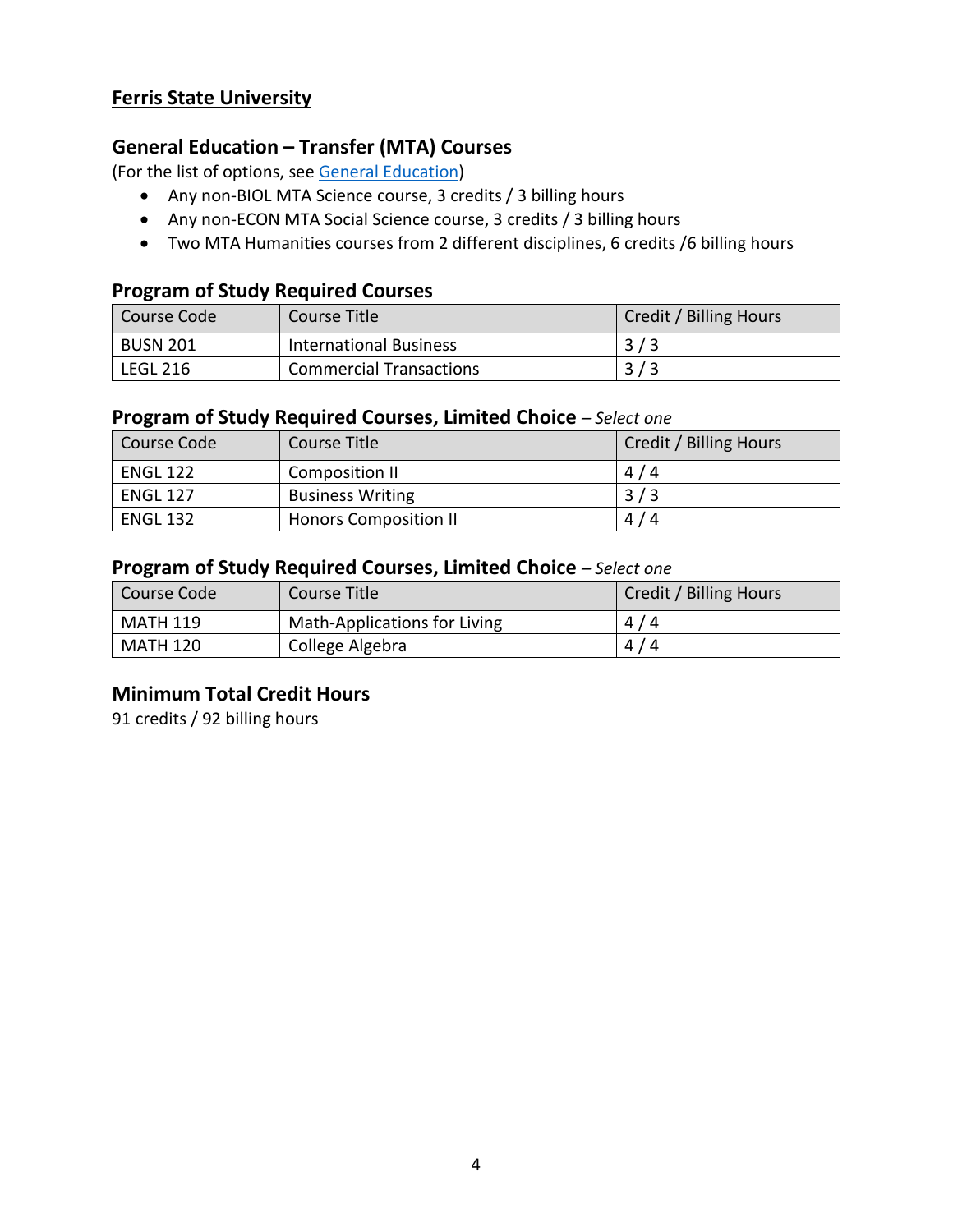## **Northwood University (Marketing)**

| Course Code     | <b>Course Title</b>                | Credit / Billing Hours |
|-----------------|------------------------------------|------------------------|
| <b>CITA 110</b> | Intro to Microsoft Office          | 3/3                    |
| <b>MGMT 225</b> | Principles of Mgmt/Leadership      | 3/3                    |
| <b>MGMT 234</b> | Diversity in the Workplace         | 3/3                    |
| <b>MGMT 300</b> | Leading for Possibility            | 3/3                    |
| <b>MGMT 329</b> | <b>Advanced Mgmt Communication</b> | 3/3                    |
| <b>MGMT 332</b> | Ethics: Assumpt for the Future     | 3/3                    |
| <b>MGMT 335</b> | <b>Managerial Statistics</b>       | 3/3                    |

# **Program of Study Required Courses**

## **Program of Study Required Courses, Limited Choice** *– Select one*

| Course Code     | Course Title                 | Credit / Billing Hours |
|-----------------|------------------------------|------------------------|
| ENGL 122        | Composition II               | 4/4                    |
| <b>ENGL 132</b> | <b>Honors Composition II</b> | 4/4                    |

## **Minimum Total Credit Hours**

91 credits / 92 billing hours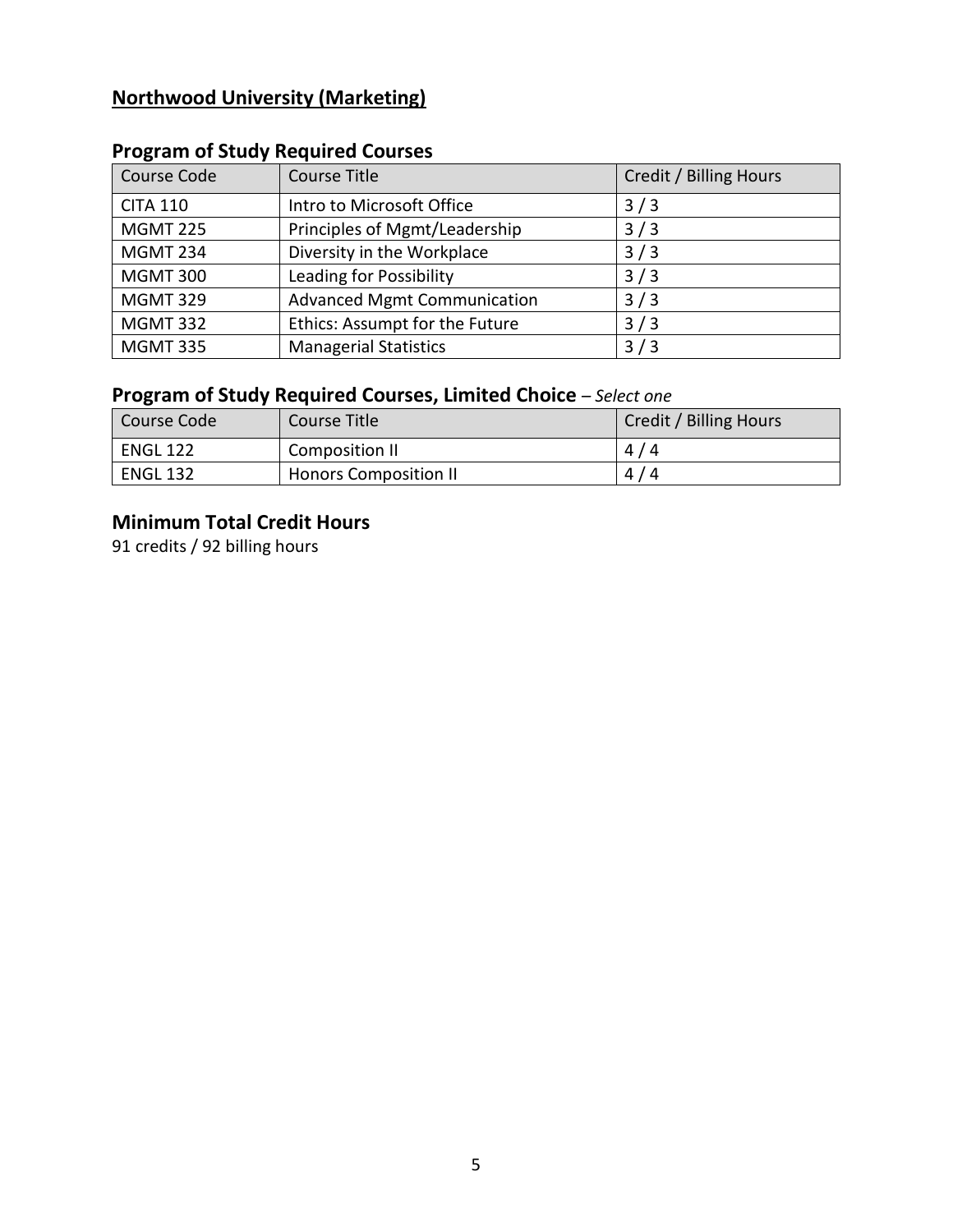## **Oakland University**

## **General Education – Transfer (MTA) Courses**

(For the list of options, see [General Education\)](https://www.lcc.edu/general-education/)

- Any non-BIOL MTA Science course, 3 credits / 3 billing hours
- Any non-ECON MTA Social Science course, 3 credits / 3 billing hours
- Two MTA Humanities courses from 2 disciplines, 6 credits / 6 billing hours

## **Program of Study Required Courses**

| l Course Code | Course Title                      | Credit / Billing Hours |
|---------------|-----------------------------------|------------------------|
| MATH 141      | <b>Calculus with Applications</b> | 4/4                    |
| STAT 215      | Intro to Probability and Stats    | 4/4                    |

#### **Program of Study Required Courses, Limited Choice***– Select one*

| Course Code     | Course Title                 | Credit / Billing Hours |
|-----------------|------------------------------|------------------------|
| <b>ENGL 122</b> | Composition II               | 4/4                    |
| <b>ENGL 132</b> | <b>Honors Composition II</b> | 4/4                    |

#### **Minimum Total Credit Hours**

90 credits / 91 billing hours